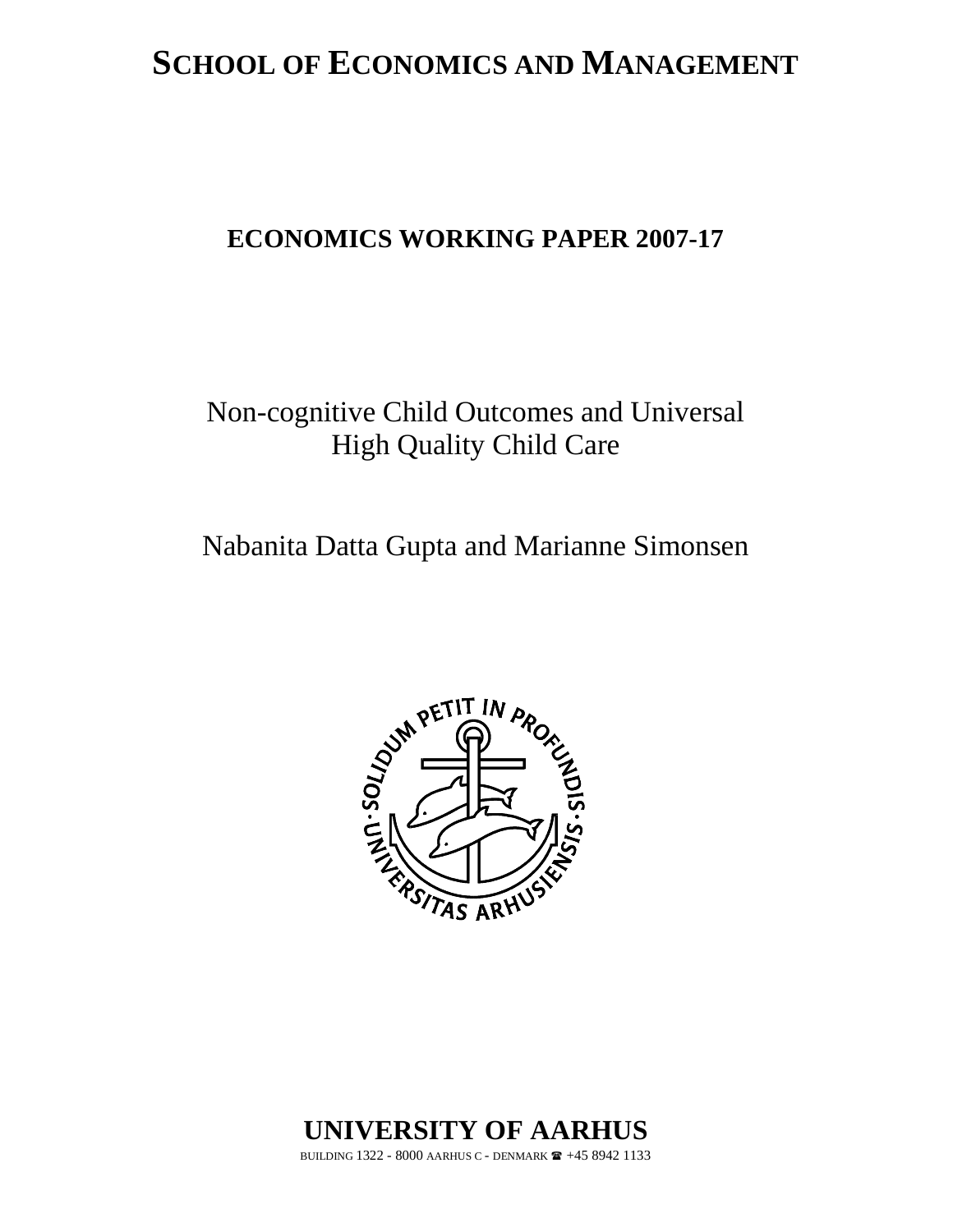## **Non-cognitive Child Outcomes and Universal High Quality Child Care**

Aarhus School of Business Aarhus University

Nabanita Datta Gupta Marianne Simonsen School of Economics and Management Aarhus University

September 2009

#### **Abstract:**

Exploiting a rich panel data child survey merged with administrative records along with a pseudo-experiment generating variation in the take-up of preschool across municipalities, we provide evidence of the effects on non-cognitive child outcomes of participating in large scale publicly provided universal preschool programs and family day care vis-à-vis home care. We find that, compared to home care, being enrolled in preschool at age three does not lead to significant differences in child outcomes at age seven no matter the gender or the mother's level of education. Family day care, on the other hand, seems to significantly deteriorate outcomes for boys whose mothers have a lower level of education. Finally, longer hours in non-parental care lead to poorer child outcomes.

**Keywords:** Non-cognitive outcomes, publicly provided universal child care, pseudo-experiment **JEL codes:** H4, I2, J13, J18

Access to the Danish Longitudinal Survey of Children was granted us by the Danish National Centre for Social Research. We are thankful to Mette Lausten for data assistance and to Niels Glavind from Bureau 2000 for supplying crucial information on child care guarantees. We would like to thank Joseph J. Doyle, David Friswold, Helena Skyt Nielsen, Jeff Smith, and Astrid Würtz as well as the editor Sören Blomquist and two anonymous referees for helpful comments. The paper has also benefited from comments received at the University of Michigan Labor Group Workshop, the ISR quantitative methods program workshop, the School of Economics and Management at Aarhus University, the Copenhagen School of Business, the 2007 ESPE conference, the 2007 Institute for Research on Poverty conference at Wisconsin-Madison, the 2007 EALE conference, and at seminars given at SOFI and IFN, Stockholm.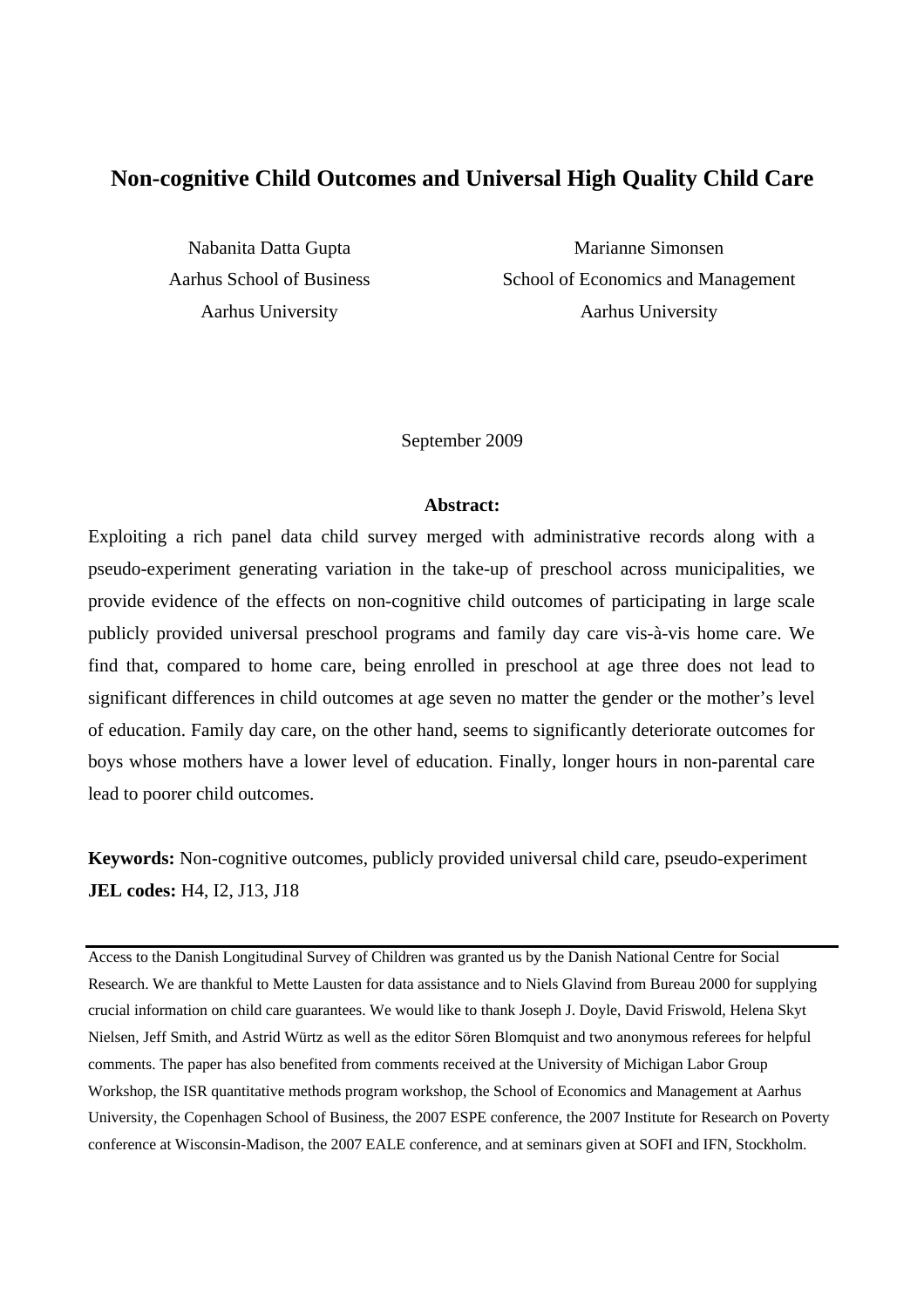#### **1. Introduction**

 $\overline{a}$ 

This paper investigates the relation between preschool care and child outcomes. Specifically, we consider effects on child outcomes of enrolment in universal publicly subsidized high quality center based child care and family day care for three-year-olds in Denmark vis-à-vis parental care. Center based care, or preschool, is the most common type of care for this age group: 63% of all three-yearolds were enrolled in this type of care in 1999. Furthermore, we investigate the effects of hours – the treatment intensity – given selection into a specific type of non-parental care.

High usage of child care clearly allows parents (or, more precisely, mothers) to participate in the labor market. A natural question to ask, however, is how children are affected by this choice. Child care may be viewed as simply 'taking care' of children, yet an alternative view is that child care is, in effect, a type of early childhood investment in the development of social and academic skills. Depending on the content of the care program, one may easily imagine a variety of effects from enrollment, which may also vary across children. This study focuses on the development of noncognitive skills such as measures of emotional symptoms, conduct problems, hyperactivity/inattention problems, peer relationship problems, and pro-social behavior. Recent research points to the limited effect of public programs for disadvantaged children on IQ after early ages. The greatest impacts of these programs seem to be on socialization, crime reduction and on fostering integration; skills, which have been found to have an even larger payoff on the labor market than cognitive skills (e.g. Heckman, Stixrud and Urzua (2006)). As our outcome variable we use the *strength and difficulties questionnaire index* (SDQ); a standard behavioral measure in the child development literature, see e.g. Goodman (1997). We measure outcomes at age seven.

There exists a large literature on child development and non-parental care, especially on care for disadvantaged children. See Blau and Currie (2006), Currie (2001), and Ruhm (2004) for excellent surveys. Yet as pointed out by Currie (2001), the literature is rather silent about the effects of regimes with universal or large-scale preschool and family day care programs such as the Danish or Canadian one.<sup>[1](#page-2-0)</sup> This is despite both public and academic interest, see Currie (2001). Two

<span id="page-2-0"></span><sup>&</sup>lt;sup>1</sup> "Universal" preschool is also offered in certain states within the US. Examples are Georgia (since 1995), New York (1997), and Oklahoma (1998). California provides a program targeted at low-income children. See Blau and Currie (forthcoming).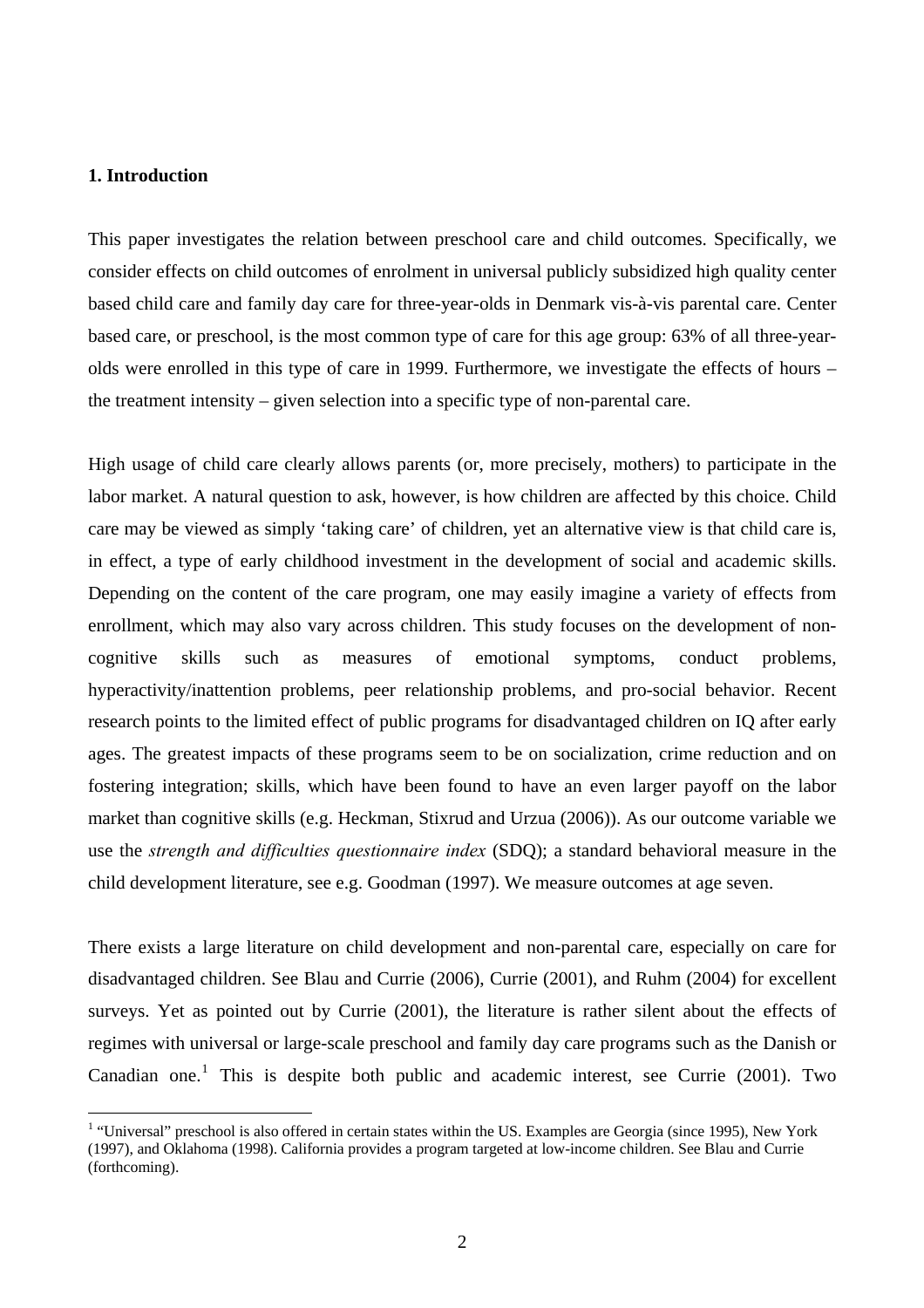exceptions are the recent paper by Baker, Gruber, and Milligan (2008) that investigates the introduction of a large scale child care program in Canada and a paper by Havnes and Mogstad (2009) that examines the impact on adult outcomes of children of married mothers of the introduction of universal, subsidized child care in Norway in the mid-1970s. Firstly, because universal programs are not limited to include disadvantaged children, but are offered to the entire population, our results will inform about the effects of modes of care for children across a range of different socio-economic backgrounds. Secondly, *exactly* because the group of children in for example preschool is not homogenous, the effects may not be the same had preschool been offered to disadvantaged children only. See e.g. Ammermüller and Pischke (2006) on peer-effects in primary schools. In other words, it may be hard to extrapolate from the findings from the literature on disadvantaged children to a regime with universal care programs, even for the group of children with adverse family backgrounds.

Another important contribution of our paper is the evaluation of effects of hours in non-parental care. See Blau and Currie (2006) for a survey of this literature. Some studies focus solely on the effects of maternal employment patterns and consider hours (or extent) of work, while others investigate the effects of child care characteristics on child outcomes and include a measure of hours in care. Common to these analyses is that they investigate the effect of hours for the pooled sample of children. Whether the studies include hours in a linear fashion or a set of dummies, part of the identifying variation will in this way stem from observations that are 'far apart' in terms of hours. The estimates must subsequently be interpreted as the effect of differences in hours *including*  all indirect effects stemming from parents' different (labor market) behavior. Instead, we adopt a strategy similar to Behrman, Cheng, and Todd (2004); we consider the marginal effects on outcome incurred by increasing hours in a given type of non-parental care by a small amount. Performing local comparisons greatly decreases the likelihood of indirect effects and allows us to interpret the resulting estimates as direct effects of changes in hours. Furthermore, the estimator allows for selection *into* non-parental care to be based on unobservables, but conditional on choosing nonparental care, the choice between hours must be based on observables only. The cost is, of course, that we can only speak about the effects of smaller changes in hours relative to a given baseline.

Estimations are carried out using a longitudinal survey following children born in 1995. The survey holds information about children, mothers, and fathers and is linked to highly reliable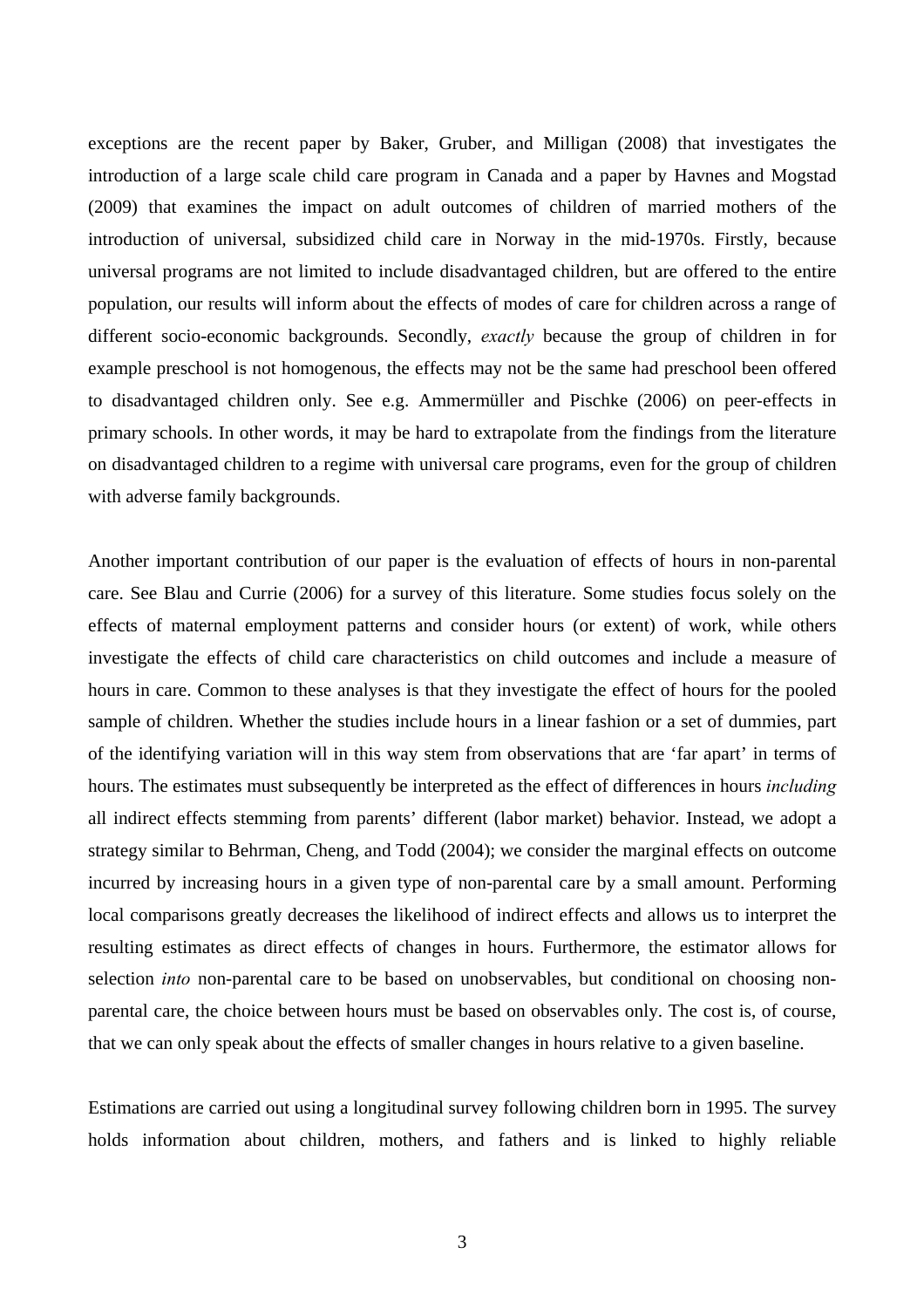<span id="page-4-0"></span>administrative registers providing us with crucial background information about the parents and their labor market behavior. We use this rich mine of information to estimate our parameters of interest, using OLS. Furthermore, we have access to plausible exogenous variation in the take-up of preschool via a pseudo-experiment generating waiting lists for preschool in some municipalities while guaranteeing open slots in others. See Simonsen (2005) for an evaluation of the effect of a similar policy on mother's employment following child birth. Presumably because of the difficulties in finding valid exogenous variation in the take-up of child care, only very few studies of the effects of child care on child outcomes employ IV estimation, see e.g. Blau and Grossberg (1992), James-Burdumy (2005), and Bernal and Keane (2008). Furthermore, according to Bernal and Keane (2008), the instruments used in the two first-mentioned studies are extremely weak.

Our results indicate that being enrolled in non-parental care at age three is neutral compared to home care. However, if one acknowledges that non-parental care is not a well-defined counterfactual, it becomes clear that the first result is not very informative.<sup>[2](#page-4-0)</sup> We find that being enrolled in preschool vis-à-vis home care does not lead to significant differences in non-cognitive child outcomes no matter the gender or the mother's level of education. Family day care relative to home care, on the other hand, seems to significantly deteriorate outcomes for boys whose mothers have a lower level of education. All estimations suggest that preschool outperforms family day care for the overall population. However, when subdividing by child gender and mother's education level, we find that this is largely driven by the group of boys born to mothers with a vocational degree. In fact, some results indicate that girls whose mothers have higher education (at least a tertiary degree) show worse behavior when enrolled in preschool. Finally, increasing hours in family day care from 30-40 hours per week to 40-50 hours per week and hours in preschool from 20-30 hours per week to 30-40 hours per week leads to poorer child outcomes but only significantly so in the latter case. This is likely due to sample sizes.

The remainder of the paper is organized as follows: Section 2 provides a description of the data and the institutional set-up, Section 3 discusses child outcomes as well as the linkages between child care enrollment and child outcomes. Section 4 presents our empirical strategy, Section 5 the regression results and Section 6 the IV analysis. Finally, Section 7 concludes.

 $\overline{a}$ 

 $2^2$  See also a recent paper by Bernal and Keane (2008) who find significant differences in the effects of child care depending on the type of care.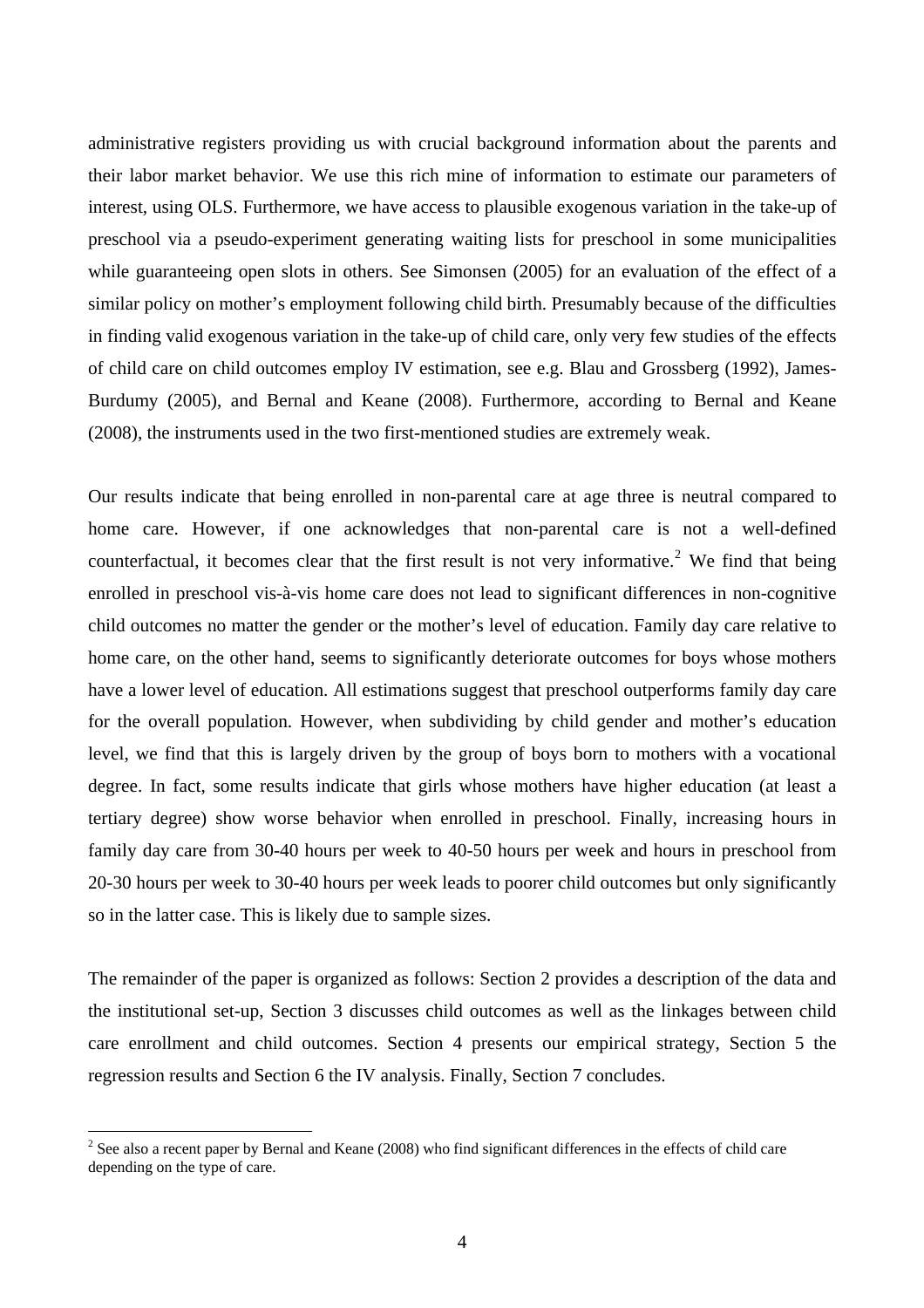#### <span id="page-5-0"></span>**2. Data and Institutional Framework**

We exploit a unique panel dataset on children's outcomes, modes of care, and parental background information, known as the Danish Longitudinal Survey of Children (DALSC). The data consists of repeated surveys of the primary parent (typically the mother) of about 6,000 children born between 15 September and 31 October 1995. The first survey took place when the children were 6 months old, the second when they were around 3½, and the third at age 7½ when the children had all started first grade (age 7 in Denmark). Thus, 3 waves of this data are currently available: 1996, 1999 and 200[3](#page-5-0).<sup>3</sup> The fathers of these children were surveyed separately in some of these waves. In addition, a special segment on children's health and welfare was added to the mother survey in 2003. This panel survey data has been merged to precise information on parents' educational attainment, labor market status, hours of work, wages and income in the period 1994-2003, extracted from Danish administrative registers. Child care enrolment status is measured in 1999 (age 3½) and child outcomes in 2003 (age 7½). Unfortunately, we do not have information about the child outcome of interest *prior* to treatment. In any case, behavioral skills such as self-control, frustration tolerance, delay of gratification etc. start to appear and become consolidated in the preschool years (Wakschlag et al. (2005)) so by age 7½, atypical behavior can be more easily distinguished from typical behavior. Figure 1 below shows the timing of our set-up.

<sup>&</sup>lt;sup>3</sup> A fourth wave has been fielded in 2007.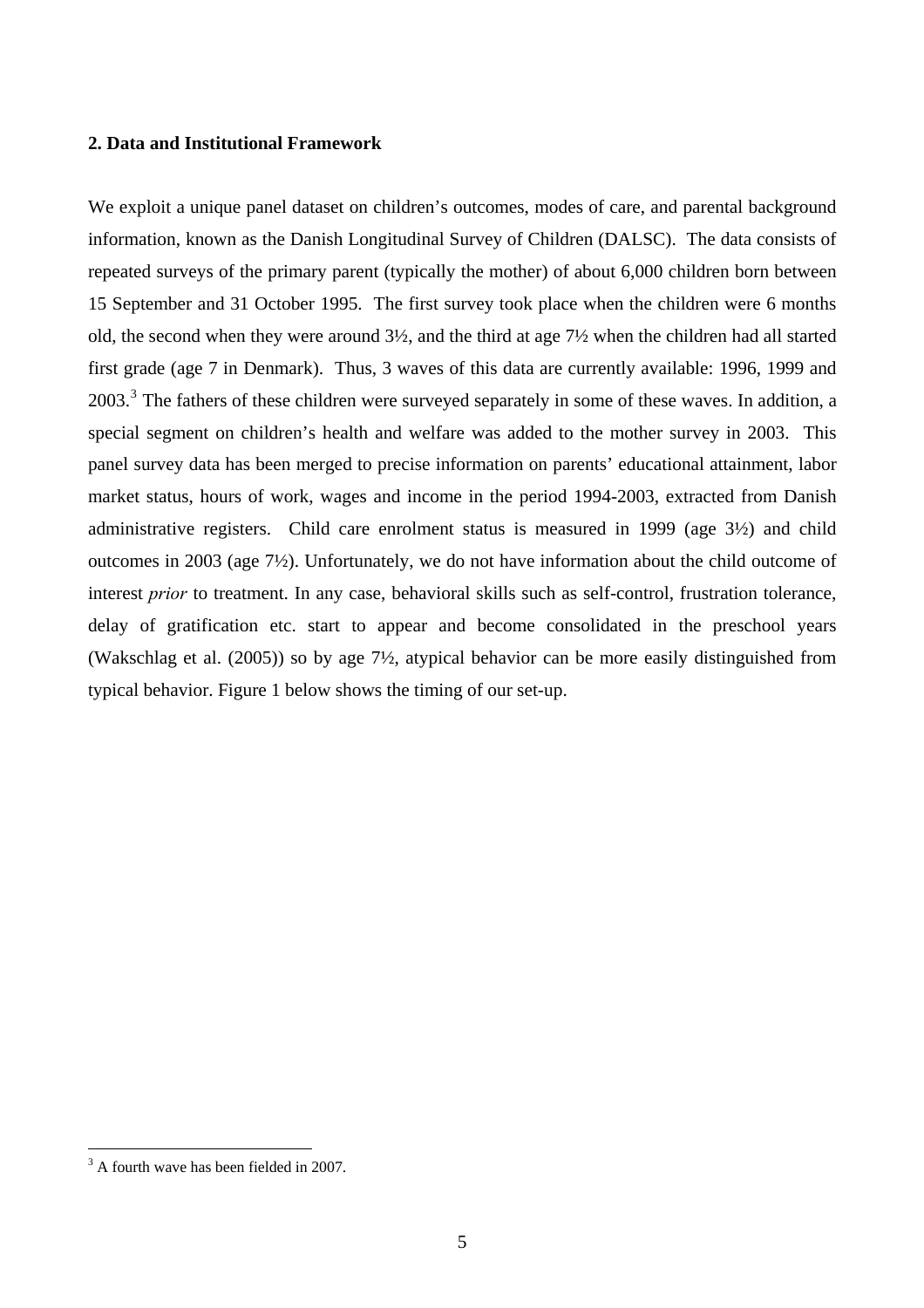## **FIGURE 1**

<span id="page-6-0"></span>

#### TIMING OF SET-UP

### **2.1. The Organization of Day Care and Preschool Programs in Denmark**

Danish child care is for the major part publicly provided and organized within the 271 municipalities,<sup>[4](#page-6-0)</sup> which are typically smaller units with on average 50,000 inhabitants. Municipalities provide *nurseries* for children 0-2 years old, *preschools* for children 3-6 years old and *after-school programs* for school children, all of which are center based. In addition, municipalities organize *family day* care that takes place in private homes for children below the age of 14.<sup>[5](#page-6-0)</sup> The municipality is free to decide on the distribution of the different types of care but must cover 'local needs' in terms of number of slots at a given age. Here we focus on care for three-yearolds: preschool and family day care.

Day care and preschool programs in Denmark (along with other Nordic countries) are characterized by both high quality expenditure levels per capita compared to other countries and usage, see Datta Gupta, Smith and Verner (2008) for an overview of the impacts of generous family-friendly schemes including publicly provided daycare in the Nordic countries. Requirements of

<sup>&</sup>lt;sup>4</sup> The municipality of Bornholm is excluded from the analysis because it underwent a municipality reform during this period. 5

In reality, though, children in family day care are much younger than 14, see below.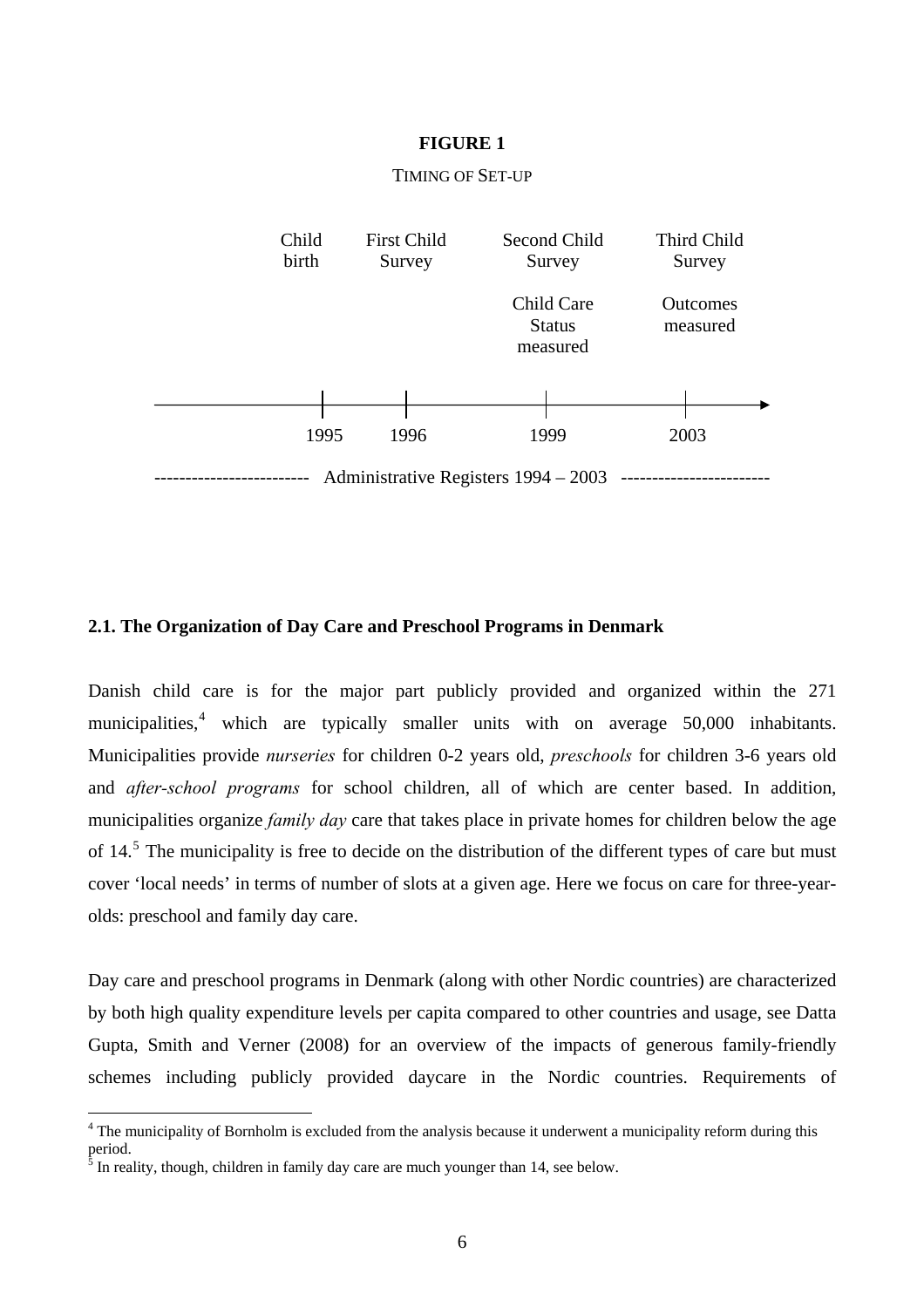<span id="page-7-0"></span>qualifications of child care staff are extensive compared to other EU (and OECD) countries and the number of children per staff is much lower, see OECD's Family Database. In Danish preschools, the average staff:child ratio is 1:7, whereas in the US and Canada, for example, the corresponding ratio is 1:12 (1:14 for teaching staff), in Spain 1:13, and France 1:19. In fact, according to OECD's Family Database, Denmark has the lowest average number of children per staff in preschools among all OECD countries.

In 1999 (when the children in our sample were three years old), the average yearly expenditures for a slot in center-based preschool for three-year-olds were approximately \$8,000. This is significantly higher than the expenditures for, for example, the American Head Start Program aimed at lowincome families, which costs around \$5,000 per year, see Currie (2001), and roughly the same as the expenditures for the universal Canadian child care program, see Baker, Gruber, and Milligan (2008). Family day care is more expensive than center-based preschool; the average yearly costs are about \$10,000.<sup>[6](#page-7-0)</sup> This is presumably because staff: child ratios are higher (minimum of 1:5) for this type of care for the age group in question.<sup>[7](#page-7-0)</sup>

The regulations of municipality provided child care institutions are described in the Law of Service (*Serviceloven*). The Law of Service offers general guidelines as to the content of municipality provided care, yet the specific details are decided by the institutions. Overall, institutions must supply care, education, and opportunities to play, all in co-operation with parents. The educational content of municipality provided care involves development of personal, linguistic, and physical skills. Furthermore, children must develop their understanding of nature and culture. Importantly, institutions are child-centered and focus on socialization rather than on a basic skills curriculum.

#### **Preschool and family day care**

 $\overline{a}$ 

The average *preschool* (that may be integrated with nursery centers for 0-2 year olds) facilitates about 60 children, who are split into smaller groups of about 20, and employs around 9 permanent teachers plus a number of assistants and other staff, thus allowing for considerable specialization of labor. Preschool teachers in permanent positions must have a degree in teaching (medium length

 $6$  For 0-2 year olds, family day care is the cheaper option.

 $<sup>7</sup>$  In the empirical analyses we condition on the determinants of parental income to account for selection into types of</sup> care based on income.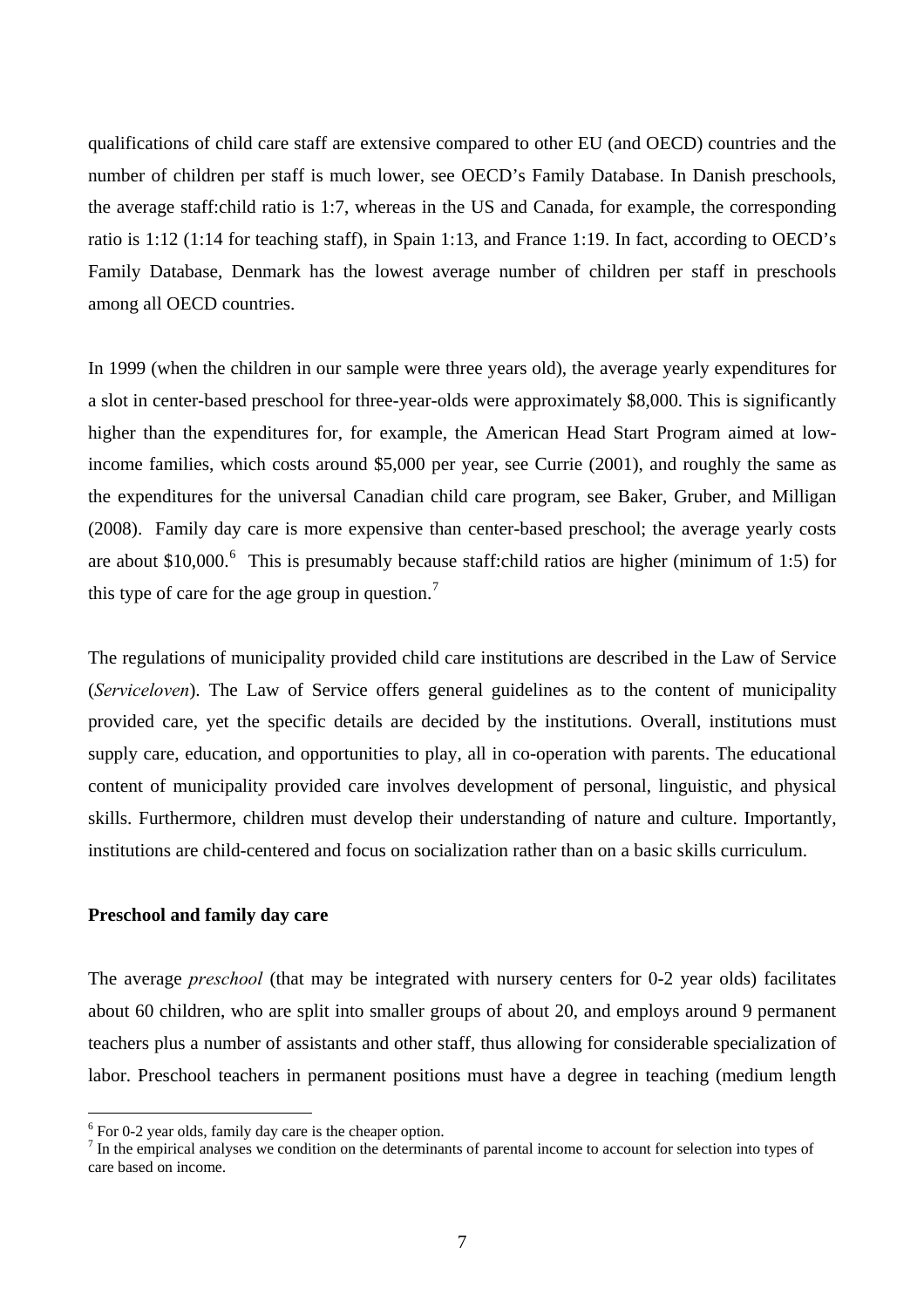tertiary education or 15-16 years of education) and specialize in young children. Preschools may be owned by the municipality. No matter the owner status, the municipalities are required by law to monitor the institutions closely regarding educational content as well as safety and hygiene. Regulation of the former requires ensuring that the personnel have the necessary qualifications, whereas regulation of the latter includes accident-preventing measures, play-grounds, transport, sleeping facilities, toys, hygiene, and insurance schemes. Opening hours may vary across municipalities but again must 'cover local needs'. In general, opening hours in preschool during week days are between 6.30 am and 5.00 pm. The maximum number of children per preschool teacher is determined through collective bargaining between the municipalities and the preschool teachers' trade union (BUPL). The norm for 1999 was set at the 1997 collective bargaining. These institutional details will turn out to be important for our identification strategy described below.

 In contrast, *family day care* takes place in private homes, and the carers are directly employed by the municipality. Again, the municipalities must approve the facilities and the qualifications of the carer. There may be up to five children in each home, and in some municipalities the carer's own children under the age of three enter into the total number of children in the family day care. The carer will then receive compensation from the municipality for taking care of her own children. Family day carers are not required to have a degree in teaching but are offered shorter (3-week) vocational courses. Family day care is more flexible in terms of hours, which can be arranged on an individual basis but typically with a ceiling at 48 hours per week.

Table 1 compares the educational level and the gender distribution of staff in preschools and family day care. Staff in preschools also includes assistants, managers, cleaning and kitchen personnel etc., whereas staff in family day care only consists of the carer herself. From this table, it is clear that children enrolled in preschools are met with higher qualified staff, even when non-teaching staff is included; staff in preschools is much more likely to have a degree in teaching compared to family day carers. Furthermore, there are nine times as many men employed in preschools as in family day care but even so, preschool carers are predominantly female.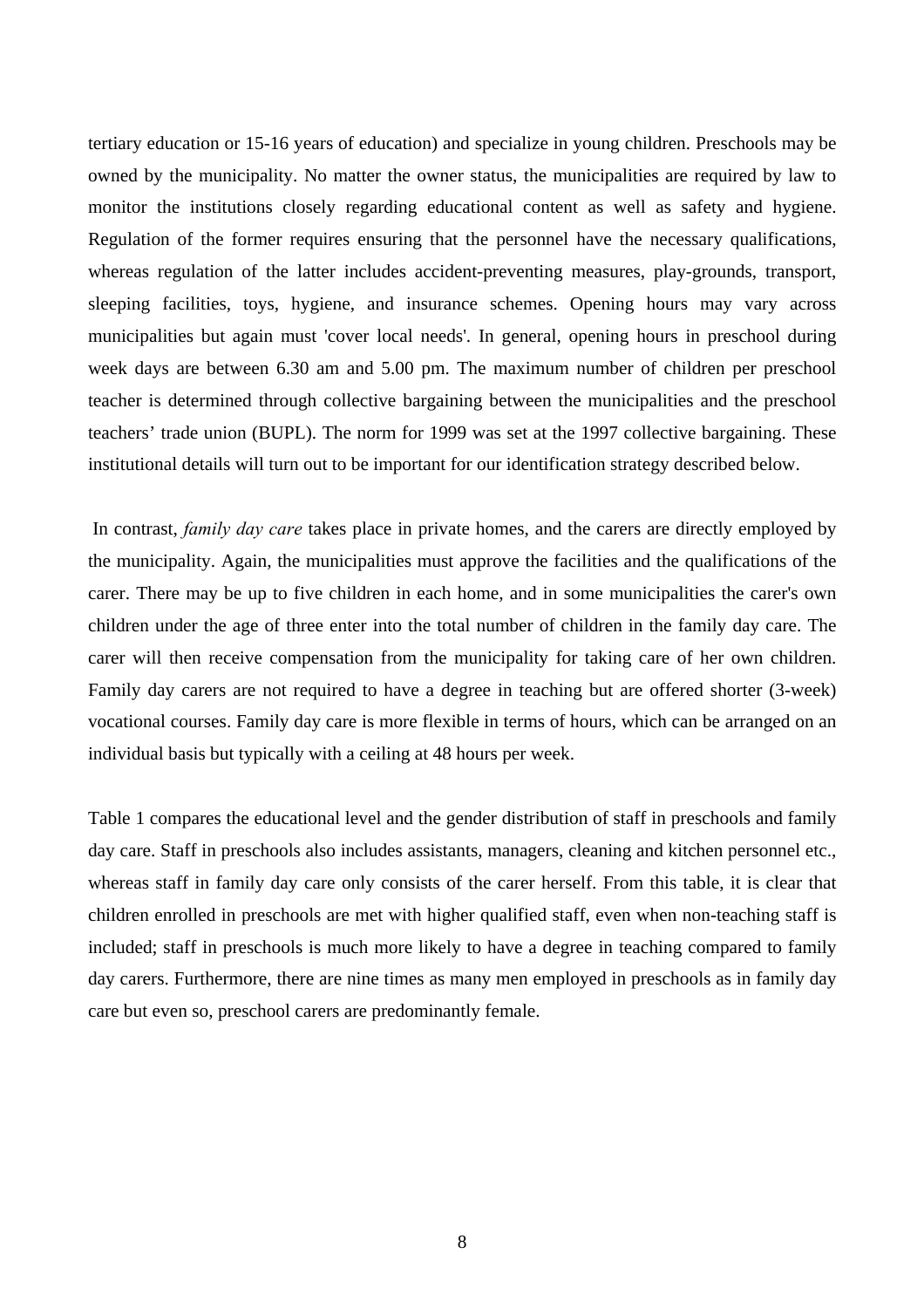<span id="page-9-0"></span>

|                                 | Family Day Care | Preschool |
|---------------------------------|-----------------|-----------|
|                                 | Mean            | Mean      |
| High school or below            | 0.38            | 0.29      |
| Vocational degree               | 0.54            | 0.16      |
| in paedagogics                  | 0.00            | 0.01      |
| Medium length further education | 0.07            | 0.53      |
| in paedagogics                  | 0.02            | 0.50      |
| Long further education          | 0.01            | 0.01      |
| in paedagogics                  | 0.00            | 0.00      |
| Male                            | 0.01            | 0.09      |

## **TABLE 1** CHARACTERISTICS OF STAFF IN FAMILY DAY CARE AND PRESCHOOLS

Source: 10% representative sample of the Danish population

Prices are set at the municipality level *once a year* and hold throughout the municipality for a given type of care. Parents pay a maximum of 33% of the total costs of providing care, and the price is reduced with lower income and number of siblings enrolled in public care. Parents with a yearly family income above around \$ 60,000 (about 60 % of parents) pay the full price of child care while parents with a yearly family income below \$ 20,000 (about 1 % of parents) do not pay for child care. See Simonsen (2005) for a detailed description of the pricing scheme. The subsidy scheme is the same for both preschool and family day care. As indicated above, the average yearly total costs (for three-year-olds) of family day care are higher than those of preschool. The maximum total yearly price for family day care (33% of total costs) is \$ 3,500, while the corresponding maximum for preschool is \$ 2,600.

## **Allocation of slots in child care**

 $\overline{a}$ 

All children are eligible for municipality child care, including children born to unemployed parents.[8](#page-9-0) It is in fact *illegal* to exclude certain groups of children from participating. This means that children's right to child care enrolment is not affected by their parents' transitions in and out of the labor market. Presumably, if child care does contribute to the development of social and academic skills, we may expect such disruptions to be detrimental to learning.

<sup>&</sup>lt;sup>8</sup> The only exception occurs if one of the parents takes formal publicly supported maternity or child care leave aimed at the child in question. Siblings can still be placed in child care during formal leave, though.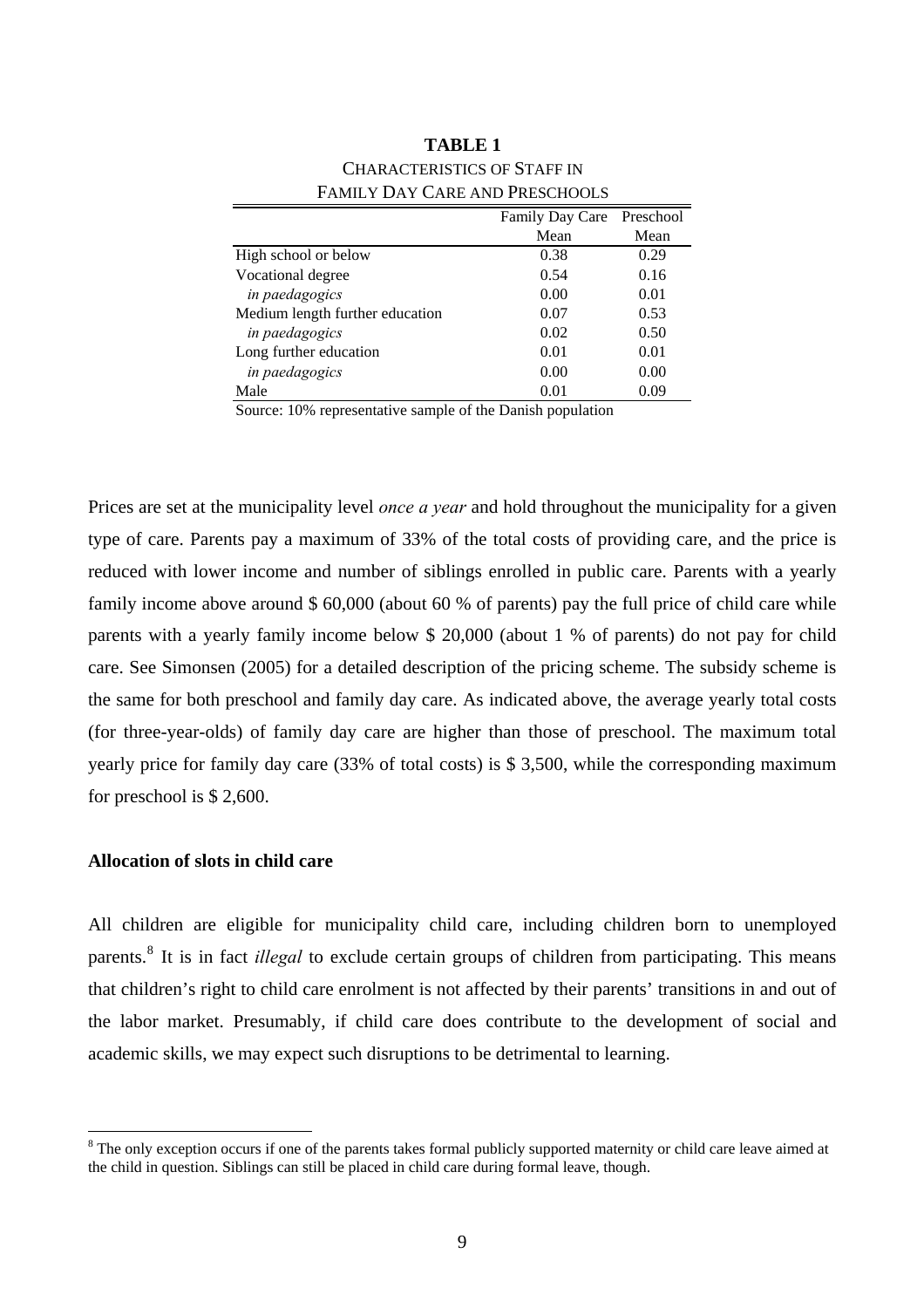<span id="page-10-0"></span>Parents apply for child care (either preschool or family day care) by sending an application to the municipality; the child care institutions are not involved in the allocation process. Thus there is no institutional selection bias. Note that the application process is the same in each case, so it is not the case that children of parents who are disorganized and file late end up in family care. Parents enter the date from which care is needed. Upon application, children enter the waiting list. The municipality can decide whether birth date or date of application determines seniority and slots are assigned accordingly. 'Degree of need' is specifically not taken into consideration. Only if a child is disabled, is an immigrant, *or* if the child has older siblings enrolled in municipality provided care can he jump the waiting list. Therefore, we include whether the child is physically disabled, whether the mother is a non-native speaker and the number of older siblings as controls in our analyses below.

Parents may indicate whether they prefer preschool or family day care. However, children with the highest seniority are assigned the *first* open slot. If possible, municipalities will accommodate parents' preferences but they do not have the right to a specific slot.

Parents may decline the offer they are given.<sup>[9](#page-10-0)</sup> If birth date is used to determine seniority, the only consequence of doing so is delaying the time until the child can enter child care. I.e. once the parents reapply, children will get the same position on the waiting list. It is clearly uncertain when the next slot is available and whether it will be of the preferred type. If seniority is determined based on time on the waiting list, the municipality may decide to blacklist parents for a limited period.<sup>[10](#page-10-0)</sup>

Once the child is enrolled in care, he or she will no longer appear on the waiting list for alternative slots. This means that once a child is enrolled in, for example, family day care, he or she does not have the right to move to preschool.

This system generates four potential groups of parents: 1) Those who were granted a slot in the preferred type of care, 2) those who were granted a slot in the non-preferred type of care and declined the offer, 3) those who are indifferent, and 4) those who were granted a slot in the nonpreferred type of care and accepted the slot (i.e. those who are weakly prefer to accept the non-

 $\overline{a}$ 

 $9$  We only have information about the type of slot accepted by the parents, not the slot offered at the outset.

<sup>&</sup>lt;sup>10</sup> Unfortunately, we do not know which municipalities choose which seniority criterion.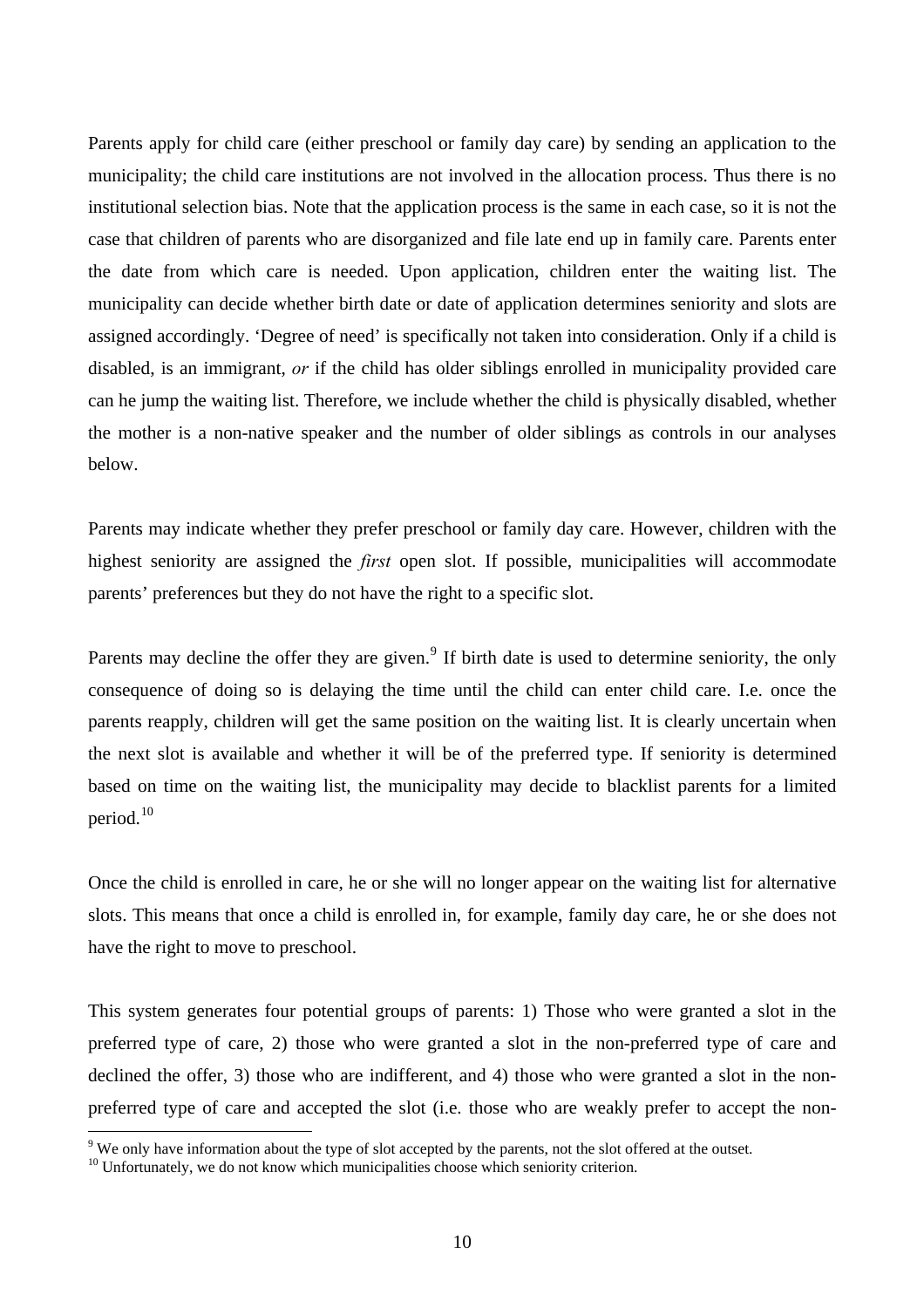<span id="page-11-0"></span>preferred slot now compared to declining in order to wait for another slot that may be of the preferred type).

It is therefore unlikely to be – unconditionally – random which children end up in which types of care. Presumably, parents who have strong preferences for a given type of care and are willing and capable of waiting for a slot are different from parents who accept a non-preferred slot. Hence, their children may differ as well.

## **Guaranteed access to preschool (GAPS)**

 $\overline{a}$ 

Because of the likely non-random selection into types of care, we look for variation in the take-up of preschool that is unrelated to child outcomes. We exploit the fact that the municipality must provide the 'necessary' number of slots in day care but they are free to decide on the distribution of slots in preschool vs. family day care. Therefore, some municipalities are capable of providing *guaranteed access to preschool* (GAPS). This means that all children have the right to a preschool slot within the municipality (but not to a specific slot).<sup>[11](#page-11-0)</sup>

This policy generates potential variation in the take-up of preschool across municipalities. If parents on average value preschool over and above family day care, we should expect *GAPS* to increase the take-up of preschool.

Two sets of agents can affect whether parents face *GAPS*: the local government and the parents themselves. What determines whether a municipality provides *GAPS*? We will argue that it is optimal from the local government's point of view to aim for exactly meeting demand for slots in preschool: Having open slots is clearly costly in terms of teacher salaries and rent, which the municipality (by definition of open slots) is already committed to paying. On the other hand, providing too few slots causes dissatisfaction among municipality inhabitants and may affect voting behavior in the future. Further, remember that, as described in above, prices as well as the maximum number of children per preschool teacher in a municipality, the dominant quality parameter, are *fixed* within a given year. Municipalities can therefore not guarantee access to preschool in a calendar year by lowering quality, and there are large fixed costs associated with

 $11$  More precisely, the policy guarantees access to center based care (nurseries and preschools). For our purposes, the important feature is access to preschool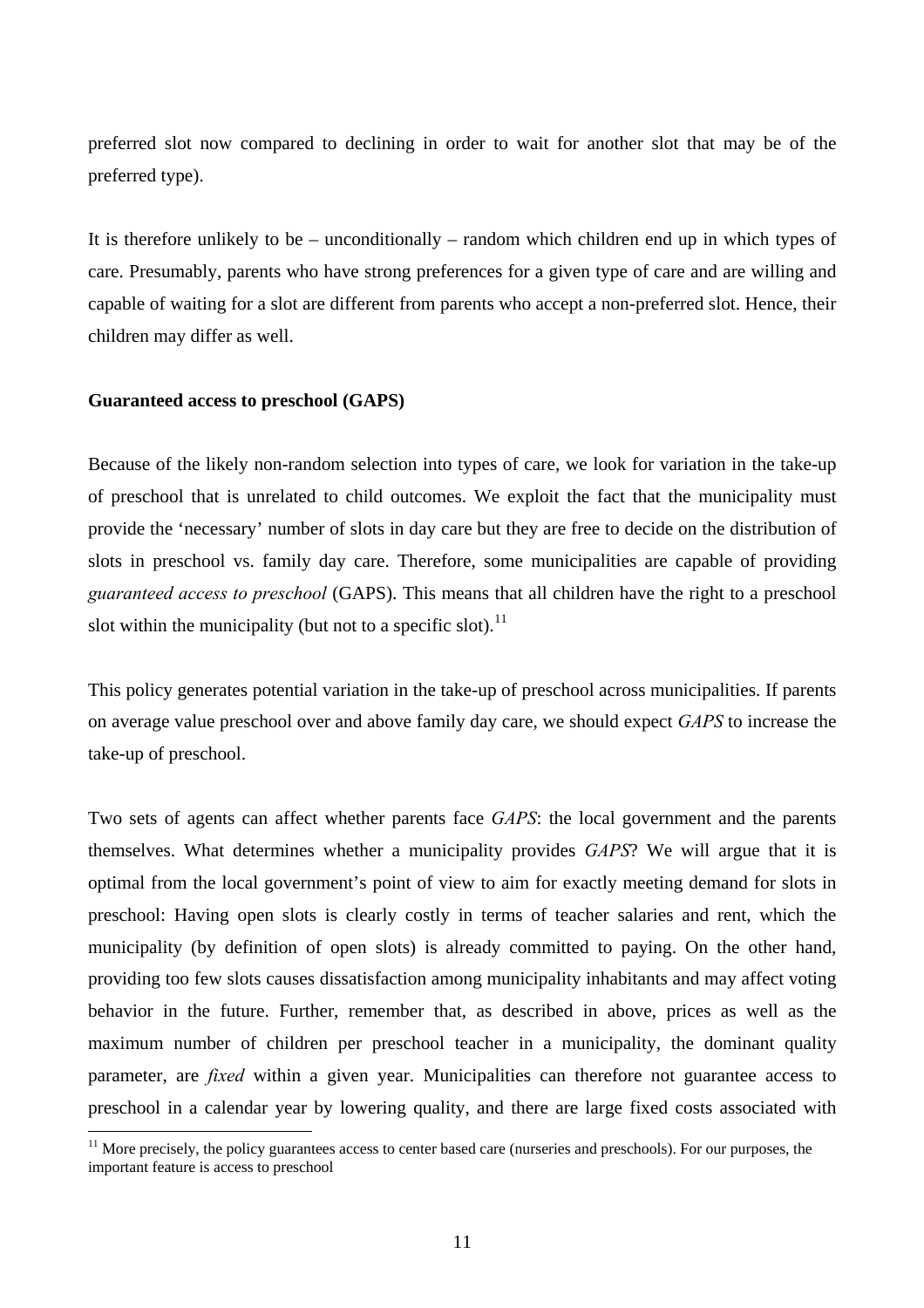establishing new preschools. Nor can parents, in the short run, be forced to cover the costs of a lower-than-predicted number of children enrolled in preschool. Thus if funds are available (i.e. conditional on municipality characteristics), we expect most of the variation in the provision of *GAPS* to stem from unexpected variations in demand, for example due to variations in cohort size.

Therefore, *GAPS* information provides us with variation in the take-up of preschool, which is not a parental choice variable, and it has, arguably, no causal effect on child outcomes by itself. Of course, parents with more to gain from *GAPS* settle accordingly. Firstly, according to Simonsen (2005), there is very limited movement to and from municipalities providing advantageous child care policies. Secondly, there *is* municipality specific variation in child care policies over time, for example driven by changes in the age structure and composition of the population. A couple can therefore not be sure that a municipality will not change its policy. This does not, of course, exclude the possibility that people settle because of child care policies, but it decreases the probability. Thirdly, it is unlikely that the child care policy is the main driver for settlement when compared to job opportunities and prices of real property. Furthermore, in our empirical analyses we condition on the number of siblings, which is expected to capture part of the expected gains from living in a municipality with *GAPS*.

We realize, of course, that child care policies are likely to be correlated with other municipality specific characteristics, which may affect, on the one hand, the parents' decision of where to live and, on the other hand, the municipality's capability of providing services in general. To counter this, our conditioning set includes municipality characteristics, see below.

To shed light on the degree of selection into *GAPS*-municipalities, we estimate a probit for living in a *GAPS*-municipality conditioning on the variables from our main analyses below, see Appendix A, Table A1. In general, very few coefficients are significant at the 5 % level indicating that selection on observable characteristics is a minor problem. The number of preschool teachers at the average preschool within the municipality is negatively associated with *GAPS*. An extra preschool teacher per 100 children lowers the probability of the policy with roughly 4 percentage points. If this signals lower quality of preschools in *GAPS*-municipalities (beyond what is controlled for by number of preschool teachers) we will suspect a downwards bias of the effect of preschool using *GAPS* as an instrument. Indicators of enrolment in public care at age 0-2 are positively correlated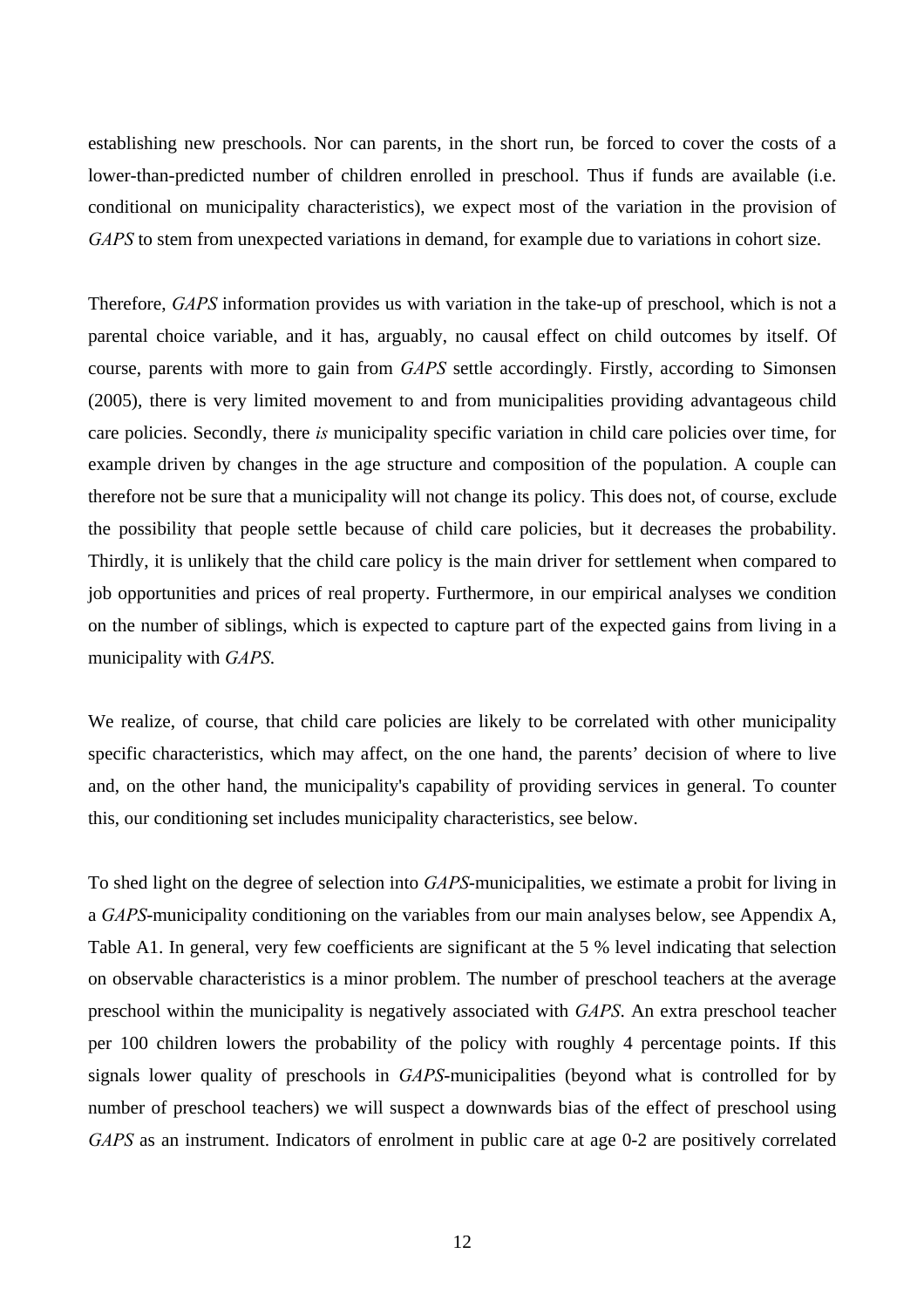<span id="page-13-0"></span>with the provision of *GAPS*. The correlation with nursery enrolment is to be expected since *GAPS* indicates easier access to center based care in general. The correlation with early enrolment in family day care is likely caused by *GAPS* municipalities having more child care slots of both types available for children aged 0-2. Finally, mothers with short tertiary education are about 4 percentage points *more* likely to live in *GAPS*-municipalities, whereas mothers who worked full time in 1996 are about 7 percentage points *less* like to do so. To conclude, there is no clear evidence that for example highly able parents locate in municipalities providing *GAPS*.

#### **Interpretation of treatments: Enrolment patterns**

It is important to keep in mind that most children in family day care and preschools have been enrolled in care before the age of three – and they continue in care until school age. To gain more insights into the enrolment patterns, we augment our survey data with administrative data from Statistics Denmark (the Day Care Register). Unfortunately, this data only cover 80 % of Danish children enrolled in child care, which causes some discrepancies between our survey data and the register data and makes the latter unsuited for formal analyses.<sup>[12](#page-13-0)</sup> Furthermore, the timing of the two data sources is not exactly the same; the survey is collected from February – April, while the register data is from March. The data do, however, give a rough picture of prior and later enrolment. Table 2 shows enrolment from age 0-6½.

 $\overline{a}$ 

 $12$  Prior enrolment is included as a conditioning variable. In our sensitivity analyses we show results without conditioning on type of prior enrolment.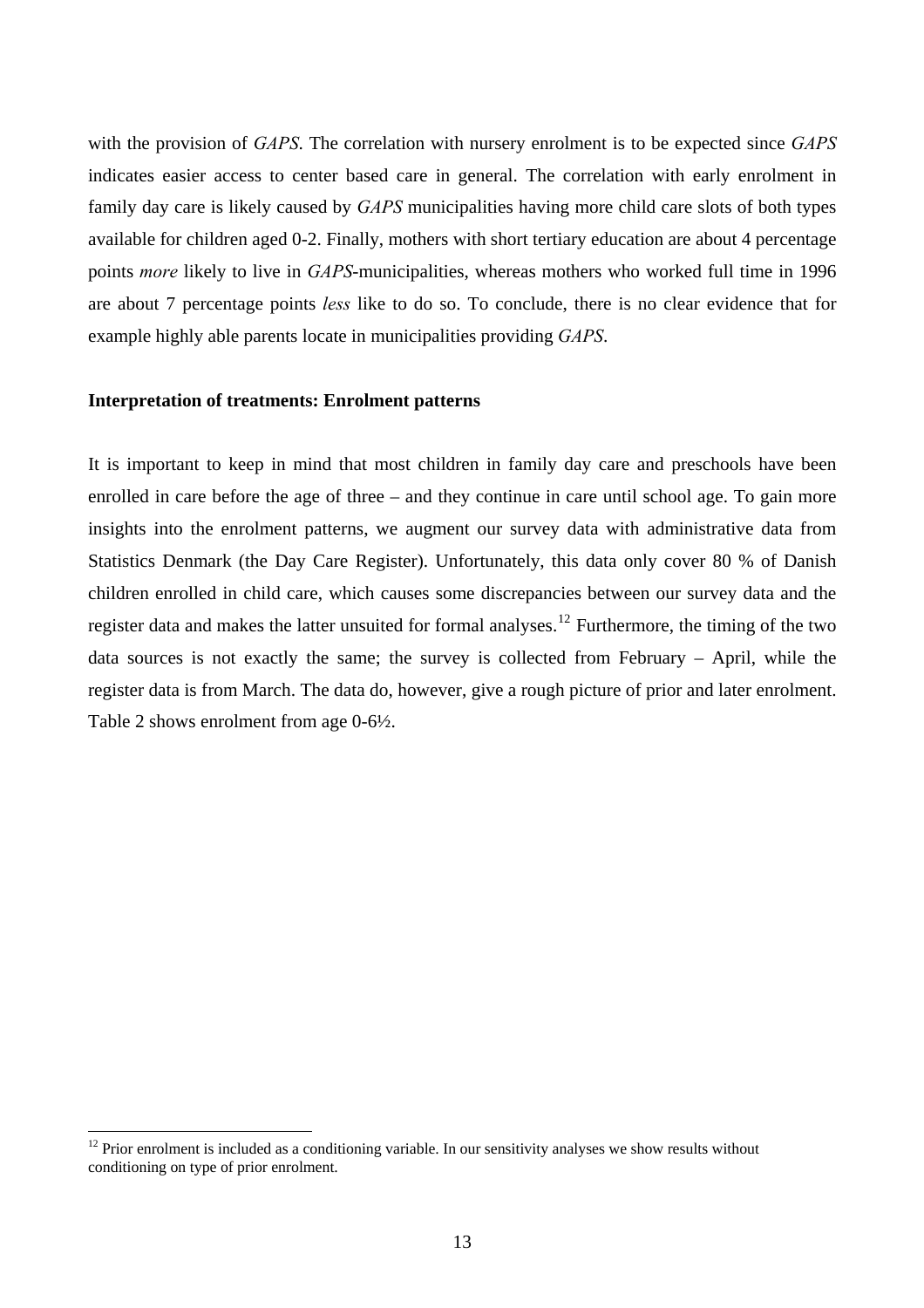|               |               |                           |                    | Self-reported           |                    |
|---------------|---------------|---------------------------|--------------------|-------------------------|--------------------|
|               |               |                           |                    | Children at Children in | Children in        |
|               |               |                           | home               | preschool               | family day care    |
|               |               |                           | in 1999            | in 1999                 | in 1999            |
|               |               |                           | Age $3\frac{1}{2}$ | Age $3\frac{1}{2}$      | Age $3\frac{1}{2}$ |
|               | 1997 Age 11/2 | Nursery                   | 0.15               | 0.13                    | 0.02               |
|               |               | Family day care           | 0.23               | 0.36                    | 0.58               |
|               |               | Missing (incl. home care) | 0.62               | 0.43                    | 0.40               |
|               |               |                           |                    |                         |                    |
|               | 1998 Age 21/2 | Nursery                   | 0.20               | 0.32                    | 0.02               |
|               |               | Family day care           | 0.28               | 0.40                    | 0.74               |
|               |               | Missing (incl. home care) | 0.62               | 0.43                    | 0.43               |
|               |               |                           |                    |                         |                    |
|               | 1999 Age 31/2 | Preschool                 | 0.38               | 0.75                    | 0.17               |
|               |               | Family day care           | 0.08               | 0.03                    | 0.66               |
|               |               | Missing (incl. home care) | 0.51               | 0.17                    | 0.17               |
| Register data | 2000 Age 41/2 | Preschool                 | 0.64               | 0.82                    | 0.80               |
|               |               | Family day care           | 0.01               | 0.00                    | 0.02               |
|               |               | Missing (incl. home care) | 0.34               | 0.17                    | 0.17               |
|               |               |                           |                    |                         |                    |
|               | 2001 Age 51/2 | Preschool                 | 0.69               | 0.81                    | 0.80               |
|               |               | Family day care           | 0.00               | 0.00                    | 0.00               |
|               |               | Missing (incl. home care) | 0.29               | 0.17                    | 0.18               |
|               |               |                           |                    |                         |                    |
|               | 2002 Age 61/2 | Preschool                 | 0.23               | 0.11                    | 0.19               |
|               |               | After school care         | 0.42               | 0.66                    | 0.61               |
|               |               | Missing (incl. home care) | 0.35               | 0.23                    | 0.20               |

**TABLE 2** ENROLMENT PATTERNS<sup>a</sup>

<sup>a</sup>Enrolment in register data was recorded in week 10 (March) and self-reported enrolment was collected in the spring. During the period of interest, about 20% of the municipalities did not register day care information electronically. The children who do appear in the day care register data are either at home or living in a non-reporting municipality.

Here it is clear that the majority of children in family day care at age 3½ were also in family day care earlier on, whereas children in preschool at age 3½ have been placed in both family day care and center based nurseries. At age 4½, most children are in preschool. Conditional on prior enrolment, therefore, the treatment "participation in preschool relative to family day care at age  $3\frac{1}{2}$ " roughly corresponds to evaluating the effect of about one extra (early) year of preschool. Although not as clean, the treatment "participation in preschool relative to home care at age 3½" is partly the effect of earlier entry into preschool and partly the effect of a larger propensity to ever enroll in preschool.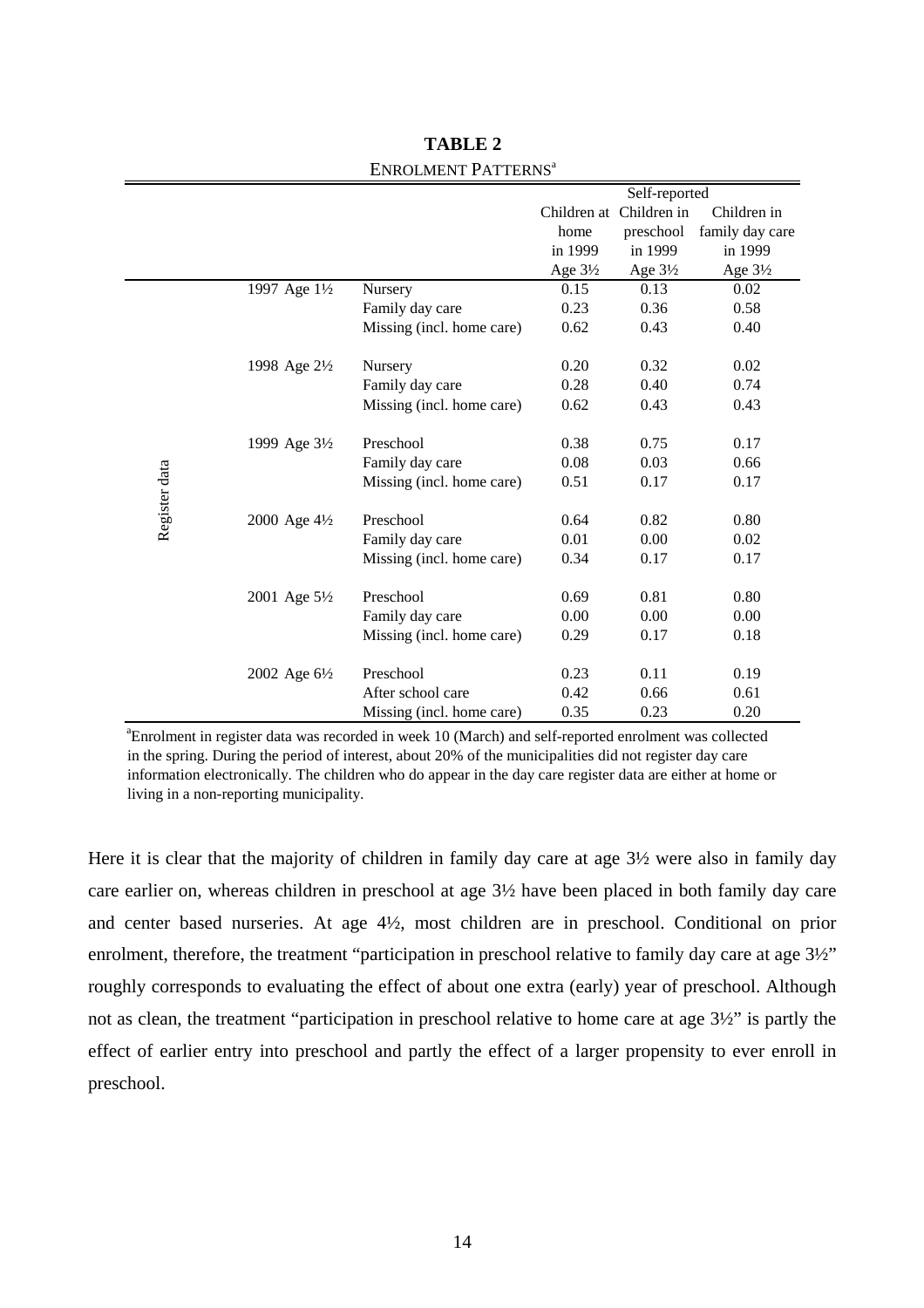<span id="page-15-0"></span>There is also a weak tendency for children in family day care at age 3½ to stay in preschool at age 6½ and consequently delay school start. This is possibly a consequence of the treatment, though it may also indicate that family day care children are weaker children. Because the register data are suboptimal in our context, it is difficult to make hard conclusions though. To account for this, our conditioning set includes a number of child related characteristics.

### **3. Child Outcomes and Non-Parental Care**

 $\overline{a}$ 

There exist two strands of the literature on child outcomes – cognitive as well as non-cognitive – and non-parental care within the field of economics. One focuses largely on the effects of maternal employment in general and less on the alternative modes of care,  $13$  whereas another branch considers the effects of preschool interventions for disadvantaged children.

Overall, there is limited consensus in the literature about the effects of child care and maternal employment. One study that is relevant for our paper is that of by Baker, Gruber, and Milligan (2008). They evaluate a large scale change in the child care system in Quebec, Canada. The policy change implied that the out-of-pocket price for child care for 0-4 year old children cannot exceed \$5 per day. While neatly exploiting the before-after Quebec-versus-other regions variation, the authors find that the effects on cognitive and non-cognitive child (and parent) outcomes at ages 2-4 and 6- 11 of the transition to a regime with large-scale highly-subsidized child care are clearly negative.<sup>[14](#page-15-0)</sup> On the other hand, another recent study by Havnes and Mogstad (2009) also investigating the impact of a large-scale expansion of day care – by exploiting a child care reform from 1975 in Norway, which induced variation in child care coverage across time and between municipalities – finds strong positive effects on children's long-run outcomes as adults.

Parcel and Menaghan (1994), Ruhm (2004), and Waldfogel, Han, and Brooks-Gunn (2002) all use US data (the NLSY) to investigate the effects of early maternal employment on cognitive outcomes

<sup>&</sup>lt;sup>13</sup> Important exceptions are Bernal and Keane (2008) and Magnuson, Ruhm, and Waldfogel (2007). The former paper distinguishes between formal care (center-based care and preschool) and informal care, whereas the latter considers prekindergarten, preschool, and Headstart. Relatedly, Gordon, Kaestner, and Korenman (2007) investigate *health* outcomes and finds that greater time spent in center-based care is associated with adverse outcomes as measured by respiratory problems and ear infections.

 $14$  Note that Baker, Gruber, and Milligan (forthcoming) implicitly rely on the assumption that parents do not move to Quebec *because* of easier access to cheap childcare.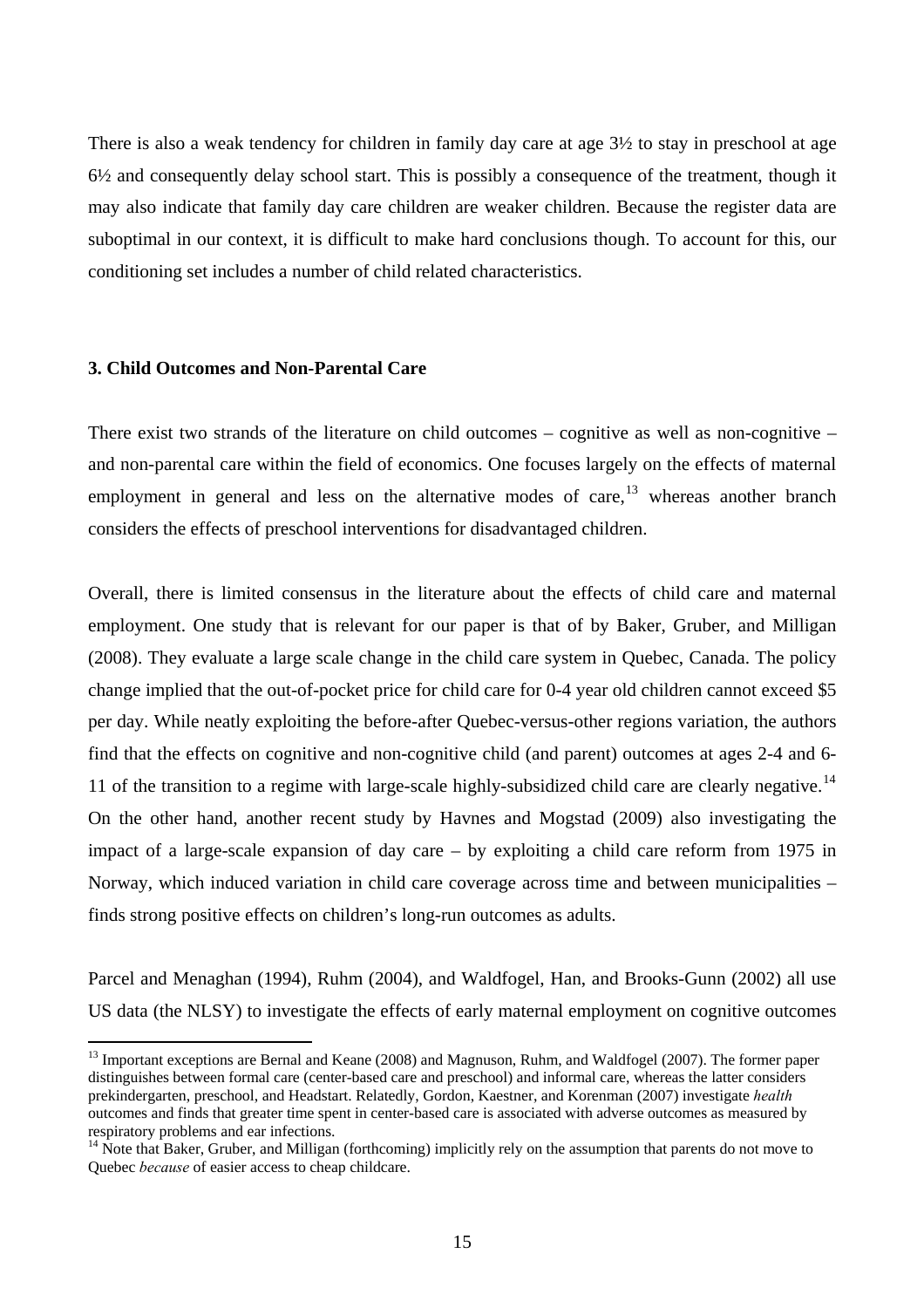(the Peabody Picture Vocabulary Test) at age 3-6. Parcel and Menaghan (1994) also investigate behavior. Ruhm (2004) and Waldfogel, Han, and Brooks-Gunn (2002) find that early maternal employment leads to significantly worse child outcomes, though the latter study finds that later maternal employment has some positive effects for the group of non-hispanic whites. Parcel and Menaghan (1994) find modestly positive effects on verbal ability for the group of children born to mothers who hold high-complexity jobs.

Gregg, Washbrook, Propper, and Burgess (2005) exploit UK data (ALSPAC) to similarly investigate the effects of early maternal employment on cognitive outcomes for children age 4-7. They distinguish between formal and informal care and find negative effects of informal care, while formal care does not significantly affect child outcomes.

Magnuson, Ruhm, and Waldfogel (2007), using the Early Childhood Longitudinal Study, consider the effect of participating at age four in teacher-directed early education (Prekindergarten) versus other types of care. The results show that Prekindergarten leads to significantly better cognitive outcomes (measured at age five) but also increased levels of aggression and decreased self-control.

Parcel and Menaghan (1994), Ruhm (2004), Waldfogel, Han, and Brooks-Gunn (2002), Gregg, Washbrook, Propper, and Burgess (2005) and Magnuson, Ruhm, and Waldfogel (2007) all use regression techniques to evaluate treatment effects, thus relying on an 'conditional on observables' strategy. Realising that this may not sufficiently deal with the selection problem, Waldfogel, Han, and Brooks-Gunn (2002) also supply estimates using family fixed effects. A similar strategy is used by James-Burdumy (2005) also exploiting the NLSY. She finds negative effects on cognitive development of maternal employment in the first year of a child's life. Of course, while family fixed effects may clear out parental unobservables, mothers may still base their employment decisions on unobserved child specific ability. If so, using family fixed effects will not provide consistent estimates of the treatment effects.

There have been a few attempts within this literature to deal with selection problems using instruments. Blau and Grossberg (1992) estimate the effects of maternal employment in the NLSY and use work experience prior to childbirth as an instrument. Firstly, it is not clear that this variable will not directly affect child outcomes. Secondly, it is difficult to assess the predictive power of the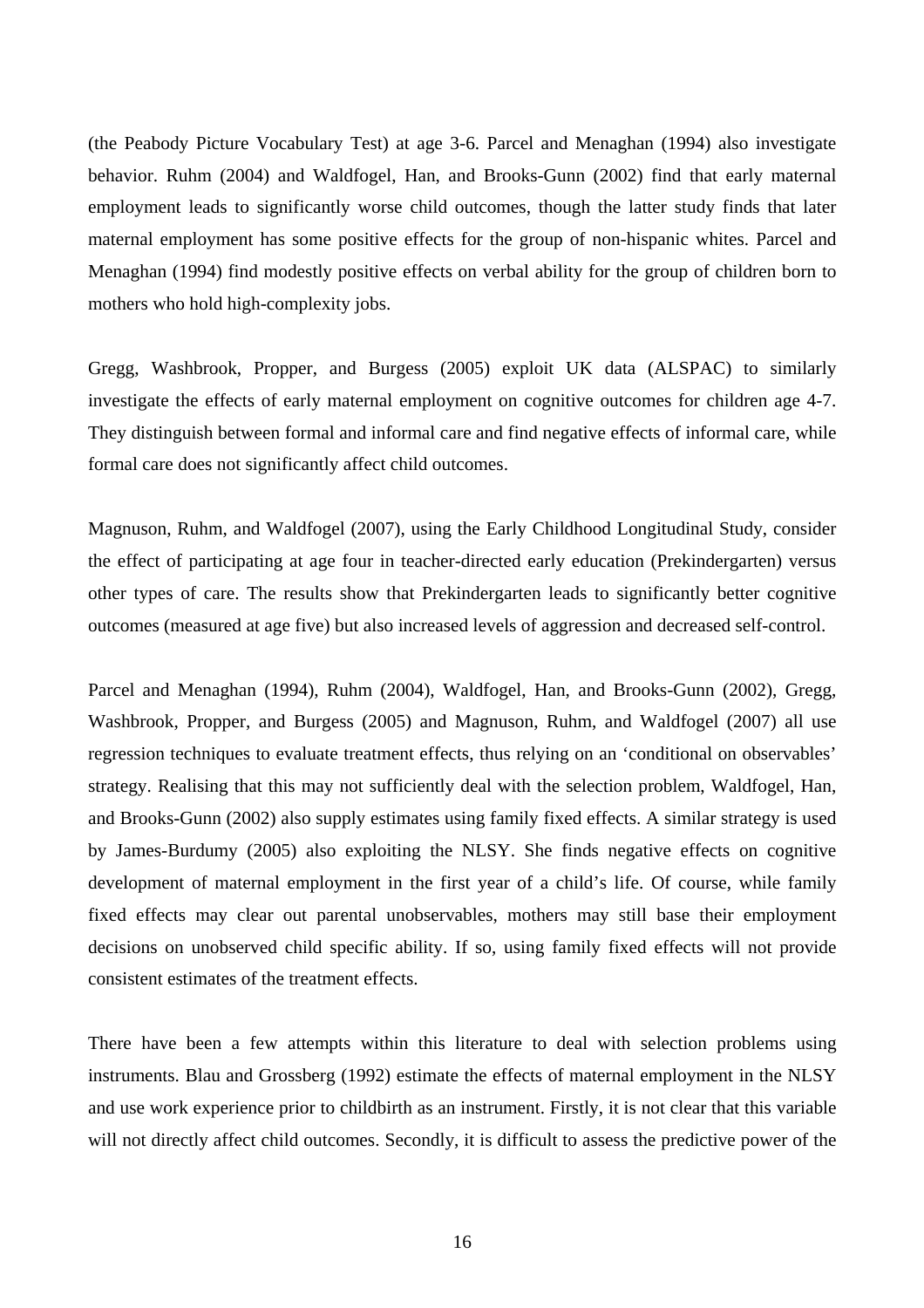instrument since the first stage is not presented in the paper (see Bernal and Keane (2008) for a discussion of the strength of this particular instrument). Thirdly, with heterogenous treatment effects, the corresponding LATE will be identified by the group of children whose mothers would be employed after child birth if they were employed prior to child birth but not employed after child birth if they were not before. It is not obvious that this group of compliers constitute a particularly policy relevant group.

Apart from estimating family fixed effects models (see above), James-Burdumy (2005) also exploits county variation in the share of the labor force employed in services as an instrument for maternal employment. Even without considering the strength of this instrument (see Bernal and Keane (2008) for a discussion), it is not obvious how to interpret the LATE parameter.

Finally, Bernal and Keane (2008), again using the NLSY, distinguish between different types of care; they investigate the effect on cognitive ability of participating in formal care (center-based care and preschool) and informal care, both compared to home care, for children of single mothers. Their findings suggest that this group of children benefit from being enrolled in the former but experience adverse outcomes when participating in the latter, less expensive, option. For identification purposes, they instrument maternal employment (but not choice of type of child care) using benefit termination time limits and state variation in welfare policy rules.

One reason for the lack of consensus in the literature may stem from variation in the quality of nonparental care; high quality care may, for example, neutralize potentially negative effects of maternal employment, see also Gregg et al. (2005). Moreover, the content and structure of the child care programs – as demonstrated by Magnuson, Ruhm, and Waldfogel (2007) – are likely to affect outcomes as well; Stipek, Feiler, Byler, Ryan, Milburn, and Salmon (1998) suggest that employing structured, teacher-directed approaches at the preschool level results in relatively negative social climates and therefore negative effects on both cognitive and motivation outcomes.

For disadvantaged children, on the other hand, the literature suggests that participation in (expensive) programs aimed directly at this group is beneficial to participating children, in fact considerably more so than giving families of these children unrestricted cash transfers (Currie, 1994). One example of a successful intervention is the Head Start Program, see e.g. Currie (2001),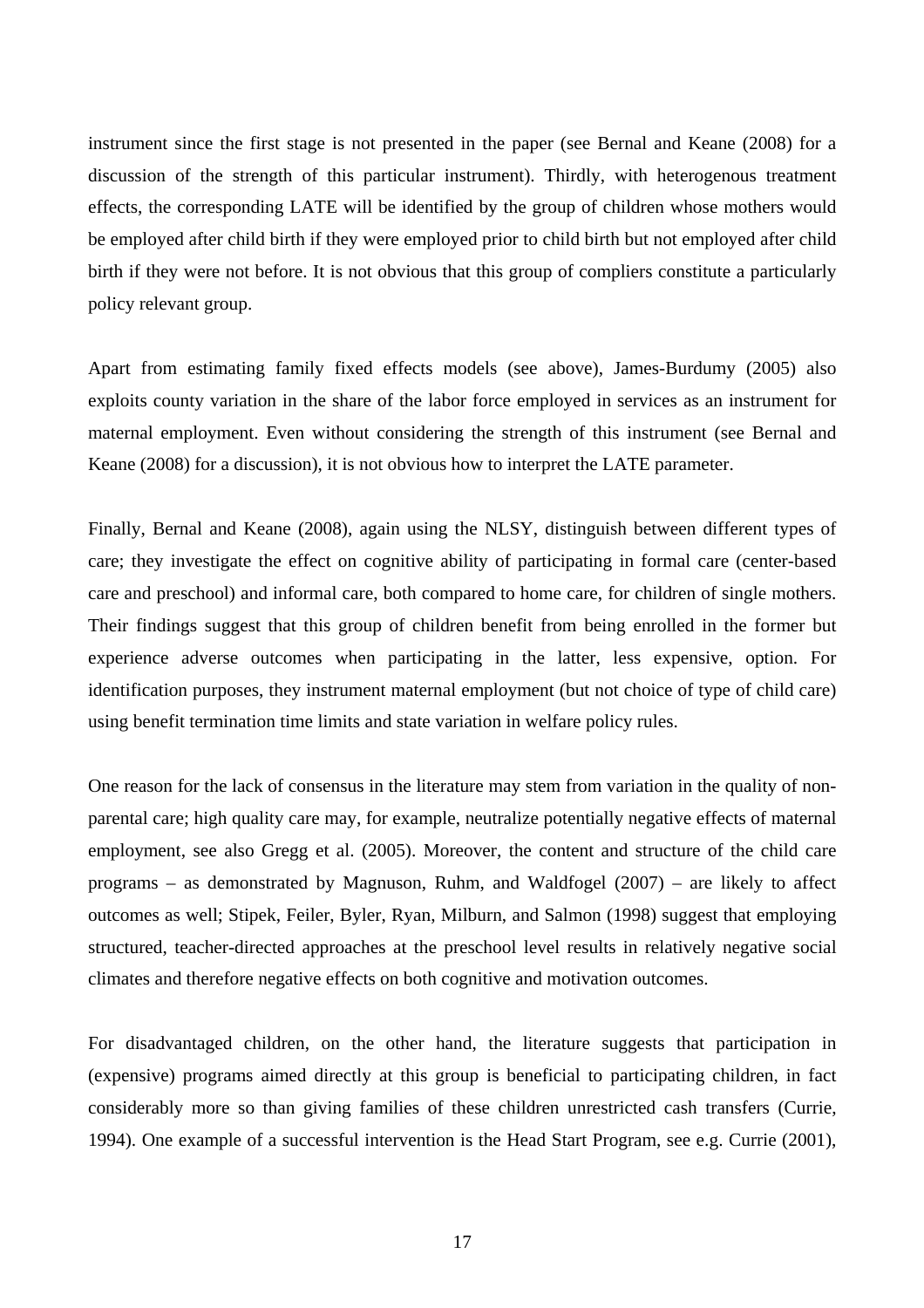Currie and Thomas (1995, 1999), and Currie, Garces, and Thomas (2002). These studies mainly rely on family-fixed effects for identification. Other beneficial programs are the Perry Preschool Project, the Abecedarian Program, and the Chicago Child-Parent Centers; see Blau and Currie (2006) and Heckman and Masterov (2007). The two former programs are evaluated using random experiments, while the Chicago Child-Parent Centers program is evaluated using matching, see Reynolds, Ou, and Topitzes (2004).

The view that disadvantaged children benefit from high quality care is also put forward in Knudsen et al. (2006). This paper is a joint venture by an economist, a neurologist, a psychiatrist, and a sociologist. Among the conclusions from this paper is that interventions aimed at improving the situation for disadvantaged individuals should start as early as possible when the brain is more plastic. This is especially important because early learning is crucial for later learning (see Knudsen et al. (2006), p. 3):

*"Both the mastery of skills that are essential for economic success and the development of their underlying neural pathways follow hierarchical rules in a bottom-up sequence such that later attainments build on foundations that are laid down earlier".* 

From the literature, therefore, we can infer that for evaluations of the effects of child care 1) the counter-factual state matters as does 2) the group under investigation. As described above, here we focus on a large-scale, high quality but expensive, publicly funded universal child care program for three-year-olds; a much under-researched area, see Currie (2001).

One issue is how modes of care affect child outcomes; another is the effects of the *intensity* of a given treatment. Specifically, one may be interested in assessing how the effect of placing a child in preschool for 20 hours differs from that of 45 hours. These two scenarios may lead to very different outcomes; one allows for substantial time with both parents *in addition* to time with peers, whereas the other to a higher degree restricts time with parents. Some studies focus solely on the effects of maternal employment patterns and consider hours (or extent) of work, see for example Bernal and Keane (2008), Gregg et al. (2005), Parcel and Menaghan (1994), and Ruhm (2004), while Blau (1999) investigates the effects of child care characteristics on child outcomes and include a measure of hours in care. Except for Bernal and Keane (2008) who instrument maternal employment using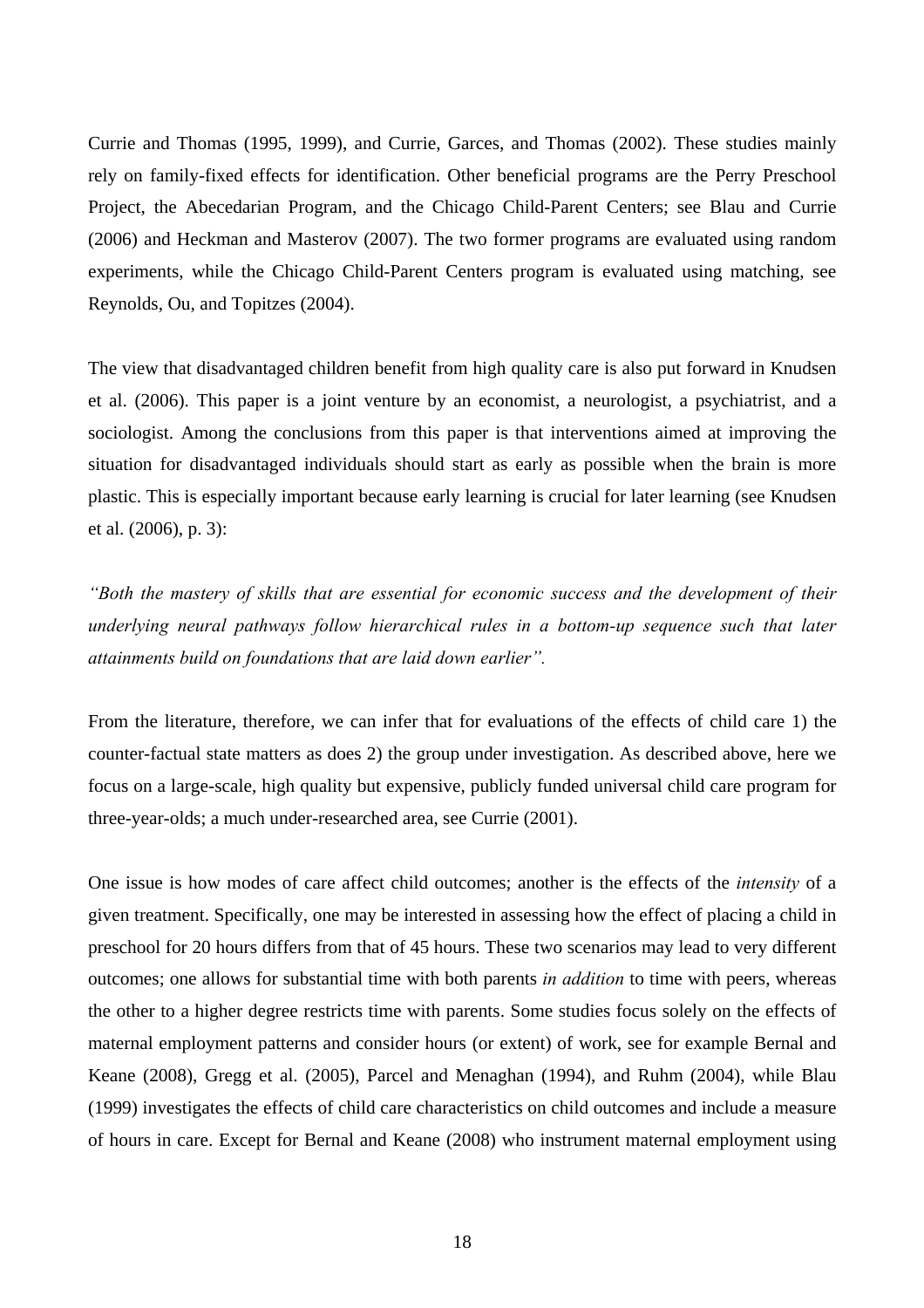<span id="page-19-0"></span>benefit termination time limits and state variation in welfare policy rules, all studies use conditional on observables strategies and typically find that the more hours are spent away from the parents, the worse are child outcomes.

A separate question is how to choose relevant measures of *child outcomes*. Previously, the literature has focused more on cognitive outcomes (measures of IQ), yet Currie (2001) suggests that though they are important predictors of future economic outcomes, such measures are often flawed and she points to the use of measures of school readiness instead or in addition. Preschool teachers, for example, emphasize the importance of non-cognitive skills as prerequisites for learning and Cunha and Heckman (2006) find that non-cognitive skills promote the formation of cognitive skills (but not vice versa). Heckman, Stixrud and Urzua (2006) also show that non-cognitive skills are as important for school enrolment decisions as cognitive skills and Currie and Stabile (forthcoming) find that early mental health conditions as measured by Attention Deficit Hyperactivity Disorder (ADHD) diagnosed as early as age 4 affect future test scores and schooling attainment negatively.

Not only are early non-cognitive skills important prerequisites for learning, for performance on test scores and for schooling, they are also found to have long term consequences, see the evidence presented by Cunha, Lochner, Heckman, and Masterov (2006). In particular, measures of persistence, self-esteem, and optimism are found to affect not only schooling outcomes (and indirectly therefore, labour outcomes) but also the probability of teenage pregnancy, smoking, and earnings, see Carneiro, Crawford and Goodman (2007). The same point is made by Knudsen et al.  $(2006)$ .<sup>[15](#page-19-0)</sup> In line with this, Segal (2006) demonstrates that eighth grade behavior is as important for earnings as eighth grade test scores and Segal (forthcoming) finds that student behavior, at least during adolescence, is persistent.

Naturally, the optimal situation would be to have available both measures of cognitive and noncognitive skills. Unfortunately, our data do not include cognitive outcomes for 7 year old children. At this age, children have just started school and in the Danish educational system there are no grades or nationalized tests in the lower classes. Presented with the evidence on the importance and long-term consequences of early non-cognitive skills, however, we choose as our outcome of interest a measure of non-cognitive skills based on the so called Strength and Difficulties

 $\overline{a}$ 

<sup>&</sup>lt;sup>15</sup> Knudsen et al. (2006), p. 4: "Cognitive, linguistic, social, and emotional competencies are interdependent, all are shaped powerfully by the experiences of the developing child, and all contribute to success in the workplace".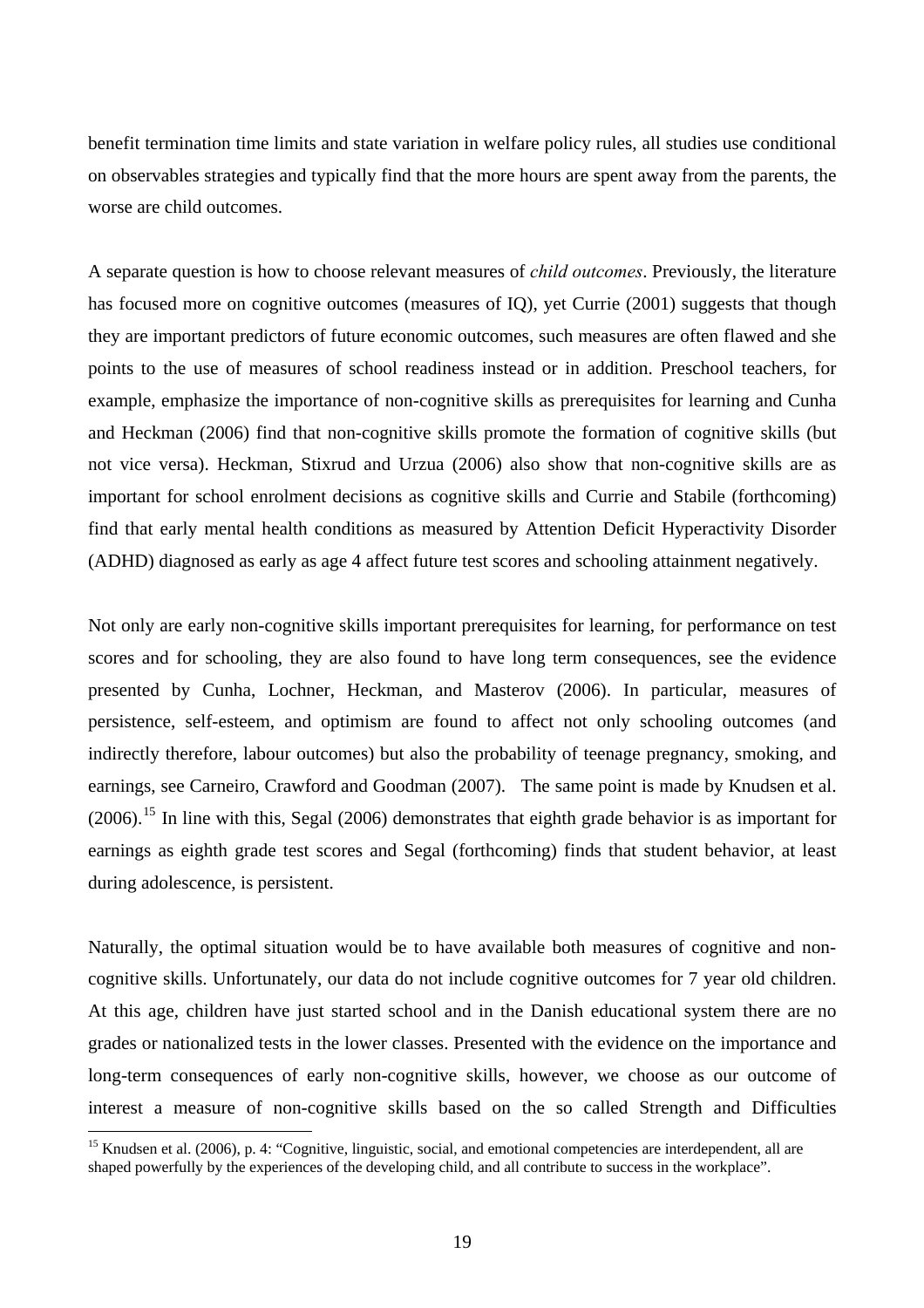Questionnaire (SDQ); a standard behavioral measure in the child development literature, see Goodman (1997) for a description of this measure and Andersen, Deding, and Lausten (2006) for a Danish application. The *SDQ* index is based on emotional symptoms, conduct problems, hyperactivity/inattention problems, and peer relationship problems. See Appendix A, Table A2 for a list of the questions used to construct the *SDQ* index and [www.sdqinfo.com](http://www.sdqinfo.com/) for further details. The measure takes on discrete values in the interval between 0-40, where 0 indicates no behavioral problems. Research suggests that the *SDQ* and Rutter questionnaires correlate highly and do equally well in terms of classifying behavior, see Goodman (1997). Also, the *SDQ* questionnaire offers additional advantages such as coverage of inattention, peer relationships, and pro-social behavior. Figure 2 below shows the distribution of the *SDQ* index in our sample. Differences in mean SDQ across countries arise due to slightly different sample definitions, i.e. differences in the age ranges and sex composition.

In our case, the questionnaire is filled out by the primary parent (most often the mother) of the child when the child is seven years old. Importantly, this means that our *outcome* is measured at a different (future) point in time than our *treatment*. Had this not been the case, or had the two types of information somehow been linked in the survey, one may have feared that mothers would be inclined to rationalize their choice of child care and overestimate good child behavior, which could bias our results below. Similar issues would occur with measurement errors. Clearly, even if mothers' responses are biased, as long as this is unrelated to choice of mode of care, it will not cause problems for our identification strategy. Since mothers are not asked to evaluate child behavior directly (perceptions of 'optimal' behavior may vary in some unobserved way with type of child care) but instead answer concrete questions ('does the child have at least one good friend', 'often loses temper'), it is much less likely that biases in mothers' responses will vary systematically with choice of child care. Furthermore, all children have started school at age seven and parents' reference points when evaluating child behavior are therefore the other children in school. Importantly, their (current) reference points do not depend on whether the child has been taken care of at home, in family day care, or in preschool as the type of school attended, which in most cases would be the neighborhood public school, would not vary by the kind of previous care arrangement.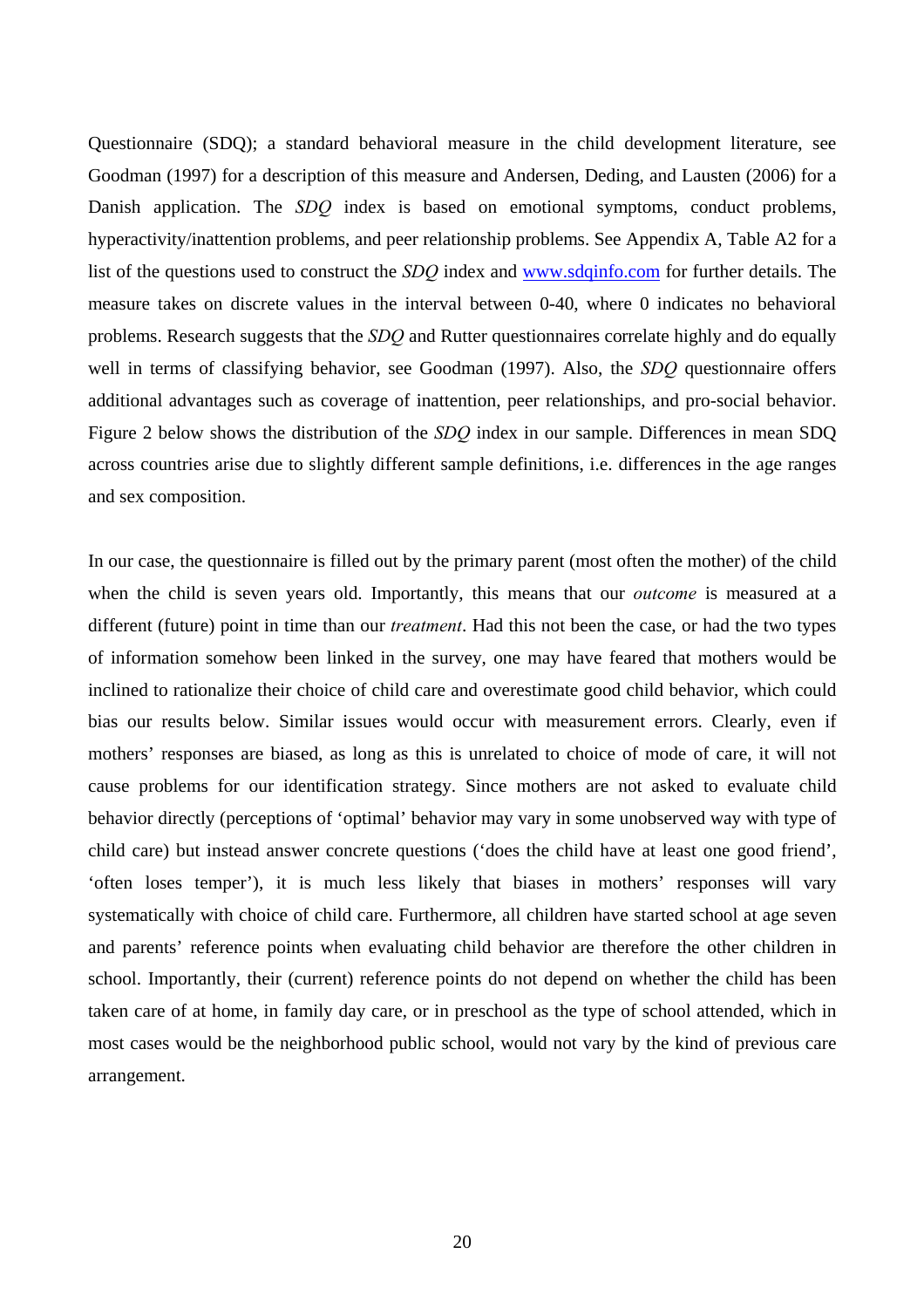## **FIGURE 2**

#### DISTRIBUTION OF SDQ INDEX



Source: Data used for estimation purposes. SDQ below 14 is 'normal', between 14-16 is 'borderline', and above 16 is 'abnormal'. Danish mean for 7½ year olds 6.55, US mean for 4-7 year olds 7.4, UK mean for 5-10 year olds 8.6. See [www.sqdinfo.com](http://www.sqdinfo.com/).

| <b>TABLE 3</b>              |
|-----------------------------|
| TAKE-UP OF CARE 3-YEAR OLDS |
| AND SDO INDEX AT AGE $7^a$  |

|                                 | Share   | Mean SDQ |  |  |
|---------------------------------|---------|----------|--|--|
|                                 |         | index    |  |  |
| Home care                       | 0.15    | 6.48     |  |  |
|                                 |         | (5.29)   |  |  |
| Municipality family day care    | 0.16    | 6.80     |  |  |
|                                 |         | (5.15)   |  |  |
| Municipality preschool          | 0.66    | 6.52     |  |  |
|                                 |         | (5.04)   |  |  |
| Private care                    | 0.03    | 5.83     |  |  |
|                                 |         | (3.93)   |  |  |
| Other types of care             | 0.01    | 7.15     |  |  |
|                                 |         | (5.68)   |  |  |
|                                 |         |          |  |  |
| Mean hours in non-parental care |         | 30.88    |  |  |
|                                 | (10.96) |          |  |  |

<sup>a</sup>Source: Own calculations, data used for estimation purposes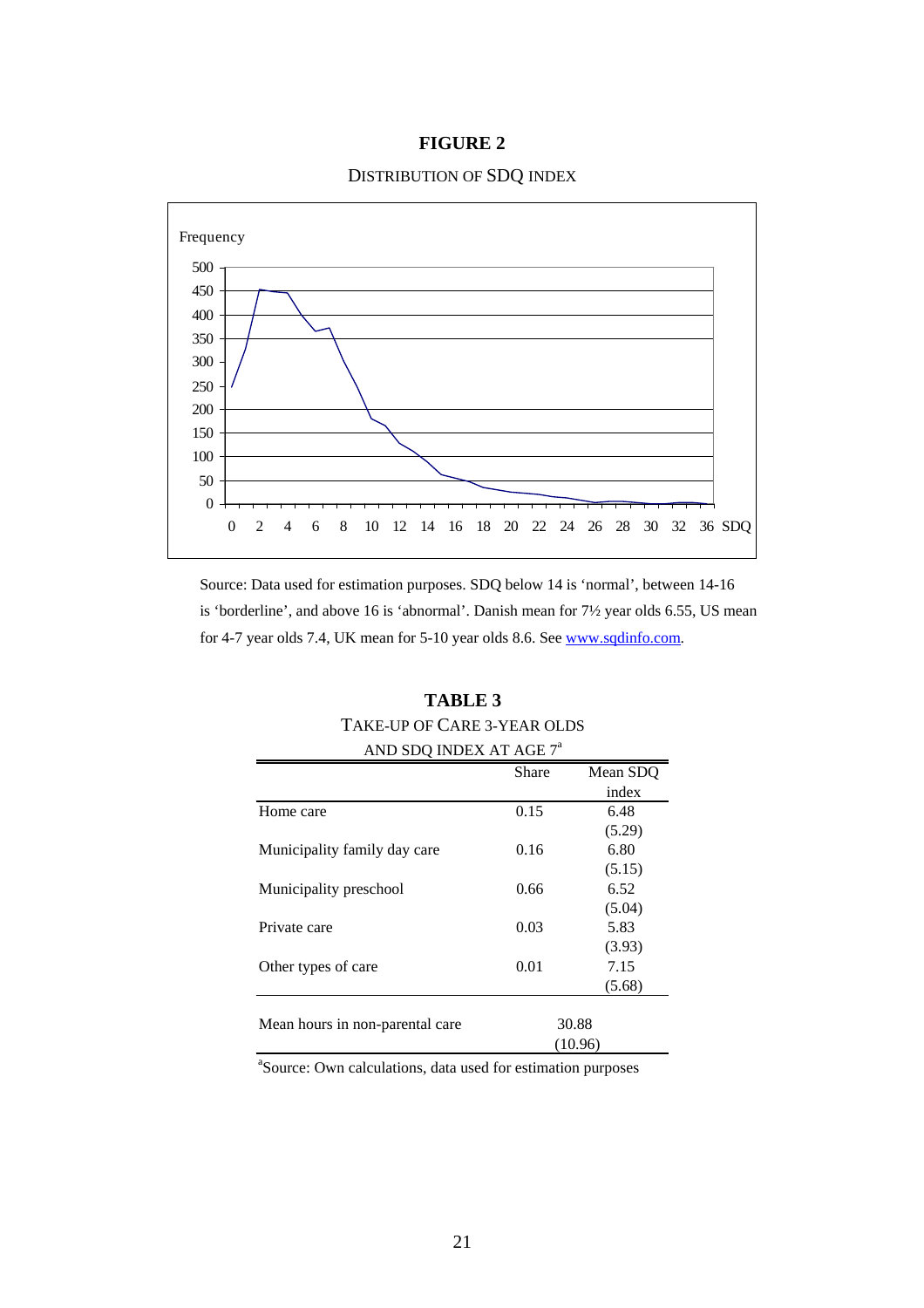<span id="page-22-0"></span>Table 3 above shows the take-up of different modes of care, parental and otherwise, and mean *SDQ* index (measured at age 7) along with mean hours in non-parental care.<sup>[16](#page-22-0)</sup> We see that around a seventh of the children are taken care of at home (children of immigrants and children with more siblings are overrepresented in this group, see Table A4) and that municipality-run preschool centers constitute the most common type of non-parental care. Participation in center-based care is high in an international comparison; according to Currie (2001), in 1995 around 31% of American three-year-olds received such care. At the outset, there is little variation in child outcomes across types of care, and children spend on average 30 hours per week in non-parental care.

### **4. Parameters of Interest**

This section first discusses potential parameters of interest and then considers identification of these parameters. In this paper, one goal of the evaluation is to measure the effect or impact of mode of care on our outcome variable, the strengths and difficulties index, *SDQ*, relative to some other type of care. More precisely, we consider the effects on child outcomes at age seven of participating at age three in some form of publicly provided child care compared to home care. That is, we ignore the small fraction of children participating in private and other specialized care. We also only include children whose *mother* filled in the questionnaire.<sup>[17](#page-22-0)</sup> A second goal of the paper is to evaluate the effects of the intensity of treatment. Put differently, does it matter whether a child is placed in non-parental care for 30 hours compared to 20 hours conditional on choosing some type of publicly provided care such as preschool?

Consider first participation in a municipality provided child care program, *MP*, relative to home care. Let  $MP = 1$  indicate participation in such a program, whereas  $MP = 0$  indicates home care. Let  $SDO<sub>0</sub>$  be potential outcome in home care and  $SDO<sub>1</sub>$  the potential outcome in municipality provided care. We are now faced with the fundamental problem that we do not observe the same child both in home care and municipality provided care at the same point in time. In this paper, we consider the average effect of municipality provided care for the group of participants:

 $\overline{a}$ 

<sup>&</sup>lt;sup>16</sup> *SDO* is missing for 15 percent of the sample. Running mode specific probits, we conclude that the reporting problem is statistically unrelated (at the 5% significance level) to any observable characteristics in our conditioning set, see Table A3 for the list of variables.

 $17$  This is the case for 99% of the children in the survey.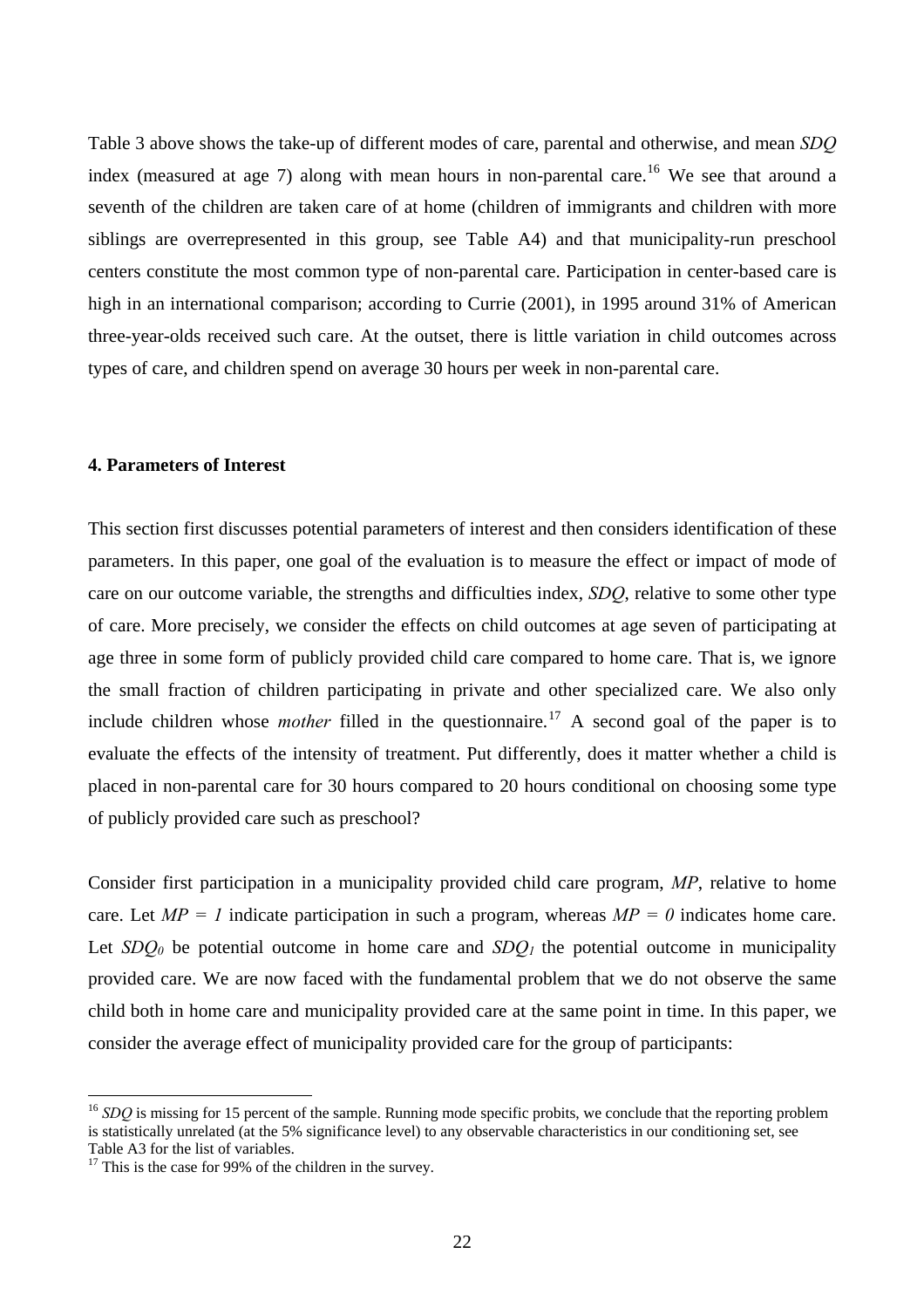$$
(1) \t E[SDQ1 - SDQ0 | MP = 1]
$$

Other parameters, for example focusing on the probability of abnormal child outcomes, may be of interest as well. The reason for estimating average effects is twofold: firstly, municipality provided care – our treatment - is designed to cover the needs of an average child and not so much children with abnormal behavior and needs. In fact, children with extreme problems are likely to be sent to special institutions and are fairly rare in our sample; 91% of children are classified as normal, see definition in Section 2. Therefore, we do not expect much action with regard to child care participation for borderline and abnormal groups. Secondly, (1) should be an extremely important input into the decision rule for parents of 'average' children. This group of parents is not necessarily afraid that their child will turn out to have extreme behavior, but may still – because there exists gradations of normal – care about whether sending their child off to be taken care of outside of the home will move child development in one or the other direction.

There is an obvious problem with the parameter defined in (1), however. In particular, (1) will be some weighted average of the effects of being enrolled in preschool and family day care. Thus, estimating the average effect of being enrolled in some type of municipality provided care does not result in an easily interpretable parameter, but does, nonetheless, correspond to the parameters being estimated in much of the literature.

We therefore continue to investigate whether participation in different types of municipality provided child programs results in different outcomes compared to home care. In order to do this, we need to extend our framework slightly. Let *SDQ<sub>j</sub>* be the potential outcome,  $j = 0, 1, 2$ :

$$
j = \begin{cases} 0 & \text{if home care} \\ 1 & \text{if family day care} \\ 2 & \text{if pre-school} \end{cases}
$$

We consider the following parameters:

$$
E[SDQ1 - SDQ0 | FC = 1],
$$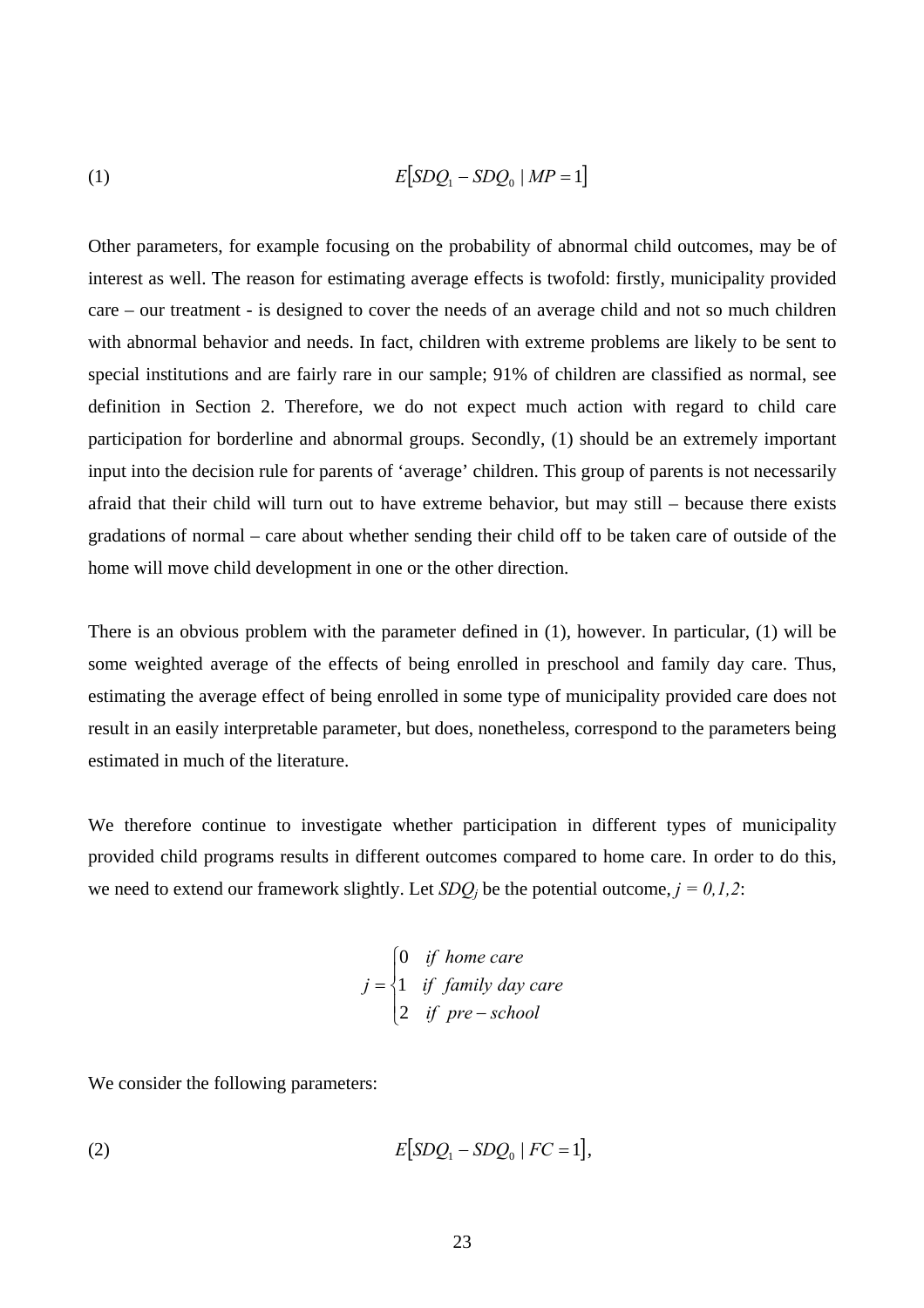where *FC* indicates family day care participation. Thus, (2) is the average effect of participating in family day care compared to home care for the group of children enrolled in family day care. Furthermore, we consider

$$
(3) \tE[SDQ2 - SDQ0 | PS = 1],
$$

where *PS* indicates preschool participation. (3) is then the effect of participating in preschool compared to home care for the group of children enrolled in preschool.

All three parameters,  $(1) - (3)$ , discussed above should be interpreted as the effects of a given type of care compared to the alternative home care, *including* any effects arising via parents' different labor market behavior and income in the two states in the year of treatment. In principle, we would like to adjust for these variables in the year where treatment is taking place to isolate the effect of mode of child care. Similarly, we would like to adjust for other variables, such as school quality, that are measured after treatment has taken place. Yet, exactly because such variables are affected by the treatment, this is not possible; see Rosenbaum (1984). This problem is common to all observational studies attempting to evaluate the effects of child care.

Finally, we consider the effects of participating in preschool compared to family day care for the group of children enrolled in preschool:

$$
(4) \tE[SDQ2 - SDQ1 | PS = 1].
$$

In considering this latter parameter, we avoid having to deal with the potential non-random selection out of non-parental care. If the 15% of children observed in home care were selected in some way not captured by the covariates in the model, we would expect that the difference between (3) and (2) would be far apart from (4). If, on the other hand, these estimates are similar, then children cared for at home can be considered a reasonable comparison group for children attending respectively, family day care and preschool, because the covariates adequately control for any differences between these groups.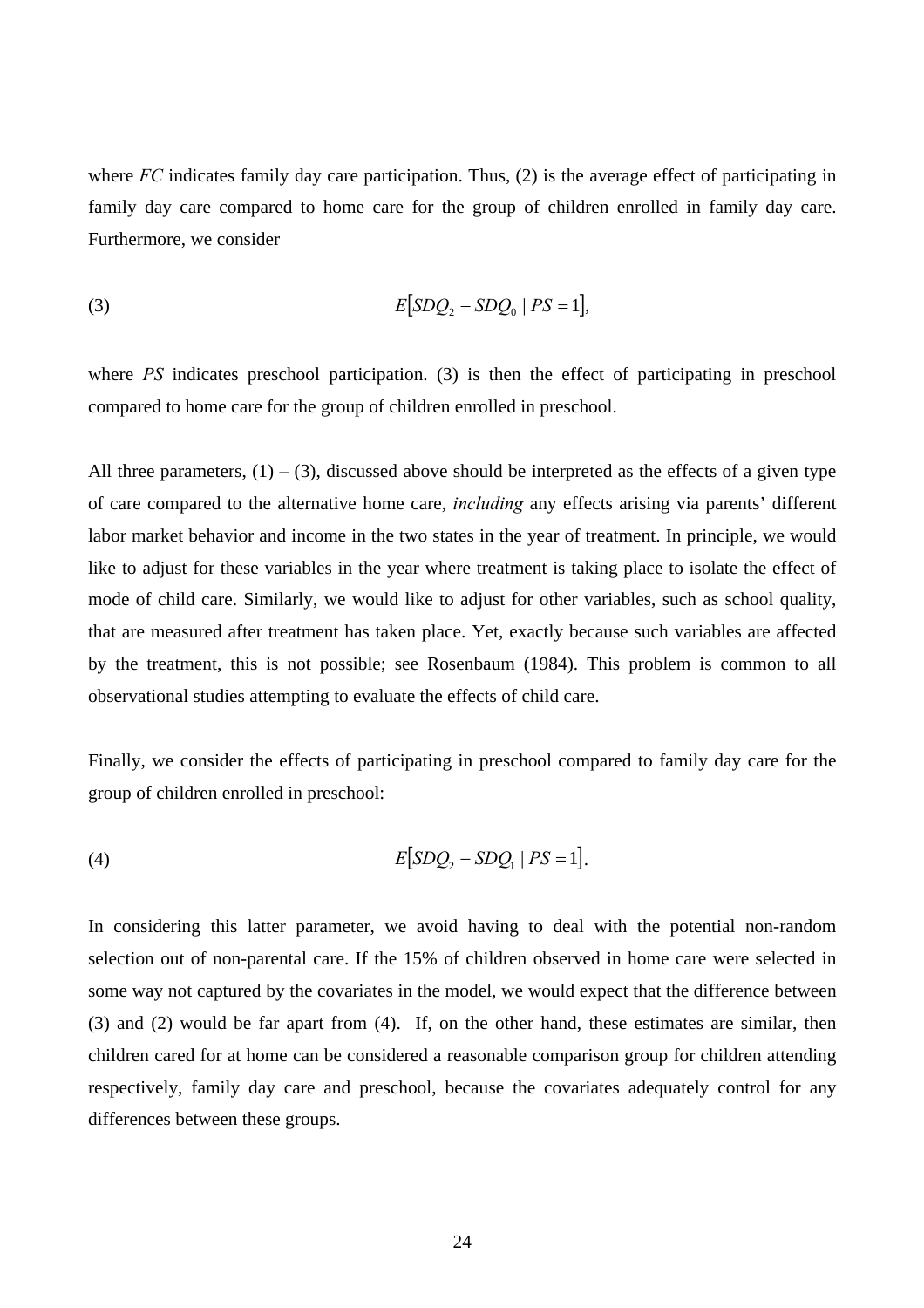For identification, we pursue both a conditional on observables as well as an IV strategy exploiting *GAPS*. We argue above that, conditional on observables, *GAPS* does not affect child outcomes and we can test whether *GAPS* affects the take-up of preschool. However, as pointed out earlier, treatment effects likely vary across individuals. For us to identify a meaningful parameter by using IV, we need an additional assumption, *monotonicity*, see Angrist, Imbens, and Rubin (1996) and Vytlacil (2002). This assumption implies that the instrument must affect individuals' behavior in one direction only. Because we have excluded the group of parents choosing home care from our analysis, we need an extended version of monotonicity, see Froelich (2004) for intuition and Appendix B for a formal proof. In particular, we need it to be the case that

- 1) parents who use preschool under a *GAPS* regime must not use home care in the absence of *GAPS*,
- 2) parents who use preschool in the absence of *GAPS* must use neither family day care nor home care under a *GAPS* regime,
- 3) parents who use family day care under a *GAPS* regime must use neither preschool nor home care in absence of *GAPS*,
- 4) parents who use family day care in the absence of *GAPS* must not use home care under a *GAPS* regime.

This essentially corresponds to monotonicity combined with independence of irrelevant alternatives assumed in a multinomial logit model. The information is summarized in Table 4 below along with the shares of our sample choosing each mode of care across the two regimes. A *no* indicates a state that must not occur under the extended version of monotonicity. We clearly see that more children are in preschool under the *GAPS* regime, and, similarly, fewer children are in family day care. These trends along with the fact that the share of children in home care under the *GAPS* regime is similar to the share in home care under the *no GAPS* regime – the difference in raw means is four percentage points – offer tentative evidence that the monotonicity assumption is fulfilled. Furthermore, a Hausman-McFadden test, see Hausman and McFadden (1984), of IIA cannot reject the hypothesis that the coefficient to *GAPS* in the equation comparing family day care and preschool is the same in a multinomial logit including all alternatives and one in which we only include family day care and preschool (t-statistic is 0.01). If it is the case, however, that for example more able parents who prefer a slot in preschool choose to keep their child at home instead of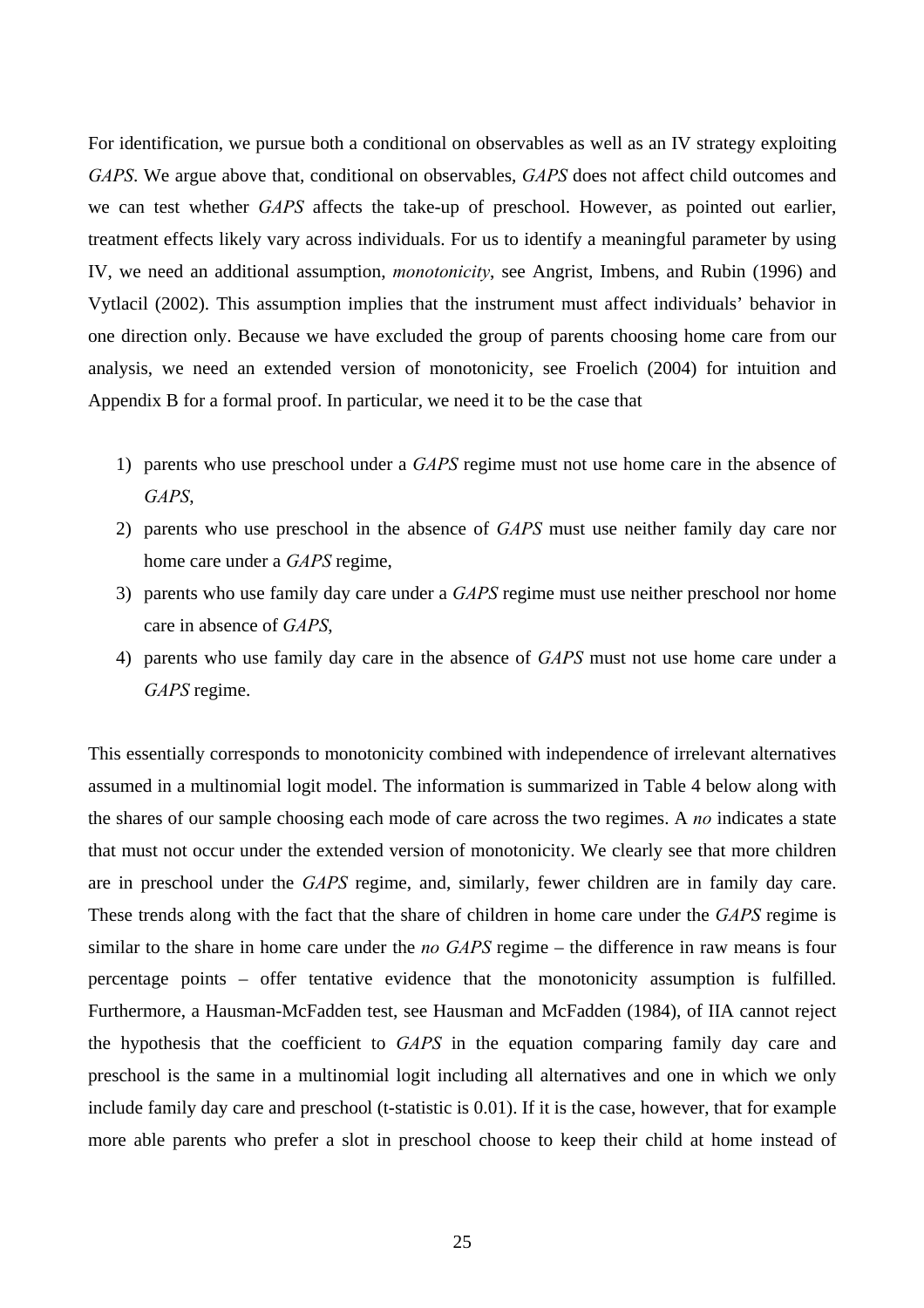sending her to family day care, we will expect the IV results to be upwards biased. See however Table A4 for means of selected variables across modes of care.

|      |                 | $GAPS = 1$ |                           |    |      |  |  |  |  |  |
|------|-----------------|------------|---------------------------|----|------|--|--|--|--|--|
|      |                 | Preschool  | Family day care Home care |    |      |  |  |  |  |  |
|      | Preschool       |            | no                        | no | 0.58 |  |  |  |  |  |
| GAPS | Family day care |            |                           | no | 0.22 |  |  |  |  |  |
|      | Home care       | no         | no                        |    | 0.16 |  |  |  |  |  |
|      |                 | $\rm 0.81$ | ) በ4                      |    |      |  |  |  |  |  |

**TABLE 4** STATES RUINING MONOTONICITY<sup>a</sup>

<sup>a</sup> 'no' indicates a state that must not occur under extended version of monotonicity

Given heterogeneous treatment effects and the monotonicity assumption, our IV procedure will estimate a *local* average treatment effect, not the average treatment effect:

(4') 
$$
E[SDQ_2 - SDQ_1 | PS(GAPS) - PS(no\ GAPS) = 1, H = 0]
$$

i.e. the difference in child outcome with and without preschool exposure for the group of children who would be enrolled in preschool if they live in a municipality that guarantees access to preschool but not otherwise. They would be children of parents who are either indifferent or are granted a slot in the non-preferred type but accepted the slot (Groups 3) and 4) on p. 10). In other words, these are children of parents who are truly affected by a limited supply of slots. Clearly, some children may not enroll in preschool under either regime, for example, if their parents are very selective in their choice of center or, along the same lines, if one of the parents has strong preferences for staying at home. Similarly, some children may always be enrolled in preschool. This may occur by sheer luck because there is a probability that a child is always granted a slot. (They would be children of parents in Groups 1) and 2) on p. 10). Always- and never-takers in the terminology of Angrist, Imbens, and Rubin (1996) do not contribute with any variation and therefore do not affect the parameter estimate.

The parameters presented in  $(1) - (4)$  and  $(4')$  are all concerned with comparing different types of care. As pointed out, another interesting question is whether the intensity of care matters. We follow Behrman, Cheng, and Todd and explore the following parameters: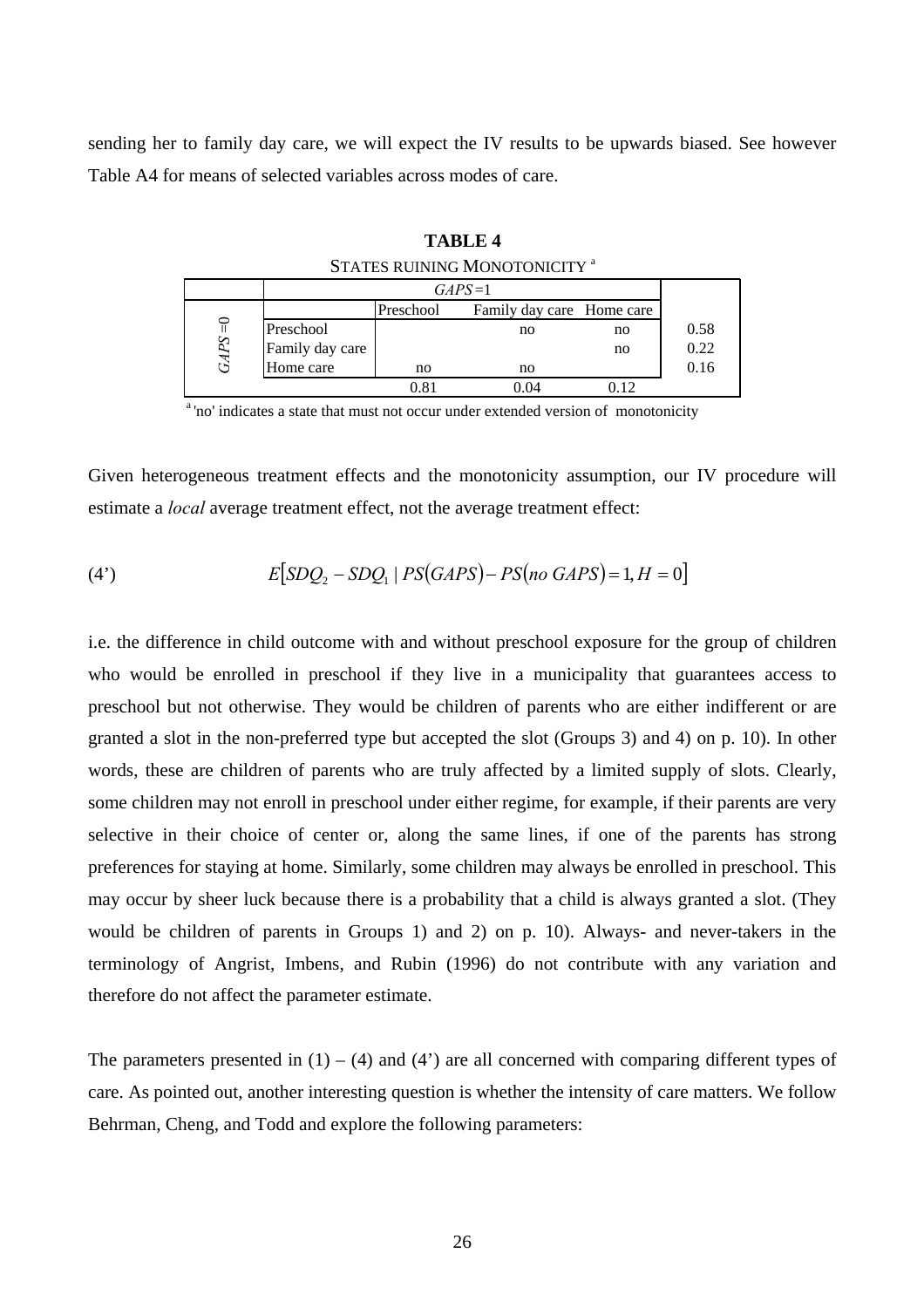(5) 
$$
E[SDQ_1(t + \Delta t) - SDQ_1(t)|FC = 1, t]
$$

and

(6) 
$$
E[SDQ_2(t + \Delta t) - SDQ_2(t)| PS = 1, t].
$$

(5) and (6) are the average effects of increasing time in a given type of publicly provided care from *t* to  $t + \Delta t$  conditional on selecting municipality provided family day care or preschool and spending *t* hours in this type of care, respectively. Focusing on decisions on the intensive margin allows us to ignore the selection into a specific type of non-parental care. We assume that it is random – conditional on observables – whether children spend *t* or  $t + \Delta t$  hours in non-parental care. As long as *∆t* is small, this seems to be a reasonable assumption. Furthermore, comparing children who spend similar hours in non-parental care bypasses the problem of large indirect effects stemming from variables such as mother's income and labor market status. As above, it is not possible to condition on these variables because they are affected by the choice of child care. The cost of our approach is clearly that we can only address effects stemming from local variations in the choice of hours.

## **5. Results**

In order to determine what type of conditioning set is necessary for our regression estimates of the parameters of interest to be unbiased, we rely on the literature on child development and demand for child care for guidance. In the literature, a child's development is proposed to be a function of current as well as past mode and intensity of care, purchased inputs, and exogenous determinants (production shocks), see Ruhm (2004) for a sketch of such a production function approach. Furthermore, from the literature on demand for child care, e.g. Blau and Hagy (1998), we know that mothers' employment and the costs related to a given type of care are crucial factors.

Together, these models imply that we need a rich conditioning set describing firstly the types and the quality of available modes of child care. Furthermore, we need information about number of hours in non-parental care. That is, we must have information about the treatment. Here, we use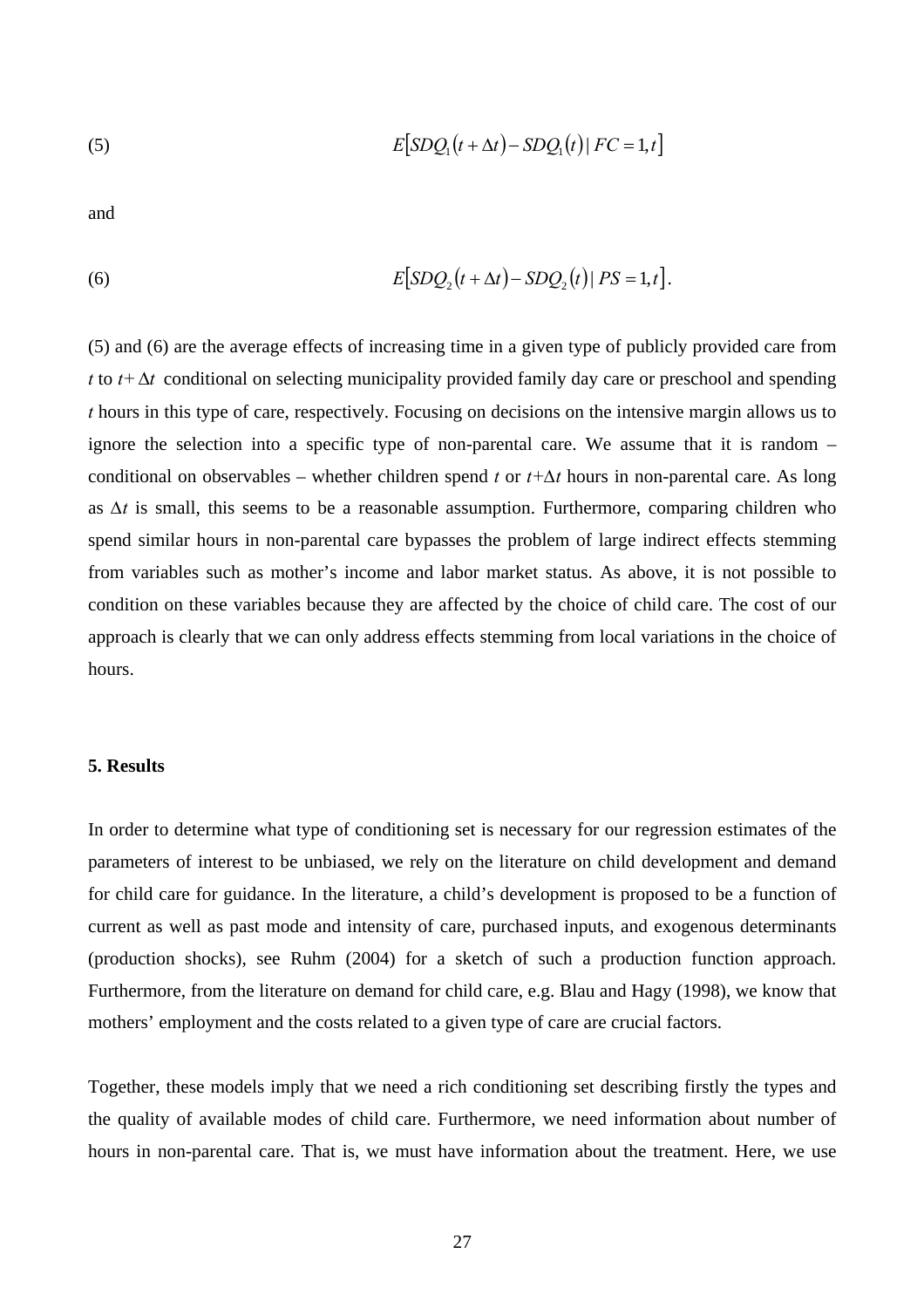<span id="page-28-0"></span>both information from the child panel about type and intensity of the chosen mode of care measured at survey date and municipality specific information from the Ministry of the Interior on quality of preschool as measured by average number of teachers per child enrolled in preschool, see Currie (2001) to control for any differences across municipalities. To proxy purchased inputs, mothers' employment, and costs related to a given type of care, we include detailed information on income and labor market history – also prior to giving birth – for the parents in our sample, see also Gregg et al. (2005). Presumably, including such information stemming from before the child is born informs about attachment to the labor market but also about ability. We also condition on past choices of child care, see discussion above. Finally, we need information about the catch-all category of 'production shocks'. Here, we use a variety of information correlated with both child outcome and choice of care. We include information about the child measured at time of birth (birth weight, gender, disabilities, number of siblings etc.), parents (geographic location, level of education, smoking behavior, immigrant status, whether the father took leave, whether the mother breast fed the child in question, whether the mother experienced post-partum depression following the birth of that child<sup>[18](#page-28-0)</sup>), and municipalities (level of unemployment, number of immigrants, winner of most recent local government election, share of households with children out of all households in municipality). See Table A3 for a detailed description of the variables and Table A4 for means of selected variables set across modes of care.<sup>[19](#page-28-0)</sup>

Although we employ an exhaustive set of controls, parental and child unobservables which correlate with both mode of child care and child behavior could potentially lead to bias in estimated impacts. One example mentioned by Bernal and Keane (2008) could be unobserved mother and child ability. High-ability mothers would be more likely to have high-ability children and would also be more likely to work and use child-care, while low-ability mothers may decide to compensate their children by spending more time with them at home. This would bias the impacts of out-of-home care on child behavior upwards. On the other hand, high-ability mothers may have stronger tastes for high child quality and may choose to spend time at home stimulating their children. Thus, the correlation could go in either direction. In terms of the choice between preschool and family care, one scenario could be that high-ability parents would prefer sending their children to a structured

 $\overline{a}$ 

<sup>&</sup>lt;sup>18</sup> Maternal mental health has been found to be significantly linked to ADHD symptoms in children (e.g. Lesesne et al. (2003)).

 $19$  In Section 6, we investigate the sensitivity of our results to the exclusion of variables that are potentially endogenous: parental employment after birth but before age three, number of prior care facilities, had a child care arrangement at age six months, on waiting list at age six months. This does not affect our conclusions.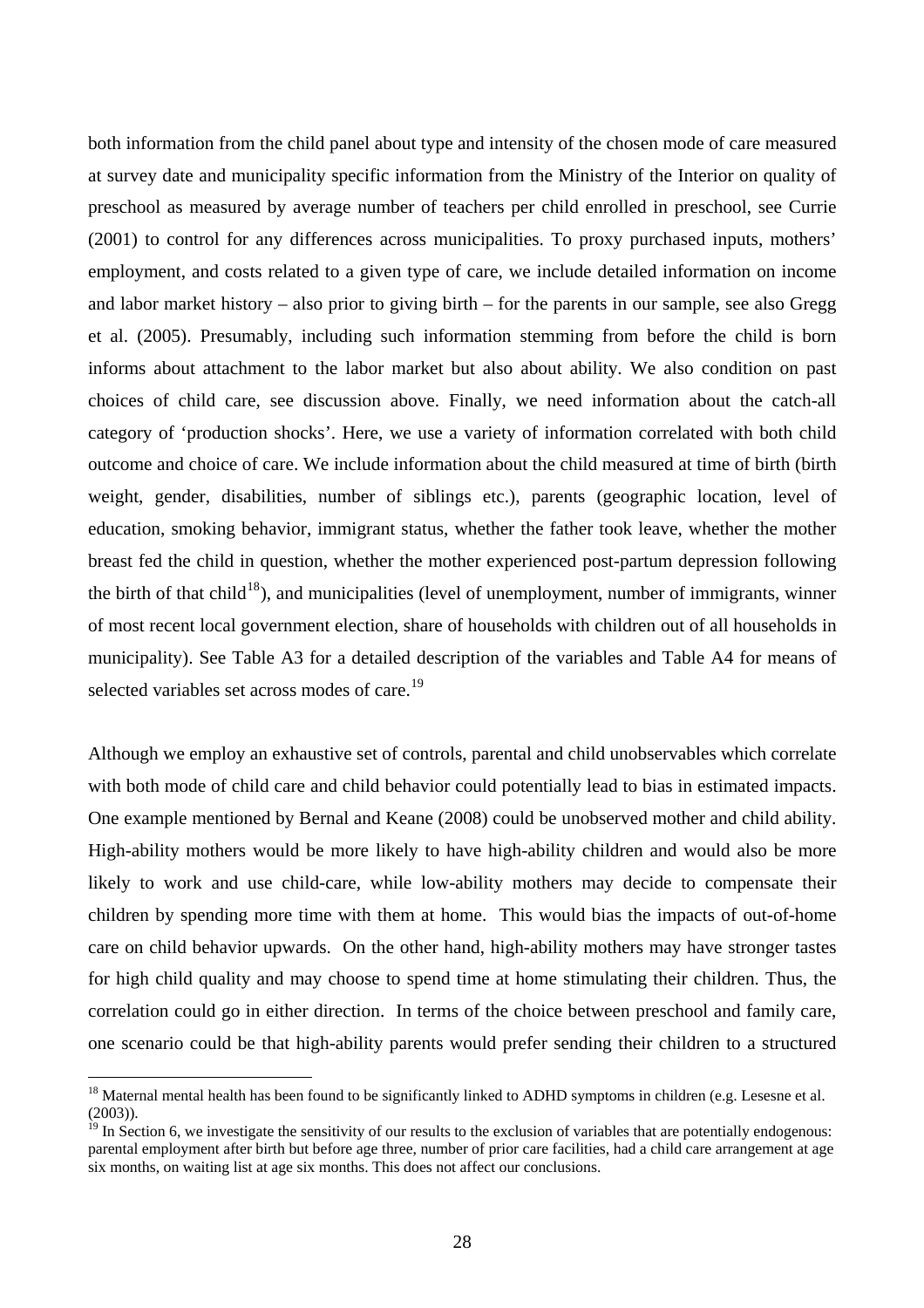environment with educated personnel (preschool), biasing its effect upwards. Furthermore, parents of children with physical or mental difficulties may opt for family day care over preschool. Our model controls for parental age, education, previous work status, previous hourly wage, previous occupational status and previous leave length, which should adequately characterize parental ability and preferences for the large part. In terms of child endowment and ability, we control for birth weight and presence of disabilities.

Having discussed our conditioning set, we next present our estimation results. The first column in Table 5 shows selected coefficient estimates from estimating the effect of municipality provided care vs. home. That is, we attempt to uncover (1) above. We see that the parameter estimate to municipality provided program participation is positive, indicating that being enrolled in municipality provided care increases the SDQ index with 0.8 points. Yet, the estimate is not statistically significant at the 5% level. Remember that a higher value of SDQ index indicates adverse behavior. This result is in line with the findings in Andersen, Deding, and Lausten (2006), who, using the same data set as we do, investigate the effects of parents' labor market behavior on child outcomes.

As pointed out, however, (1) is not easily interpretable, and given the very different structures and contents of the two types of programs, we might expect the effects of the two to differ. To accommodate this, we shift attention to the effect of being enrolled in family day care relative to home care, (2), and the effect of preschool vis-à-vis home care, (3). Again, we estimate these parameters using OLS in a pooled model. The results are shown in the second column in Table 3. We see that family day care and preschool are indeed *not* the same and do not have the same effects on child outcomes. More precisely, being enrolled in preschool seems neutral compared to home care; the estimated effect is small, 0.4 SDQ points, and insignificant, whereas being enrolled in family day care significantly increases SDQ with 1.8 points. Note that parameter estimates should be seen relative to a mean of 6.6 SDQ points. The average effect of family day care roughly corresponds to the difference in mean SDQ between children born in a family where the mother has higher education and children born in a family where the mother has a high school degree or less education.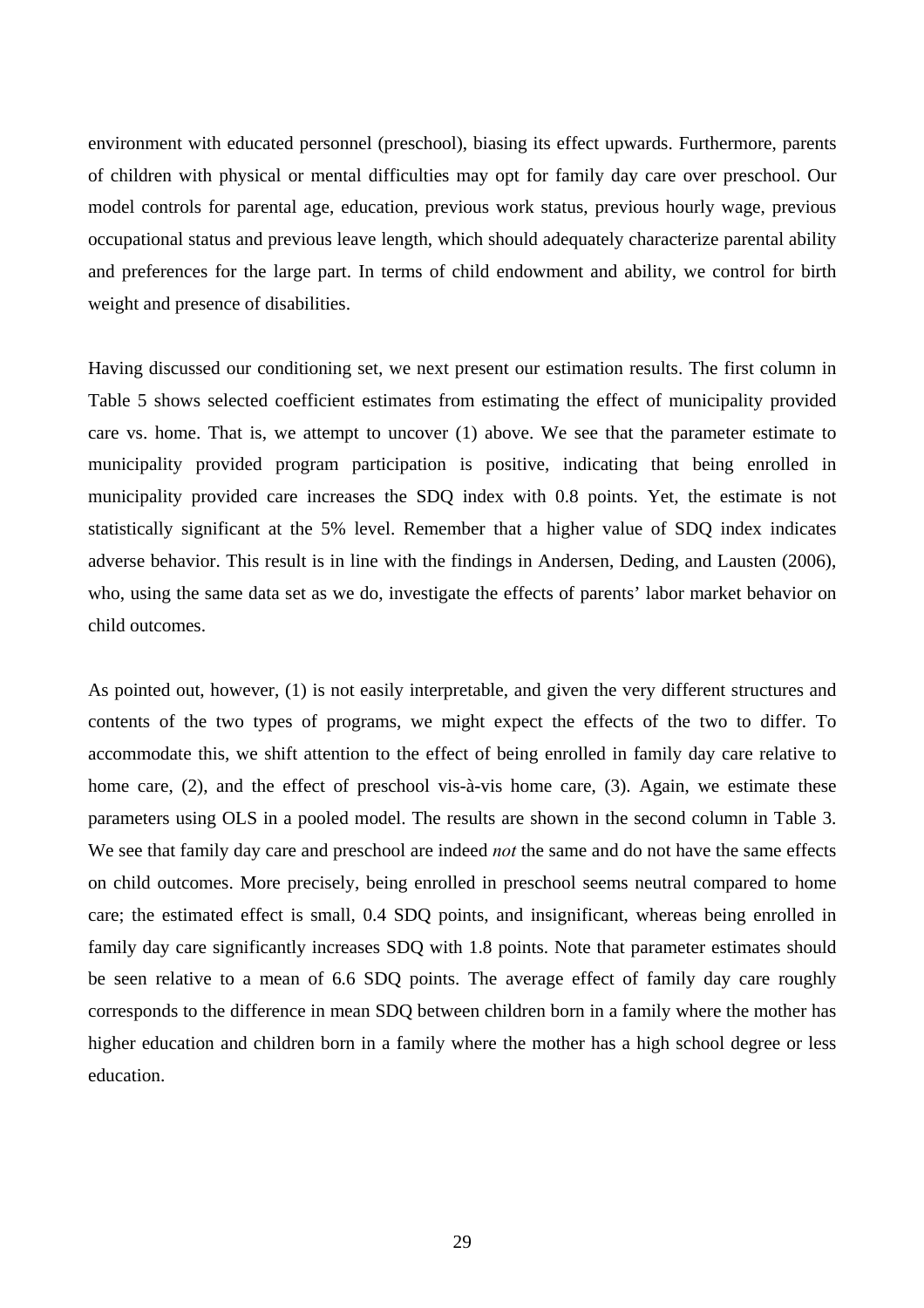<span id="page-30-0"></span>Consistent across the two models is that being breast fed, having high birth weight, not being disabled, and being born to a relatively older mother who does not smoke and who is not single is negatively correlated with SDQ. Similarly, children born to fathers with at least some tertiary education employed as higher management have lower SDQ. Put differently, these characteristics are correlated with better child outcomes.

As discussed above, a general finding in the literature is that children with poor socio-economic backgrounds benefit from being enrolled in high-quality programs. If treatment effects are heterogeneous, we will not expect the parameters in Table 5 below to be representative for all groups. To address this, we investigate whether the estimated effects differ with mothers' level of education.<sup>[20](#page-30-0)</sup> Similarly, girls may be affected differently from participation compared to boys. Table 6 shows the effects of family day care and preschool compared to home care for different subgroups of the population.

Interestingly, there does seem to be important differences in *who* is affected by being placed in nonparental care. The result that preschool works as well as parental care holds true across all subpopulations considered, though some point estimates are relatively large but insignificant. However, the negative effect of family day care on child outcomes is clearly only significant in the case for boys, and then only when the mother has relatively low education (high school or below, or vocational degrees). Boys born to mothers with a high school degree or below will observe an increase in SDQ of 2.1 points compared to being taken care of at home. Similarly, boys born to mothers with a vocational degree experience a 1.5 point increase in SDQ, though this result is only significant at the 10% level.

 $\overline{a}$ 

 $^{20}$  Mothers' and fathers' level of education correlate highly. Thus, we focus on mother's level of education only.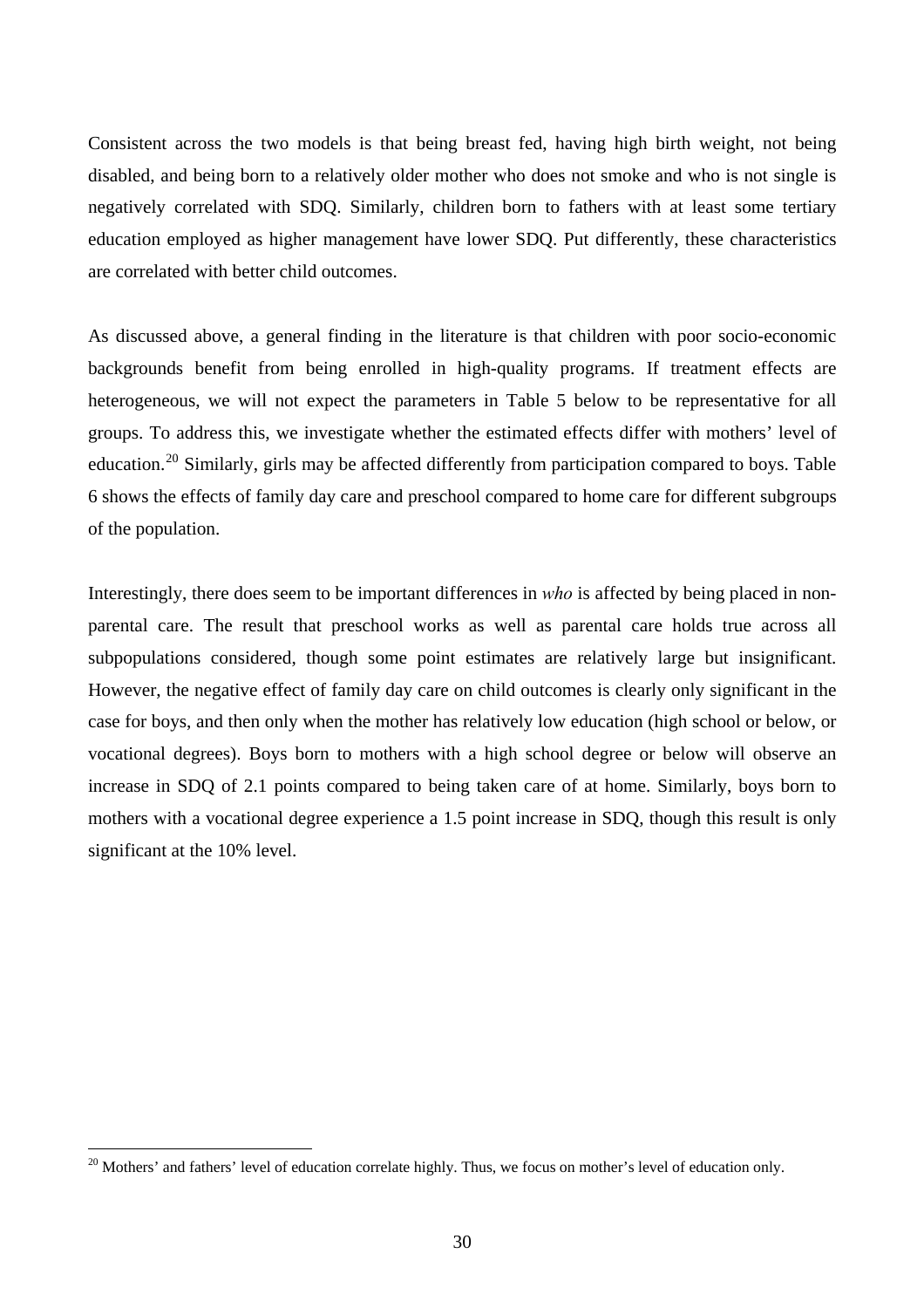## **TABLE 5**

## SELECTED OLS COEFFICIENT ESTIMATES<sup>a</sup>

OUTCOME: SDQ, MUNICIPALITY PROVIDED PROGRAMS VS. HOME

| MEAN SDQ HOME: 6.48, MEAN SDQ FAMILY DAY CARE: 6.80, MEAN SDQ PRESCHOOL: 6.52 |
|-------------------------------------------------------------------------------|
|-------------------------------------------------------------------------------|

|                                                            | Model I     |                | Model II       |                |
|------------------------------------------------------------|-------------|----------------|----------------|----------------|
| Variable                                                   | Coefficient | Std. Error     | Coefficient    | Std. Error     |
| Child care at age 3                                        |             |                |                |                |
| Municipality provided program                              | 0.700       | 0.544          | ٠              | $\bullet$      |
| Family Day Care                                            | $\bullet$   |                | 1.643          | 0.648          |
| Preschool                                                  |             |                | 0.386          | 0.562          |
| # prior non-parental care facilities                       | 0.110       | 0.092          | 0.180          | 0.104          |
| Preschool teachers                                         | $-0.037$    | 0.052          | $-0.047$       | 0.052          |
| Nursery 1997                                               | 0.119       | 0.419          | 0.130          | 0.421          |
| Nursery 1998                                               | $-0.255$    | 0.376          | 0.167          | 0.237          |
| Family Day Care 1997                                       | 0.143       | 0.237          | $-0.223$       | 0.379          |
| Family Day Care 1998                                       | 0.382       | 0.263          | 0.322          | 0.261          |
| Had a child care arrangement at age six months             | $-0.279$    | 0.183          | $-0.251$       | 0.185          |
| Waiting list in municipality at age six months             | 0.113       | 0.231          | 0.137          | 0.231          |
|                                                            |             |                |                |                |
| Child characteristics                                      |             |                |                |                |
| Girl                                                       | 0.034       | 0.537          | 0.037          | 0.537          |
| Birth month September                                      | $-0.018$    | 0.153          | $-0.009$       | 0.152          |
| Siblings                                                   | $-0.046$    | 0.100          | $-0.041$       | 0.101          |
| Birth weight (in 1000 grams)                               | $-0.378$    | 0.119          | $-0.373$       | 0.119          |
| # hospitalizations                                         | $-0.057$    | 0.248          | $-0.059$       | 0.249          |
| Physically disabled                                        | 1.018       | 0.451          | 1.002          | 0.445          |
| Full term birth                                            | 0.023       | 0.138          | 0.019          | 0.138          |
| Mother's characteristics                                   |             |                |                |                |
|                                                            | $-0.105$    | 0.027          | $-0.107$       | 0.027          |
| Age                                                        | $-0.193$    | 0.653          | $-0.201$       | 0.654          |
| Vocational degree<br>Short tertiary                        | $-0.163$    | 0.836          | $-0.191$       | 0.837          |
|                                                            | 0.171       | 1.560          | 0.058          | 1.559          |
| Medium or long tertiary                                    | $-0.018$    | 0.017          | $-0.016$       | 0.018          |
| Labor market experience<br>Degree of year employed in 1996 | 0.468       | 0.311          | 0.475          | 0.312          |
| Degree of year employed in 1997                            | $-0.315$    | 0.339          | $-0.329$       | 0.340          |
| Degree of year employed in 1998                            | $-0.250$    | 0.293          | $-0.261$       | 0.292          |
| Hourly wage 1995                                           | $-0.001$    | 0.001          | $-0.001$       | 0.001          |
| Senior management level 1995                               | 1.071       | 0.965          | 1.108          | 0.974          |
| Higher management level 1995                               | $-0.724$    | 0.332          | $-0.740$       | 0.331          |
| Medium level employee 1995                                 | $-0.182$    | 0.273          | $-0.168$       | 0.274          |
| Lower level employee 1995                                  | $-0.186$    | 0.256          | $-0.194$       | 0.255          |
|                                                            | 1.092       |                |                |                |
| Smoker                                                     | 0.762       | 0.189<br>0.721 | 1.096<br>0.770 | 0.190<br>0.722 |
| Single                                                     | 0.948       | 0.730          | 1.009          | 0.729          |
| Non-native speaker<br>Breast fed child in question         | $-1.564$    | 0.545          | $-1.550$       | 0.547          |
| Postpartum depression                                      | 1.876       | 0.837          | 1.821          | 0.837          |
|                                                            |             |                |                |                |

<sup>a</sup>See Datta Gupta and Simonsen (2007) for detailed description of variables. Cross terms between municipality provided program and mother's level of education and cross terms between municipality provided program and gender are included. Bold coefficients are significant at the 5% level and italic indicates significance at the 10% level. \* indicates that the family day care coefficient is statistically different from the pre-school coefficient (5% level). All results robust to clustering at the municipality level. Table continued next page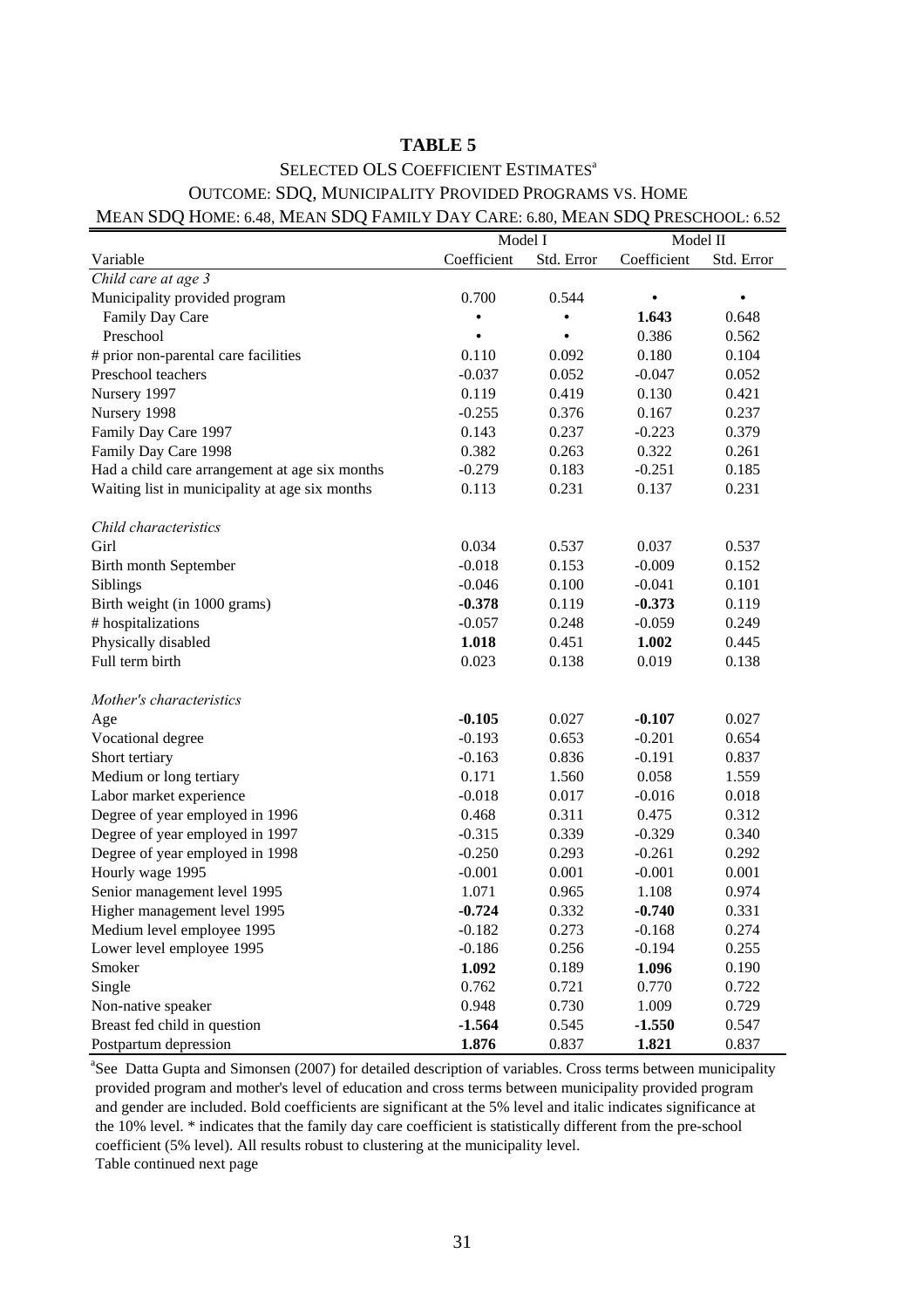## **TABLE 5 CNTD.**

## <span id="page-32-0"></span>SELECTED OLS COEFFICIENT ESTIMATES<sup>a</sup> OUTCOME: SDQ, MUNICIPALITY PROVIDED PROGRAMS VS. HOME MEAN SDQ HOME: 6.48, MEAN SDQ FAMILY DAY CARE: 6.80, MEAN SDQ PRESCHOOL: 6.52

| Father's Characteristics:    |          |       |          |       |
|------------------------------|----------|-------|----------|-------|
| Vocational degree            | $-0.548$ | 0.176 | $-0.529$ | 0.175 |
| Short tertiary               | $-0.869$ | 0.279 | $-0.846$ | 0.279 |
| Medium or long tertiary      | $-0.855$ | 0.356 | $-0.843$ | 0.352 |
| Labor market experience      | 0.001    | 0.014 | 0.002    | 0.014 |
| Leave                        | 0.136    | 0.196 | 0.136    | 0.197 |
| Hourly wage 1995             | $-0.001$ | 0.001 | $-0.001$ | 0.001 |
| Senior management level 1995 | 0.735    | 0.544 | 0.776    | 0.545 |
| Higher management level 1995 | $-0.256$ | 0.287 | $-0.250$ | 0.288 |
| Medium level employee 1995   | $-0.269$ | 0.315 | $-0.263$ | 0.315 |
| Lower level employee 1995    | 0.285    | 0.221 | 0.298    | 0.221 |
| # observations               | 4343     |       | 4343     |       |
| $R^2$                        | 0.111    |       | 0.108    |       |

<sup>a</sup>The full conditioning set is described in Table A3. Cross terms between municipality provided program and mother's level of education and cross terms between municipality provided program and gender are included. Bold coefficients are significant at the 5% level and italic indicates significance at the 10% level. \* indicates that the family day care coefficient is statistically different from the pre-school coefficient (5% level). All results robust to clustering at the municipality level.

The literature on the effects of early maternal employment on child outcomes does not agree on whether boys fare better or worse from this compared to girls; see Ruhm (2004). Presumably, part of the explanation is the lack of information about the type and quality of non-parental care. However, Jacob (2002) finds that girls do have a lower incidence of behavioral problems in general, and Goldin, Katz, and Kuziemko (2006) document that girls have a much lower probability of participating in special education programs. Thus, boys are, at the outset, more vulnerable and therefore maybe more sensitive to their environment.<sup>[21](#page-32-0)</sup>

Also, as demonstrated above, there are important differences between family day care and preschool. Specifically, preschool teachers are considerably more educated, having completed 16 years of education including a 4 year degree in pedagogics. Highly qualified teachers may be more effective in dealing with at risk children. Furthermore, preschool – even though a predominantly female sphere – does allow for some male supervision.<sup>[22](#page-32-0)</sup> For obvious reasons, there exists very little evidence on the effect of teacher gender on child outcomes. According to Whitebook (1999),

 $\overline{a}$ 

 $^{21}$  Boys in our sample have 0.8 points higher SDQ than girls.

 $^{22}$  In our sensitivity analyses below we investigate whether the results vary if we exclude the small group of children whose fathers were not present when the children were one year old. We find no evidence of this.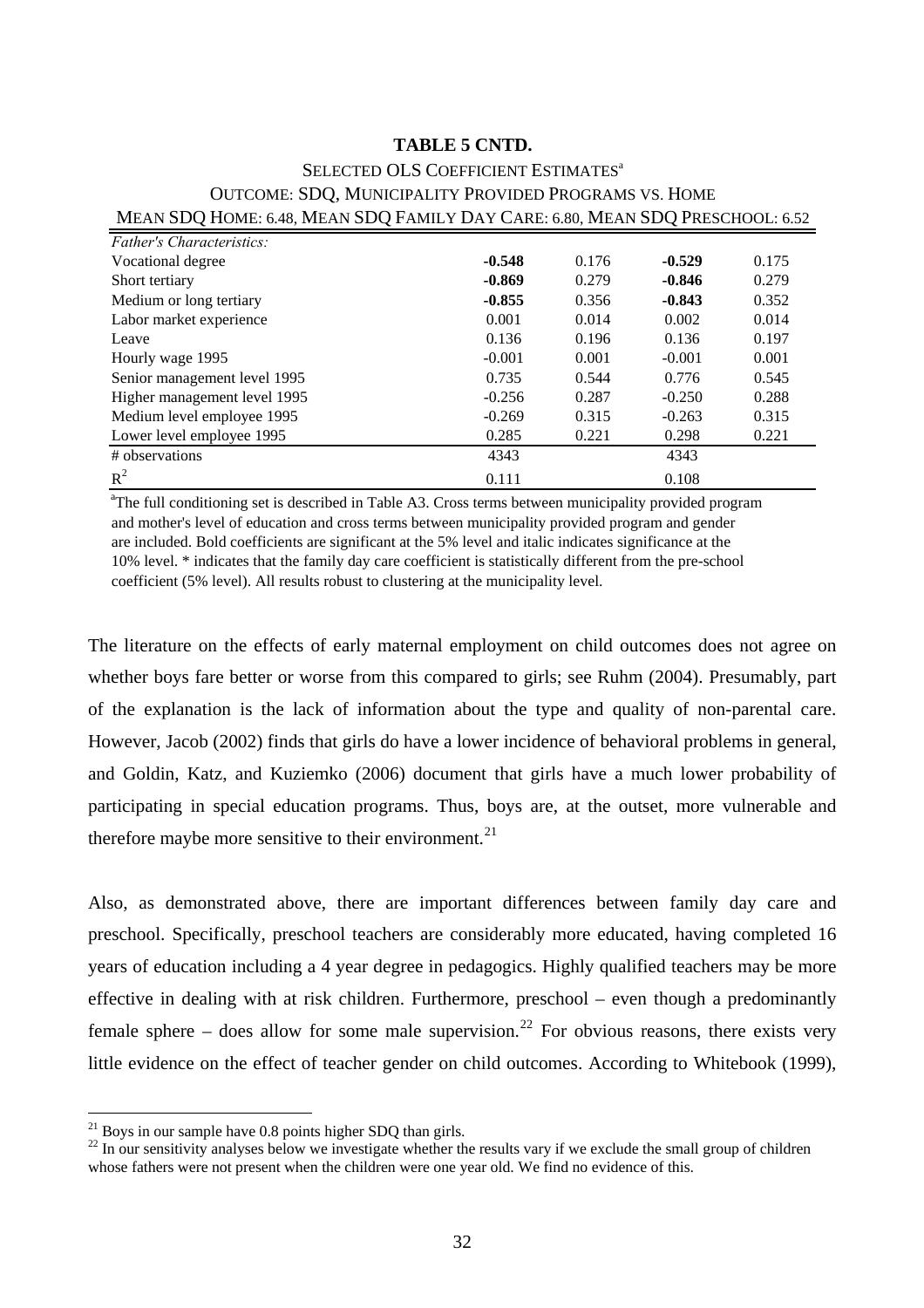98% of all American child care staff is female. From the literature on paternal absence and child behavior, however, there does seem to be some evidence that boys suffer more from an absent father than do girls, see e.g. Camara and Resnick (1988) and Mott, Kowaleski-Jones, and Menaghan (1997). Thus, both teacher qualifications and a greater degree of male supervision and role models are potentially more important for younger boys from low-educated backgrounds.

| OUTCOME: SDQ, MUNICIPALITY PROVIDED PROGRAMS VS. HOME |            |                  |       |                                           |       |                                     |       |
|-------------------------------------------------------|------------|------------------|-------|-------------------------------------------|-------|-------------------------------------|-------|
|                                                       | <b>SDQ</b> | Mean # Obs $R^2$ |       | Family Day Care<br>Coefficient Std. Error |       | Preschool<br>Coefficient Std. Error |       |
|                                                       |            |                  |       |                                           |       |                                     |       |
| Children in municipality provided care <sup>b</sup>   | 6.55       | 4443             | 0.12  | 1.808*                                    | 0.614 | 0.529                               | 0.517 |
| Girls of mothers with high school or below            | 6.88       | 668              | 0.175 | $-0.124$                                  | 0.785 | $-0.566$                            | 0.740 |
| Boys of mothers with high school or below             | 7.89       | 749              | 0.212 | 2.090                                     | 0.923 | 1.023                               | 0.858 |
| Girls of mothers with vocational degree               | 6.42       | 794              | 0.139 | 0.235                                     | 0.836 | $-0.250$                            | 0.808 |
| Boys of mothers with vocational degree                | 7.06       | 859              | 0.123 | 1.513                                     | 0.818 | 0.696                               | 0.779 |
| Girls of mothers with higher education                | 4.79       | 600              | 0.147 | $-1.309*$                                 | 0.936 | $-0.037$                            | 0.883 |
| Boys of mothers with higher education                 | 5.50       | 657              | 0.170 | 0.362                                     | 0.900 | $-0.900$                            | 0.808 |

# **TABLE 6** OLS ESTIMATES<sup>a</sup>

<sup>a</sup>The conditioning set is described in Table A3. Bold coefficients are significant at the 5% level and italic indicates significance at the 10% level. \* indicates that the family day care coefficient is statistically different from the preschool coefficient (5% level). Employing an F-test we reject the joint hypothesis that coefficients included in this table are equal. All results robust to clustering at the municipality level.

<sup>b</sup>No interactions with mother's level of education or gender as in Table 5

Another interesting question is whether parents should choose preschool over family day care, *given* that the child is not in parental care. If in fact the parametric linear model is correct and our conditional independence assumption holds true, we could easily answer this question and uncover (4) by comparing the two treatments in Table 6 above. Alternatively, one could restrict the sample to include only children in either family day care or preschool. This is our next step. Table 7 below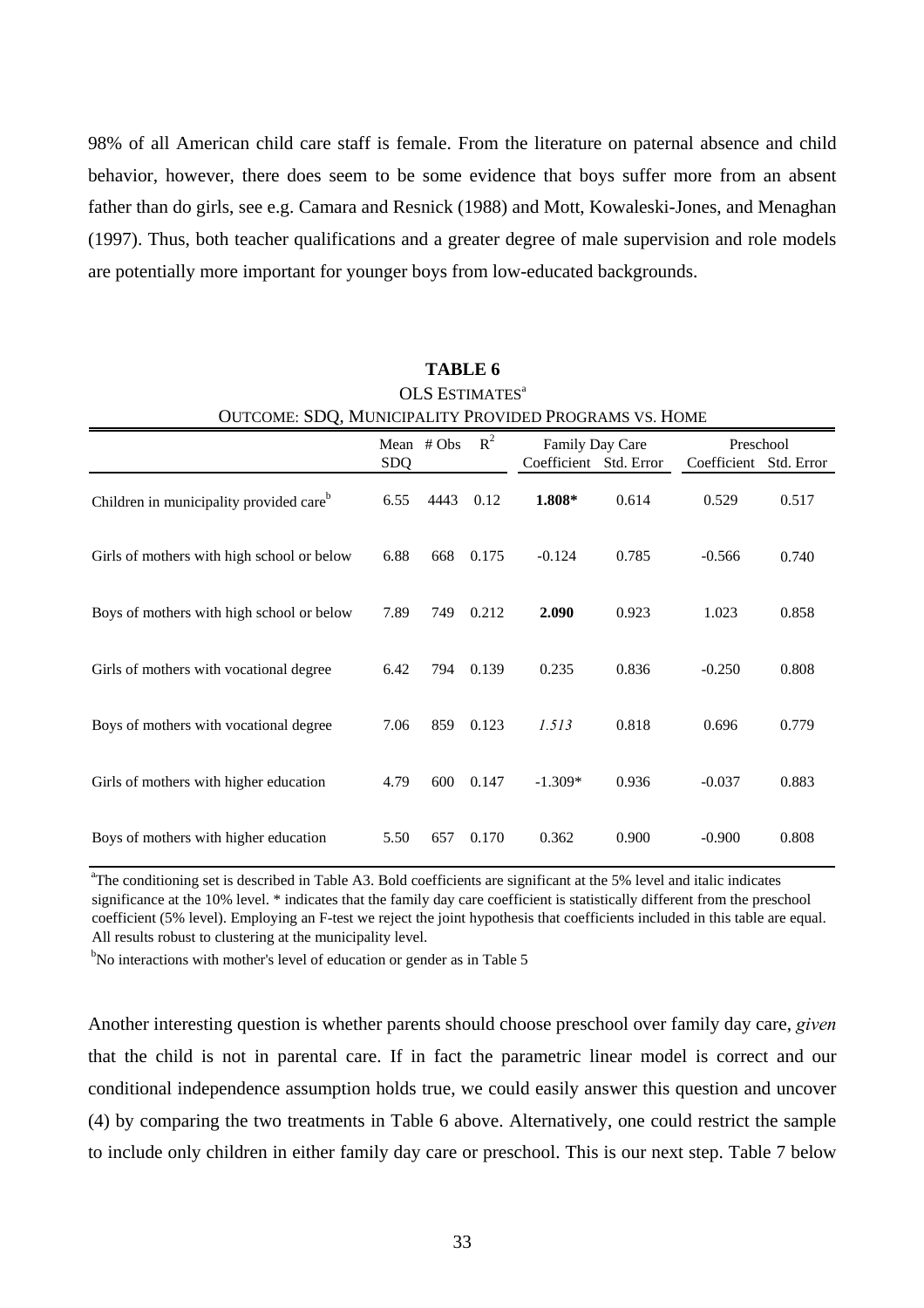<span id="page-34-0"></span>shows both the results from using OLS and our IV results exploiting municipality level variation in guaranteed access to preschool (*GAPS*).

Consider first the results from OLS. Note that if our conditioning set does a poor job explaining the selection out of home care, we will expect the effects of preschool relative to family day care to differ in Tables 6 and 7, which is not the case. Thus so far, there does not seem to be evidence that our conditional independence assumption is violated. Overall, children benefit from being enrolled in preschool relative to family day care. In particular boys born to mothers with vocational degree seem to benefit, though the effect is only significant at the 10% level. The only group for whom the estimated average effect is positive is that of girls born to mothers with higher education. They actually show *worse* behavior when enrolled in preschool and the estimated effect is fairly large (about 1.4 SDQ points). Thus, at least for these children, it seems that exposure to a larger and possibly more diverse group of peers is harmful in terms of behavior. This is actually also present in Table 6 above.

Consider next the results from estimating (4') using 2SLS. Firstly, note that the instrument is highly significant in all regressions<sup>[23](#page-34-0)</sup> and works in the expected direction. We see that, qualitatively, the conclusions from our regression analysis are largely confirmed: preschool participation significantly improves child outcomes for the entire sample, though only at the 10% level. Allowing these effects to vary across gender and according to mother's level of education demonstrates again that this is driven by the group of boys born to mothers with vocational degree. The effect of preschool enrolment for the group of girls born to mothers with higher education is still positive and large but no longer significant. In fact, the size of all the parameter estimates is large when compared to the OLS analyses from above. Remember, though, that we are identifying off of a different population, namely the group of compliers. In addition, all standard deviations are large.<sup>[24](#page-34-0)</sup>

 $\overline{a}$ 

<sup>&</sup>lt;sup>23</sup> The t-statistic to the instrument is 11.00 in the regression using the entire sample and around 4 in all sub-population regressions. Staiger and Stock (1997) suggest as a rule of thumb that the t-statistic should be

<sup>&</sup>lt;sup>24</sup> Interestingly, neither mother's level of education nor the gender dummy is significant in the first stage from the pooled model. Similarly, the coefficients to the instrument in the first stage across models are very similar and not statistically significantly different. This would have been the implication from selection based on expected gains.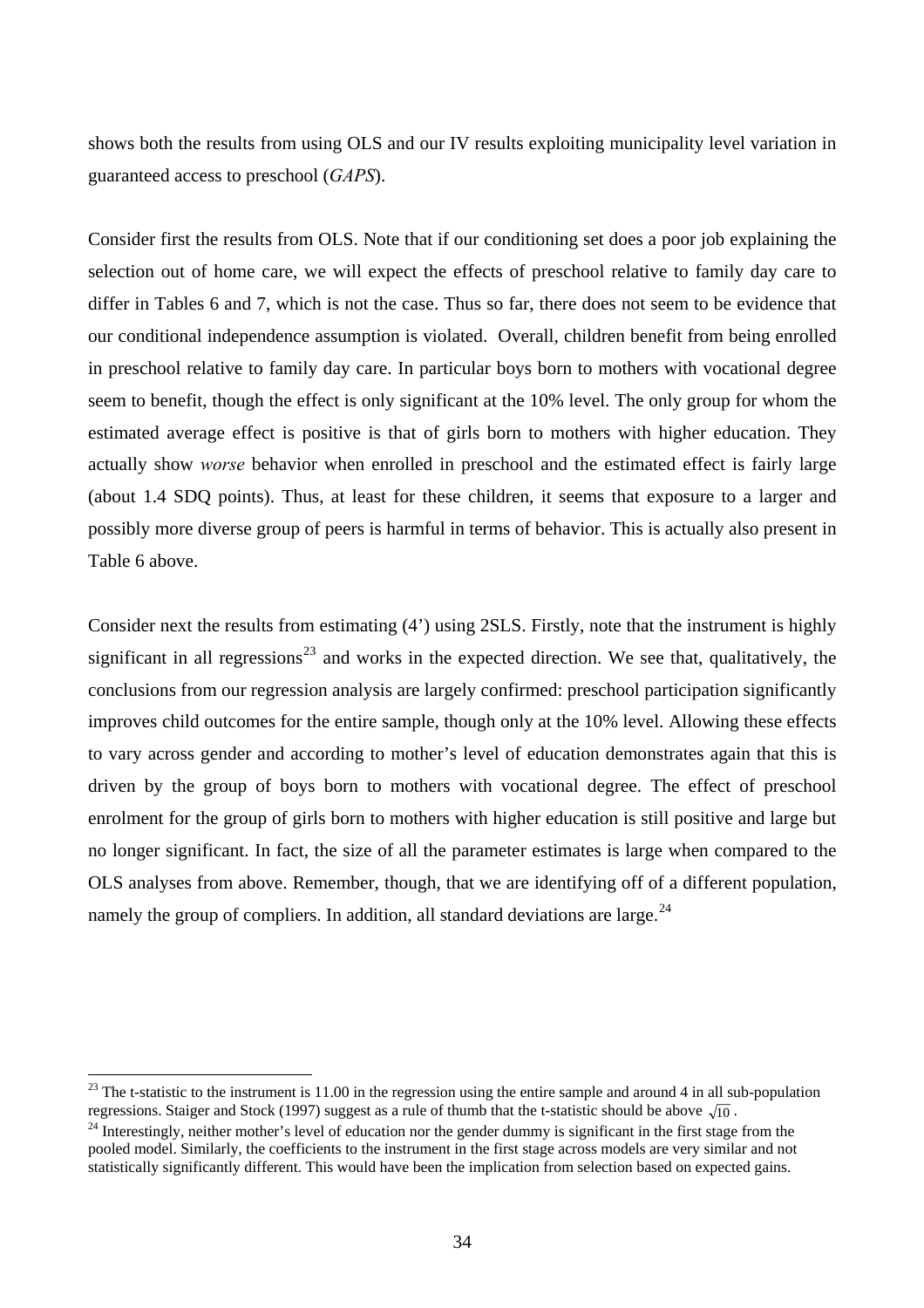| OUTCOME: SDQ, MUNICIPALITY PROVIDED PRESCHOOL VS. FAMILY DAY CARE |            |            |       |             |            |                    |       |                                               |       |
|-------------------------------------------------------------------|------------|------------|-------|-------------|------------|--------------------|-------|-----------------------------------------------|-------|
|                                                                   |            |            |       | <b>OLS</b>  |            |                    |       | IV                                            |       |
|                                                                   |            | Mean # Obs |       | Preschool   |            | <b>First Stage</b> |       | Preschool                                     |       |
|                                                                   | <b>SDQ</b> |            |       | Coefficient | Std. Error |                    |       | Coefficient Std. Error Coefficient Std. Error |       |
| Children in municipality provided care <sup>b</sup>               | 6.55       | 4022       | 0.112 | $-0.421$    | 0.213      | 0.137              | 0.027 | $-2.533$                                      | 1.330 |
| Girls of mothers with high school or below                        | 6.85       | 593        | 0.167 | $-0.392$    | 0.549      | 0.164              | 0.043 | $-3.598$                                      | 3.237 |
| Boys of mothers with high school or below                         | 8.00       | 684        | 0.225 | $-0.952$    | 0.632      | 0.106              | 0.040 | 2.058                                         | 4.845 |
| Girls of mothers with vocational degree                           | 6.40       | 743        | 0.100 | $-0.393$    | 0.491      | 0.134              | 0.040 | 3.046                                         | 2.982 |
| Boys of mothers with vocational degree                            | 7.12       | 796        | 0.128 | $-0.895$    | 0.537      | 0.132              | 0.034 | -7.397                                        | 3.024 |
| Girls of mothers with higher education                            | 4.81       | 570        | 0.141 | 1.378       | 0.570      | 0.121              | 0.035 | 3.617                                         | 3.892 |
| Boys of mothers with higher education                             | 5.53       | 622        | 0.167 | $-0.490$    | 0.515      | 0.125              | 0.039 | $-5.263$                                      | 3.915 |

## OLS AND IV ESTIMATES<sup>a</sup> **TABLE 7** OUTCOME: SDQ, MUNICIPALITY PROVIDED PRESCHOOL VS. FAMILY DAY CARE

<sup>a</sup>The conditioning set is described in Table A3. Bold coefficients are significant at the 5% level and italic indicates significance at the 10% level. All results robust to clustering at the municipality level.

 $b$ No interactions with mother's level of education or gender as in Table 5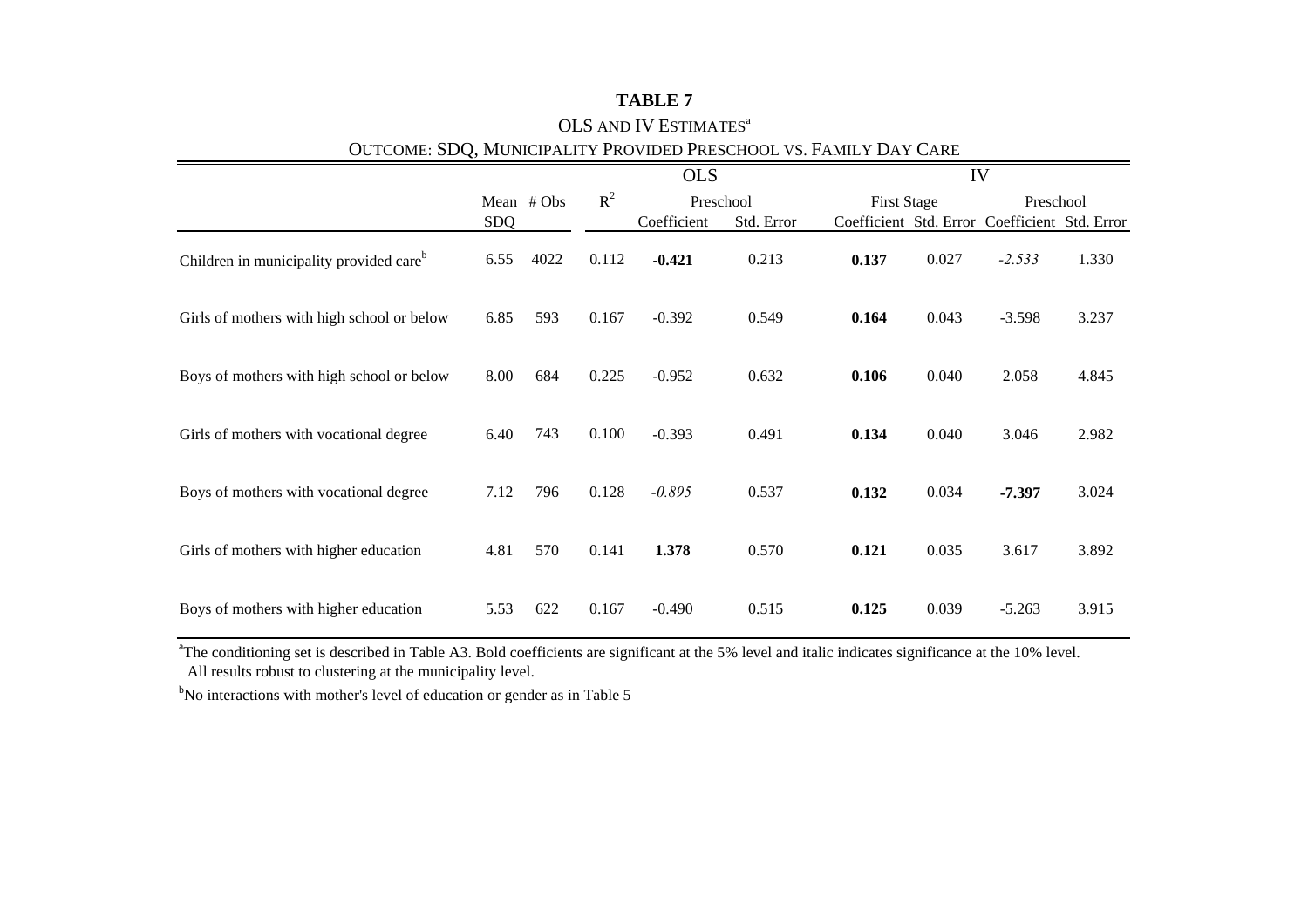#### **Effects of hours in care**

Finally, we consider the effects of hours per week in family day care (5) and preschool (6) conditional on choosing a specific type of municipality provided care. We split hours in care into six categories: 10 hours or less, 10-20 hours, 20-30 hours, 30-40 hours, 40-50 hours, and above 50 hours. Unfortunately, because we are performing comparisons at the margin (comparing, for example, the group of children spending 20-30 hours in family day care with those spending 30-40 hours), the size of our data set does not allow us to construct estimates specific to gender and mother's level of schooling while maintaining power. Also, to the extent that children who spend plus-minus ten hours in a given type of care are different (or have different parents) in a way that is unobservable to us, the estimates may be biased, but the sign of the bias is unclear see discussion on page 27.

Table 8 below shows the results. We see that increases in hours from 0-10 to 10-20 and 10-20 to 20- 30 are benign, no matter the choice of care. This is maybe not surprising since spending less than 30 hours in non-parental care allows for significant time both with the parents and with peers. Further increasing hours, however, seems to significantly worsen child outcomes, and this is significant in the case of preschool. Note that the size of the intensity effects in family day care correspond to those of preschool, but the low sample sizes in the former are plausibly the reason for their lack of significance.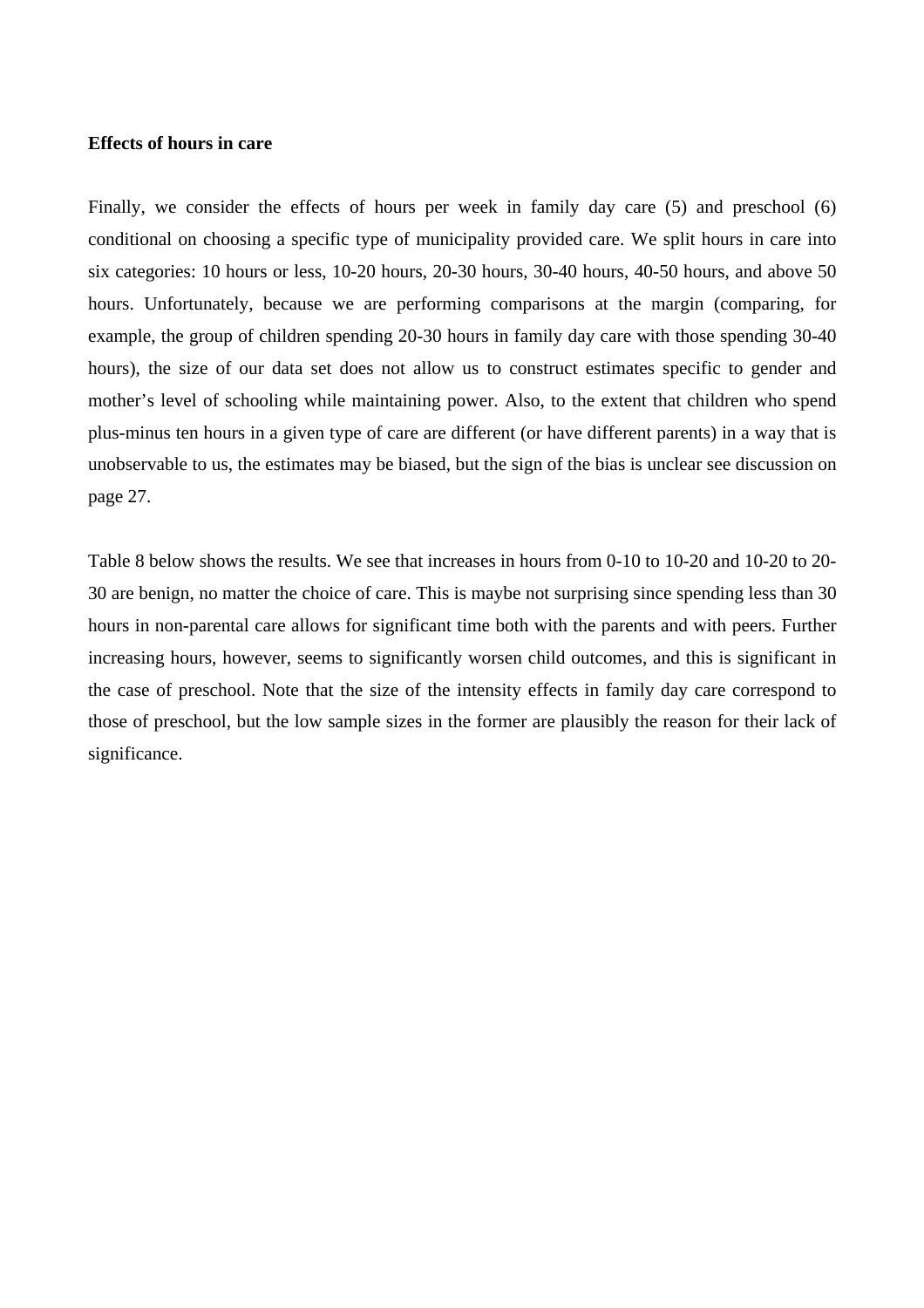| OUTCOME: SDO, MUNICIPALITY PROVIDED PROGRAMS |            |             |       |                 |                        |            |             |            |                          |            |
|----------------------------------------------|------------|-------------|-------|-----------------|------------------------|------------|-------------|------------|--------------------------|------------|
|                                              | <b>SDO</b> | Mean $#Obs$ | $R^2$ | Family Day Care | Coefficient Std. Error | <b>SDO</b> | Mean $#Obs$ | $R^2$      | Preschool<br>Coefficient | Std. Error |
| $10-20$ hours vs. $0-10$ hours               |            |             |       | ٠               | ٠                      | 6.55       | 85          | 0.766      | 1.601                    | 2.503      |
| 20-30 hours vs. 10-20 hours                  | 6.45       | 124         | 0.697 | $-3.272$        | 2.215                  | 5.77       | 671         | 0.208      | $-0.476$                 | 0.600      |
| 30-40 hours vs. 20-30 hours                  | 6.48       | 521         | 0.276 | 0.385           | 0.519                  | 6.26       |             | 2383 0.128 | 0.812                    | 0.222      |
| 40-50 hours vs. 30-40 hours                  | 6.82       | 671         | 0.225 | 0.667           | 0.415                  | 6.66       | 2507        | 0.119      | 0.537                    | 0.223      |
| Above 50 hours vs. 40-50 hours               | 7.36       | 267         | 0.328 | 3.389           | 4.102                  | 7.20       | 751         | 0.161      | 0.525                    | 1.394      |

| <b>TABLE 8</b>                               |
|----------------------------------------------|
| EFFECTS OF HOURS IN CARE <sup>a</sup>        |
| Outcome: SDQ, Municipality Provided Programs |

<sup>a</sup>The conditioning set is the same as that of Table 5. Bold coefficients are significant at the 5% level and italic indicates significance at the 10% level. All results robust to clustering at the municipality level.

#### **Sensitivity analyses**

One might hypothesize that labor markets in larger cities are different from those of the provinces, and that this may affect child care policies as well. For example, the county of Copenhagen that includes the Danish capital and largest city with 500,000 inhabitants has implemented different child care policies compared to the rest of the country. We therefore re-estimate all models above excluding the county of Copenhagen. All results are robust to this. Secondly, dropping particularly disadvantaged children from the sample: children who have not been breast fed, children who have low birth weight, children who are physically disabled, immigrants and children brought up in single parent households renders our results unchanged. Thirdly, since having older siblings (aged 4-6) enrolled in either family day care or preschool allows a younger child to jump waiting lists, and one may worry that conditioning on sibling information do not sufficiently account for this, we exclude the part of the sample with siblings in the 4-6 age range. Again, parameter estimates are robust, though levels of significance are affected slightly because the sample is reduced considerably. Fourthly, we exclude lagged endogenous variables (parental employment after birth but before age three, number and type of prior care facilities, had a child care arrangement at age six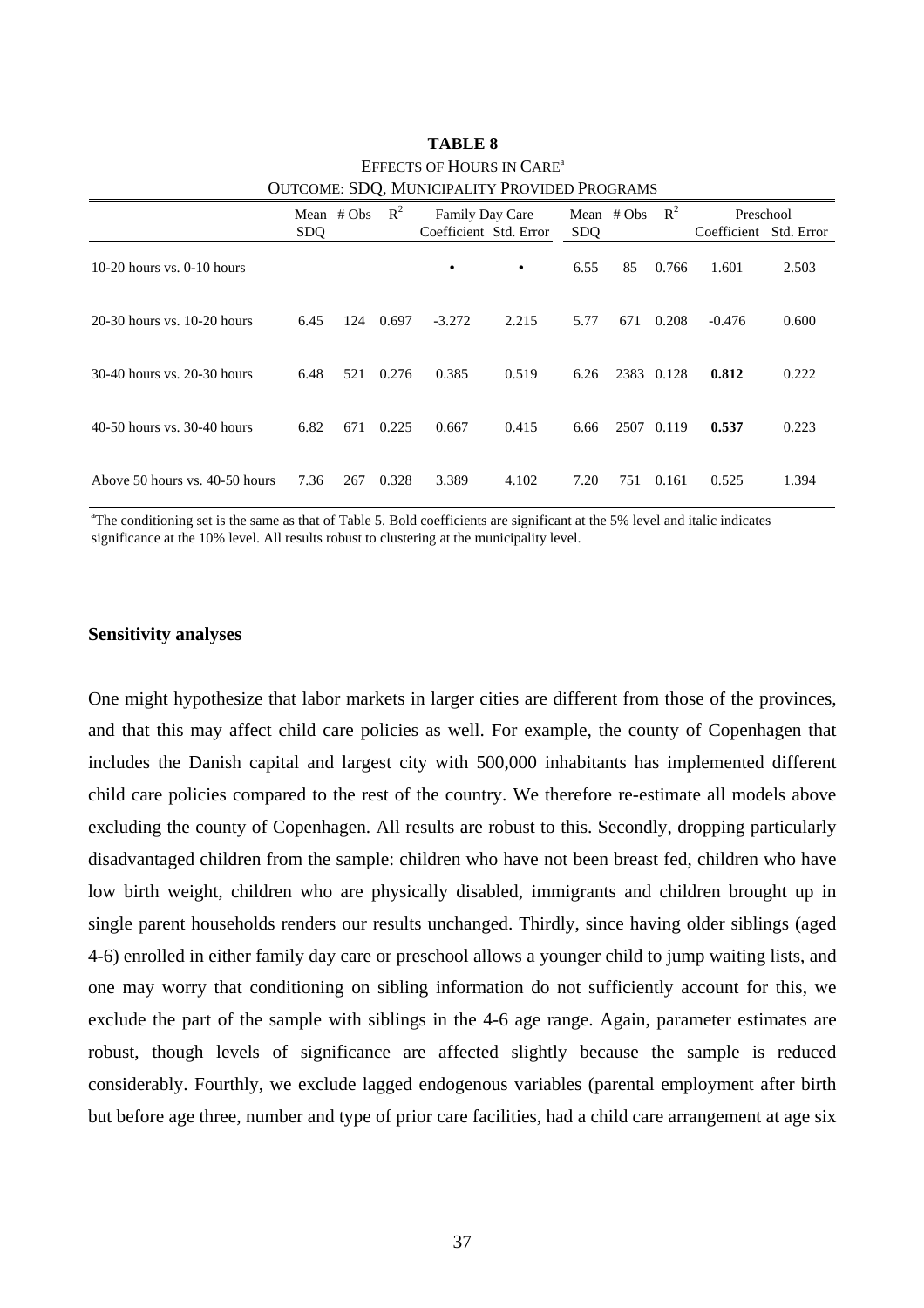months, on waiting list at age six months) because they may introduce endogeneity bias. Our results are completely robust to this exercise. All results are available on request.

## **7. Discussion**

This paper provides important new evidence on the effects on non-cognitive child outcomes of being enrolled in publicly provided care compared to home care. We use a longitudinal survey of children born in 1995 that is linked to large administrative registers and exploit plausible exogenous variation in the take-up of preschool. We find that, on average, participating in non-parental care is neutral compared to home care. Distinguishing between different types of non-parental care demonstrates, however, that preschool and family day care result in very different outcomes compared to home care. Preschool, where children are met with highly qualified staff in environments that allow for specialization of labor is found to be as good as home care no matter the gender and mother's level of education. Family day care, on the other hand, seems to reduce non-cognitive skills for boys born to mothers with low levels of education.

All estimations suggest that preschool outperforms family day care for the overall population. This is largely driven by the group of boys born to mothers with a vocational degree. In fact, girls whose mothers have some higher education show worse behavior when enrolled in preschool. However, because especially our IV estimates on the subsamples are noisy because of small samples it is difficult in most cases to rule out either large positives or negatives.

Our findings are not fully in line with the rather sparse literature on large-scale child care programs such as Baker, Gruber, and Milligan (2008) for the province of Quebec. There are, however, good reasons for this. Firstly, their paper evaluates the transition from one regime to another. As such, the study provides crucial information about the costs of switching from one regime to another, but the effects of a transition may not be a good indicator of the effects of the end-regime. For example, in Quebec the number of slots is increased by 400% in three years, and though the staff:child ratios were only decreased slightly (1:8 to 1:10 for 4-5 year olds), the increase in slots generated huge demand for new staff and locations. Newly hired staff is likely to be less experienced and may also be drawn from the lower end of the skill distribution. Similarly, a large number of mothers are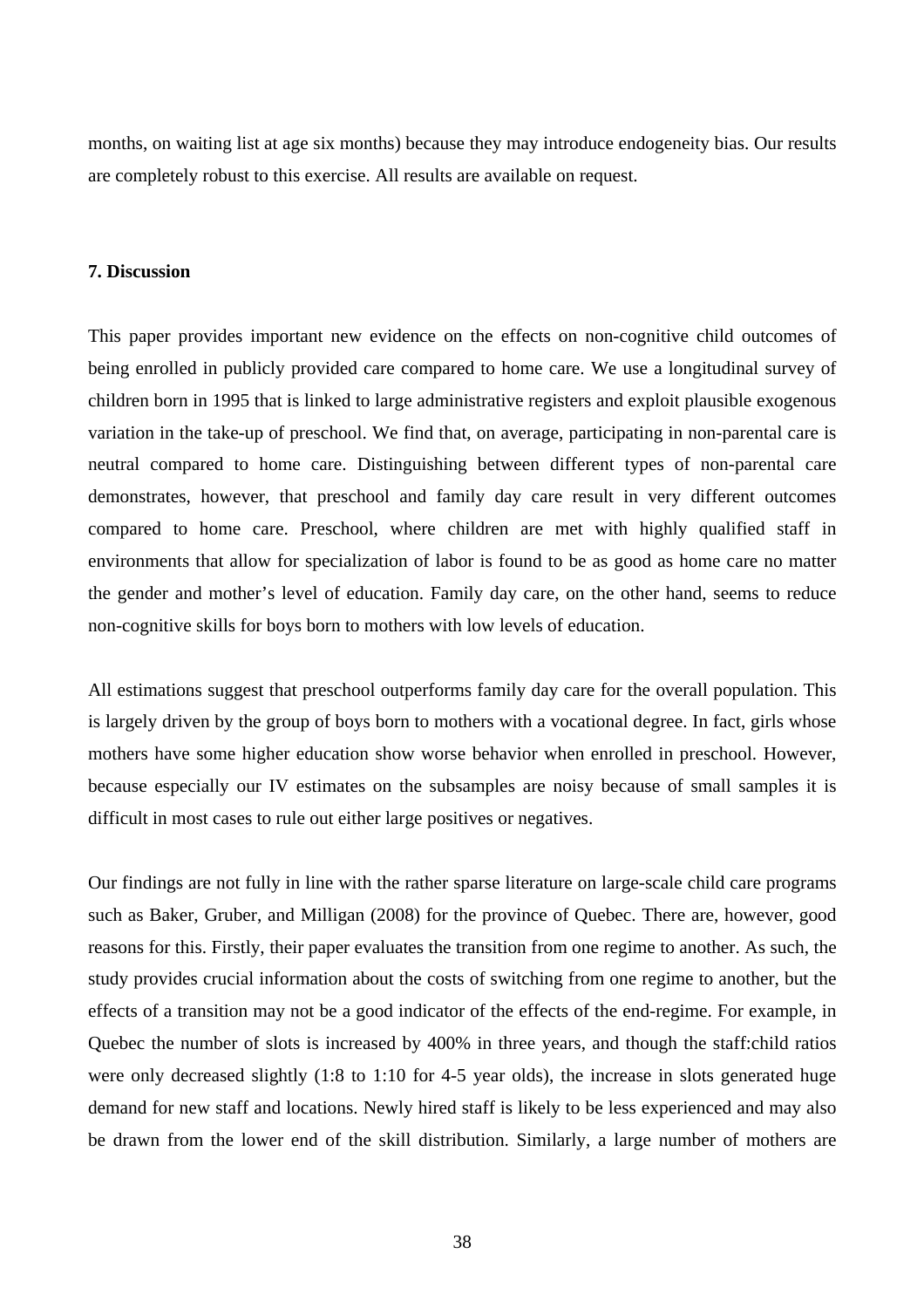induced by the policy change to participate in the labor market. As the Quebec program came on top of existing child care programs for disadvantaged children, the women impacted were middle class mothers, who, in many cases, would have stayed home in the absence of the program. This group may not be representative of the population in general, in terms of the care they would have provided their children compared to the quality of daycare the children received.

Our findings also contrast to the existing studies within the child development literature which argue that non-maternal care has negative effects on behavior, for example, Belsky et al. (2007) who report increased externalizing problems (aggression) at age 12 following greater exposure to center based care during early childhood. These purely observational studies typically do not model the non-random selection into different types and quality of care. Furthermore, it should be kept in mind that Danish preschools are much less teacher-directed and to a larger extent focuses on socialization compared to the typical US preschool (prekindergarten) program. This may explain the differences in the results on non-cognitive outcomes, see Stipek et al. (1998) and Magnuson et al. (2007).

Interestingly, our conclusions regarding differences in the effects on behavioral skills of participating in preschool compared to the more informal family day care for the group of children of low-skilled mothers resonate with the findings by Bernal and Keane (2008) who investigate *cognitive* skills and those of Havnes and Mogstad (2009) who focus on long-term outcomes and who also find that much of the positive effect of educational attainment stems from children of loweducated mothers. Of course, any gains from center-based care in terms cognitive and non-cognitive outcomes should be compared to adverse health outcomes associated with this type of care, see e.g. Gordon, Kaestner and Korenman (2007).

Given the limited evidence in this area more analyses are clearly required. It would be particularly interesting to further investigate the extent of heterogeneity in the estimated effects using larger samples. Future work might also consider other outcomes including measures of cognitive skills, social participation and risky behavior and ultimately also making clearer the links between the development of such skills and long-term labor outcomes.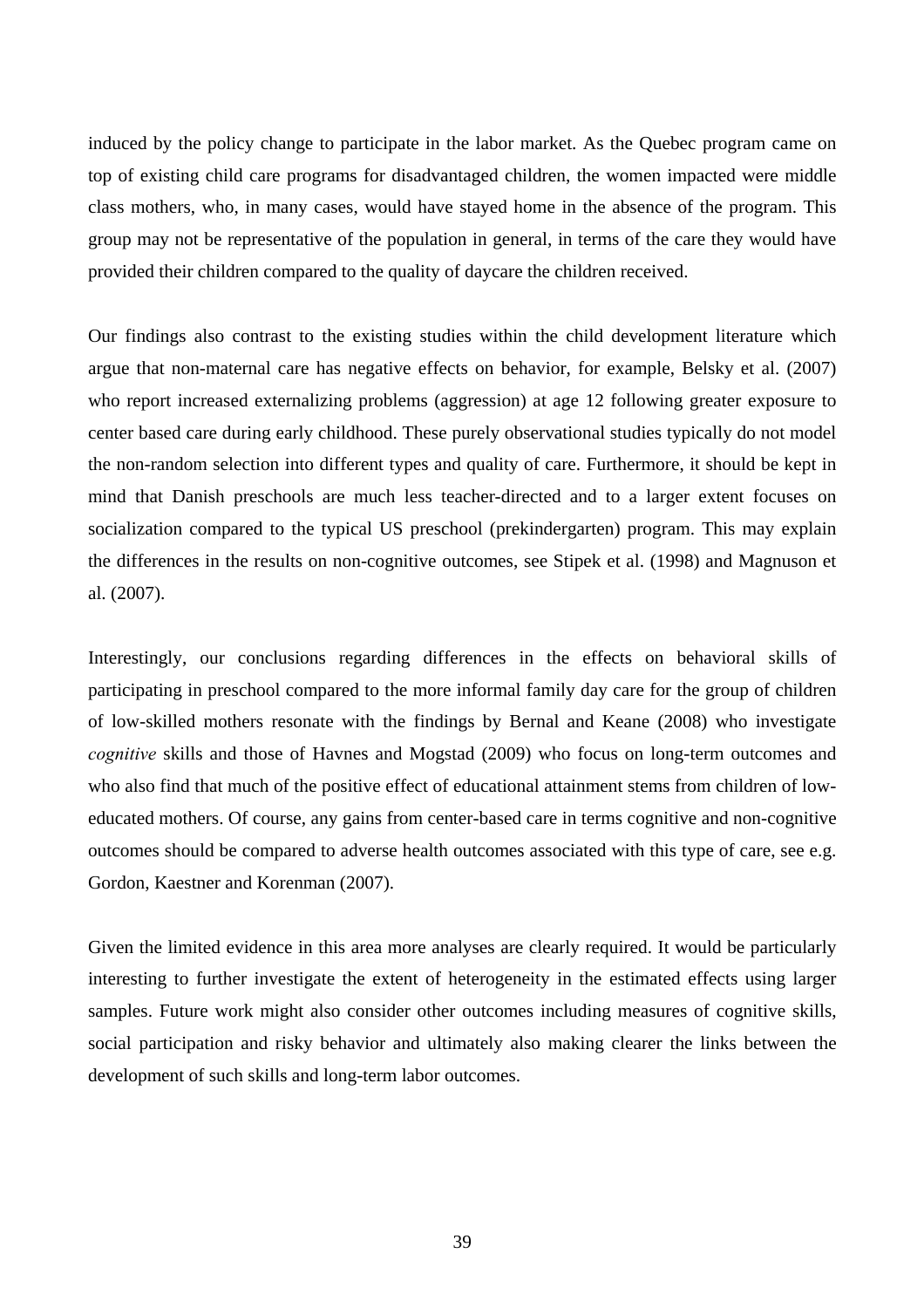#### **References**

Ammermüller and Pischke (2006), 'Peer Effects in European Primary Schools: Evidence from PIRLS, NBER working paper # 12180.

Andersen, A., M. Deding, and M. Lausten (2006), 'Starting School: the Effect of Early Childhood Factors on Child Well-being', The Danish National Centre for Social Research working paper.

Angrist, J. D., G. W. Imbens, and D. B. Rubin (1996), 'Identification of Causal Effects Using Instrumental Variables', *Journal of the American Statistical Association* 91, 444-455.

Baker, M., J. Gruber, and K. Milligan (2008): 'Universal Childcare, Maternal Labor Supply and Family Well-being', *Journal of Political Economy* 116, 709-745.

Behrman, J. R., Y. Cheng, and P. E. Todd (2004): 'Evaluating Preschool Programs when Length of Exposure to the Program Varies: A Nonparametric Approach', *Review of Economics and Statistics*  86, 108-132.

Belsky, J., D.L. Vandell, M. Burchinal, A.K. Clarke-Stewart, K. McCartney, M.T. Owen and the NICHD Early Child Care Research Network (2007): 'Are Their Long-Term Effects of Early Child Care?' , *Child Development*, Vol. 78, Issue 2, 681-701.

Bernal, R. and M. Keane (2008): Child Care Choices and Children's Cognitive Achievement: The Case of Single Mothers', *International Economic Review* 49, 1173-1209.

Blau, D. (1999): 'The Effect of Child Care Characteristics on Child Development', *The Journal of Human Resources* 34, 786-822.

Blau, D. and J. Currie (2006): 'Who is Minding the Kids', The Handbook of Education Economics, F. Welch and E. Hanushek eds, New York: North Holland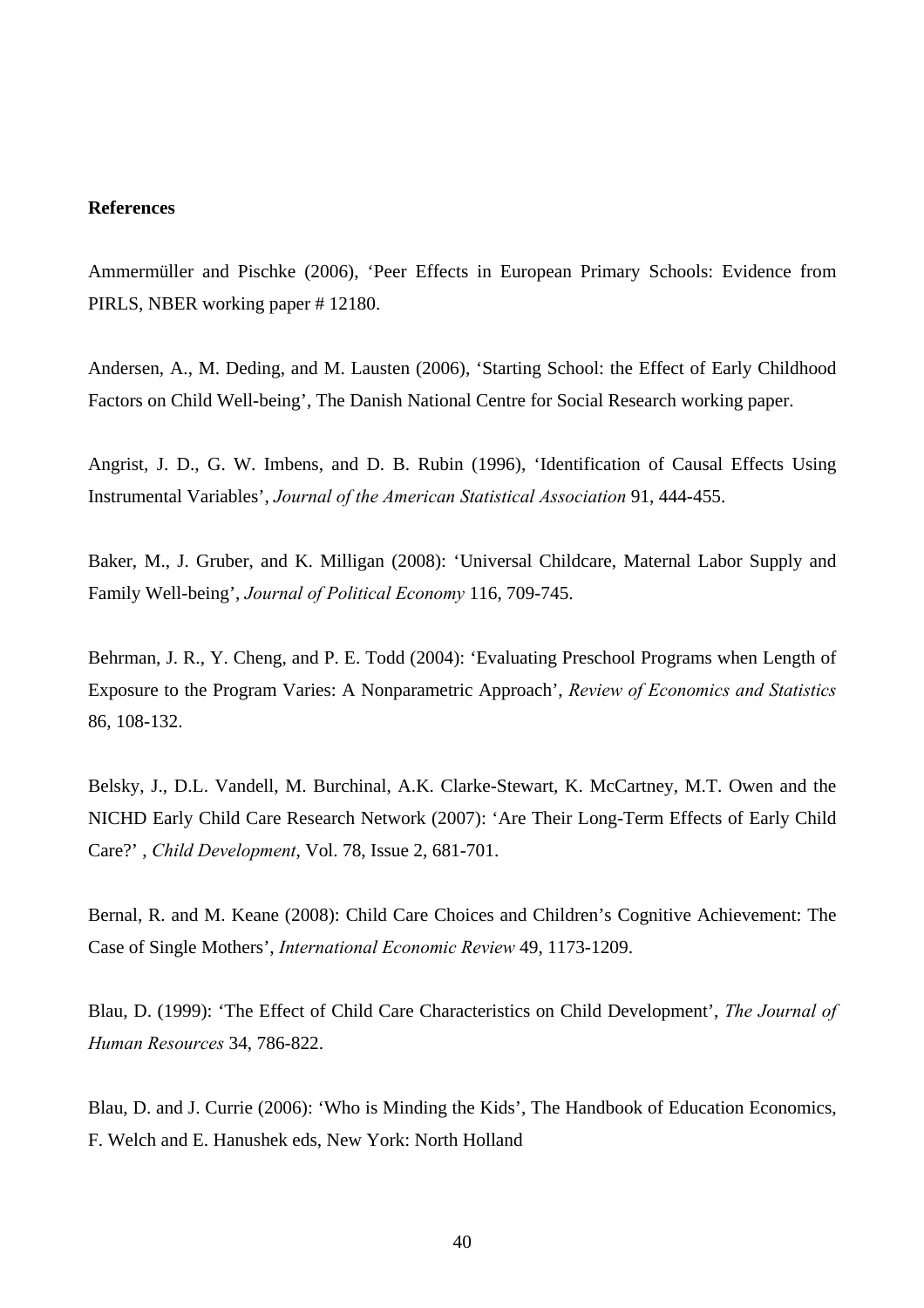Blau, D. and A. P. Hagy (1998), "The Demand for Quality in Child Care", *The Journal of Political Economy* 106, 104-146.

Blau, F. and A. J. Grossberg (1992), 'Maternal Labor Supply and Children's Cognitive Development', *The Review of Economics and Statistics* 74, 474-481.

Camara, K. A. and G. Resnick (1988), 'Interparental Conflict and Cooperation: Factors Moderating Children's Post-Divorce Adjustment', in E. M. Hetherington and J. Arasteh eds, Divorce, Single Parenting, and Step-Parenting on Children, Hillsdale, NJ: Erlbaum.

Carneiro, P., C. Crawford, and A. Goodman (2007), 'The Impact of Early Cognitive and Noncognitive Skills on Later Outcomes', CEE DP 92.

Cunha, F. and J. Heckman (2006), 'Formulating, Identifying and Estimating the Technology of Cognitive and Noncognitive Skill Formation', mimeo, University of Chicago.

Cunha, F., J. J. Heckman, L. Lochner, and D. Masterov (2006), 'Interpreting the Evidence on Life Cycle Skills Formation', NBER working paper # 11331.

Currie, J. (1994). 'Welfare and the Well-being of Children: The Relative Effectiveness of Cash and in-kind Transfers', in James M. Poterba eds, Tax Policy and the Economy Vol. 8, MIT Press.

Currie, J. (2001), 'Early Childhood Intervention Programs: What Do We Know?', *Journal of Economic Perspectives* 15, 213-239.

Currie, J. and D. Thomas (1995), 'Does Head Start Make a Difference?', *The American Economic Review* 85, 341-364.

Currie, J. and D. Thomas (1999), 'Does Head Start Help Hispanic Children?', *Journal of Public Economics* 74, 235-262.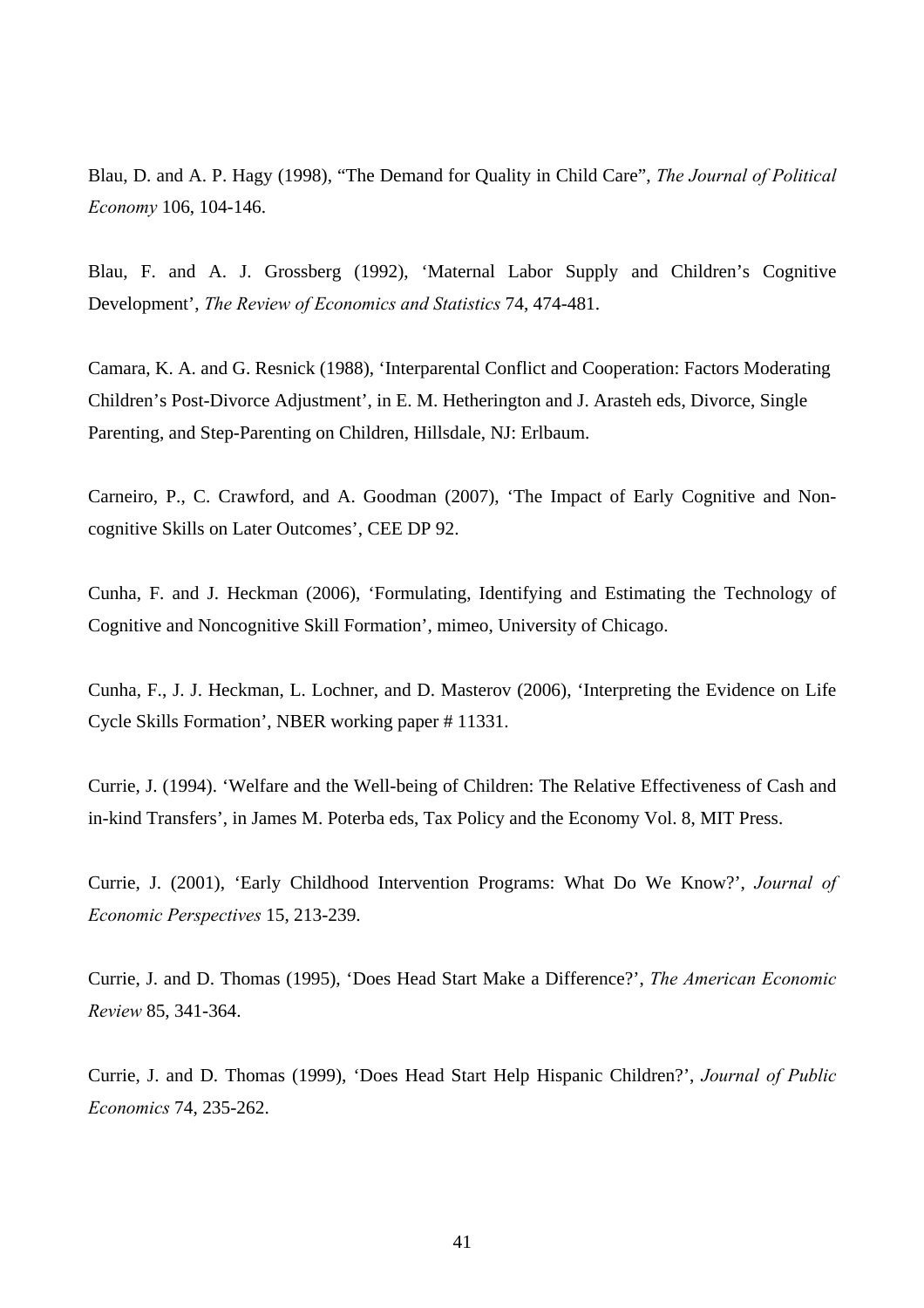Currie, J., E. Garces, and D. Thomas (2002), 'Longer Term Effects of Head Start', *The American Economic Review* 92, 999-1012.

Currie J. and M. Stabile (forthcoming), 'Mental Health in Childhood and Human Capital: the Case of ADHD', *Journal of Health Economics*.

Datta Gupta, N., Smith, N., and M. Verner (2008), 'The Impact of Nordic Countries' Family Friendly Policies on Employment, Wages and Children', *Review of Economics of the Household* 6, 65-89.

Gregg, P., E. Washbrook, C. Propper, and S. Burgess (2005), 'The Effects of a Mother's Return to Work Decisions on Child Development in the UK', *The Economic Journal* (115), 48-80.

Goldin, C., L. F. Katz, and I. Kuziemko (2006), 'The Homecoming of American College Women: the Reversal of the College Gender Gap', *Journal of Economic Perspectives* 20, 133-156.

Goodman, R. (1997), 'The Strengths and Difficulties Questionnaire: A Research Note.' *Journal of Child Psychology and Psychiatry* 38, 581-586.

Gordon, R. A., R. Kaestner, and S. Korenman (2007), 'The Effects of Maternal Employment on Child Injuries and Infectious Disease', *Demography* 44, 307-333.

Froelich, M. (2004), 'Programme Evaluation with Multiple Treatments', *Journal of Economic Surveys* 18, 181-224.

Hausman J. and D. McFadden (1984), 'Specification Tests for the Multinomial Logit', *Econometrica* 52, 1219-1240.

Havnes, T. and M. Mogstad (2009), "No Child Left Behind: Universal Child Care and Children's Long-Run Outcomes", Statistics Norway Research Department Discussion Paper # 582.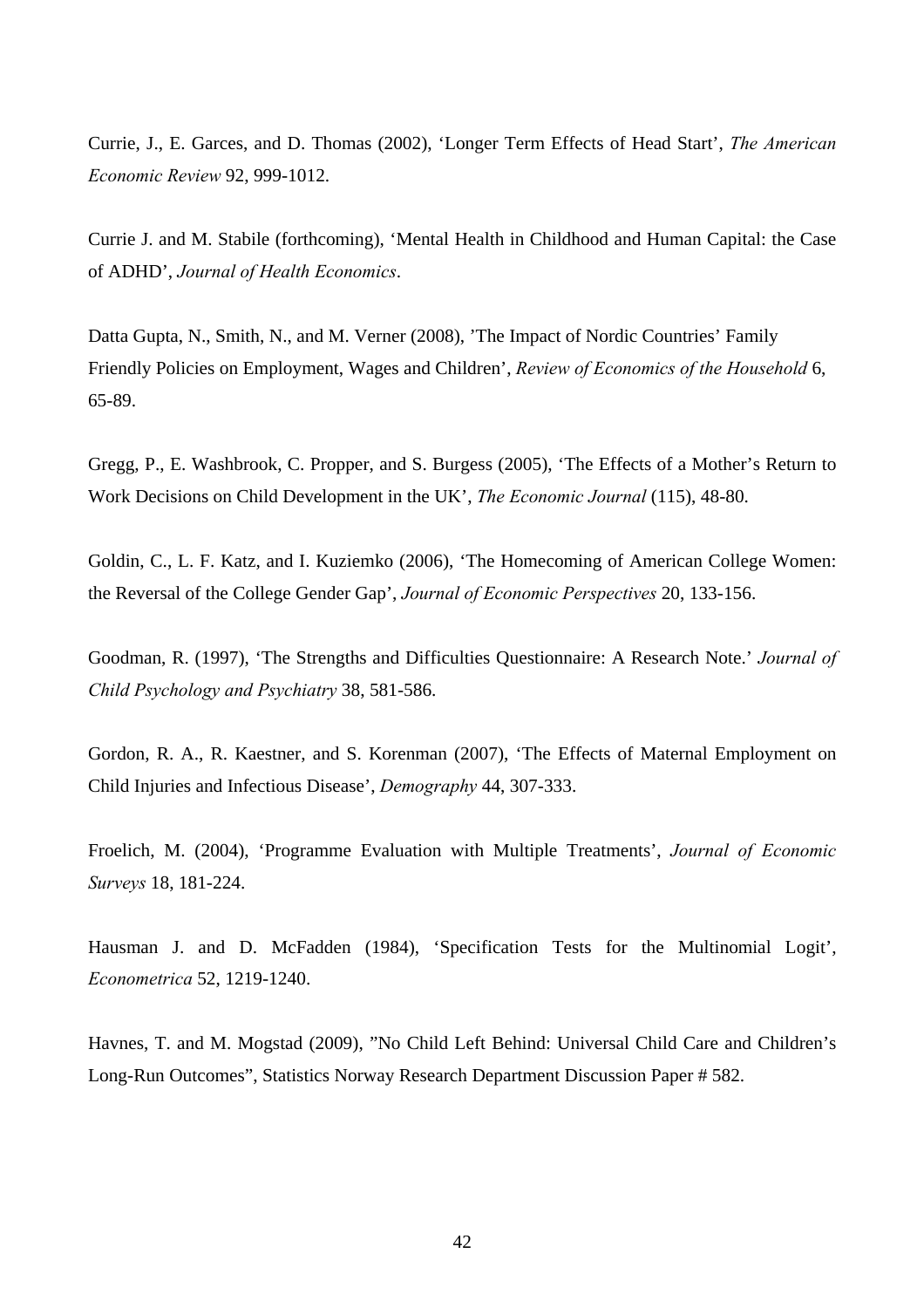Heckman, J. J. and D. Masterov (2007), 'The Productivity Argument for Investing in Young Children', NBER working paper # 13016.

Heckman, J., J. Stixrud, and S. Urzua (2006), 'The Effects of Cognitive and Noncognitive Abilities on Labor Market Outcomes and Social Behavior', *Journal of Labor Economics* 24, 411-482.

Jacob, B. (2002), 'Where the Boys Aren't: Non-cognitive Skills, Returns to School and the Gender Gap in Higher Education' *Economics of Education Review* 21, 589-598.

James-Burdumy, S. (2005), 'The Effect of Maternal Labor Force Participation on Child Development', *Journal of Labor Economics* 23, 177-211.

Knudsen, E. I., J. J. Heckman, J. L. Cameron, and J. P. Shonkoff (2006), 'Economic, Neurobiological and Behavioral Perspectives on Building America's Future Workforce', NBER working paper # 12298.

Lesesne, C.N., Vissner, S.N., and C.P. White (2003), 'Attention-Deficit/Hyperactivity Disorder in School-Aged Children: Association with Maternal Mental Health and Use of Health Care Resources', *Pediatrics*, 111 No. 5, 1232-1237.

Magnuson, , K. A., C. Ruhm, and J. Waldfogel (2007), 'Does Prekindergarten Improve School Preparation and Performance?', *Economics of Education Review* 26, 33-51.

Mott, F. L, L. Kowaleski-Jones and E. G. Menaghan (1997), 'Paternal Absence and Child Behavior: Does a Child's Gender Make a Difference?', *Journal of Marriage and the Family* 59, 103-118.

OECD (2001), 'Early Childhood Education and Care Policy in Denmark.' OECD country note.

Parcel, T. L. and E. G. Menaghan (1994), 'Early Parental Work, Family Social Capital, and Early Childhood Outcomes', *American Journal of Sociology* 99, 972-1009.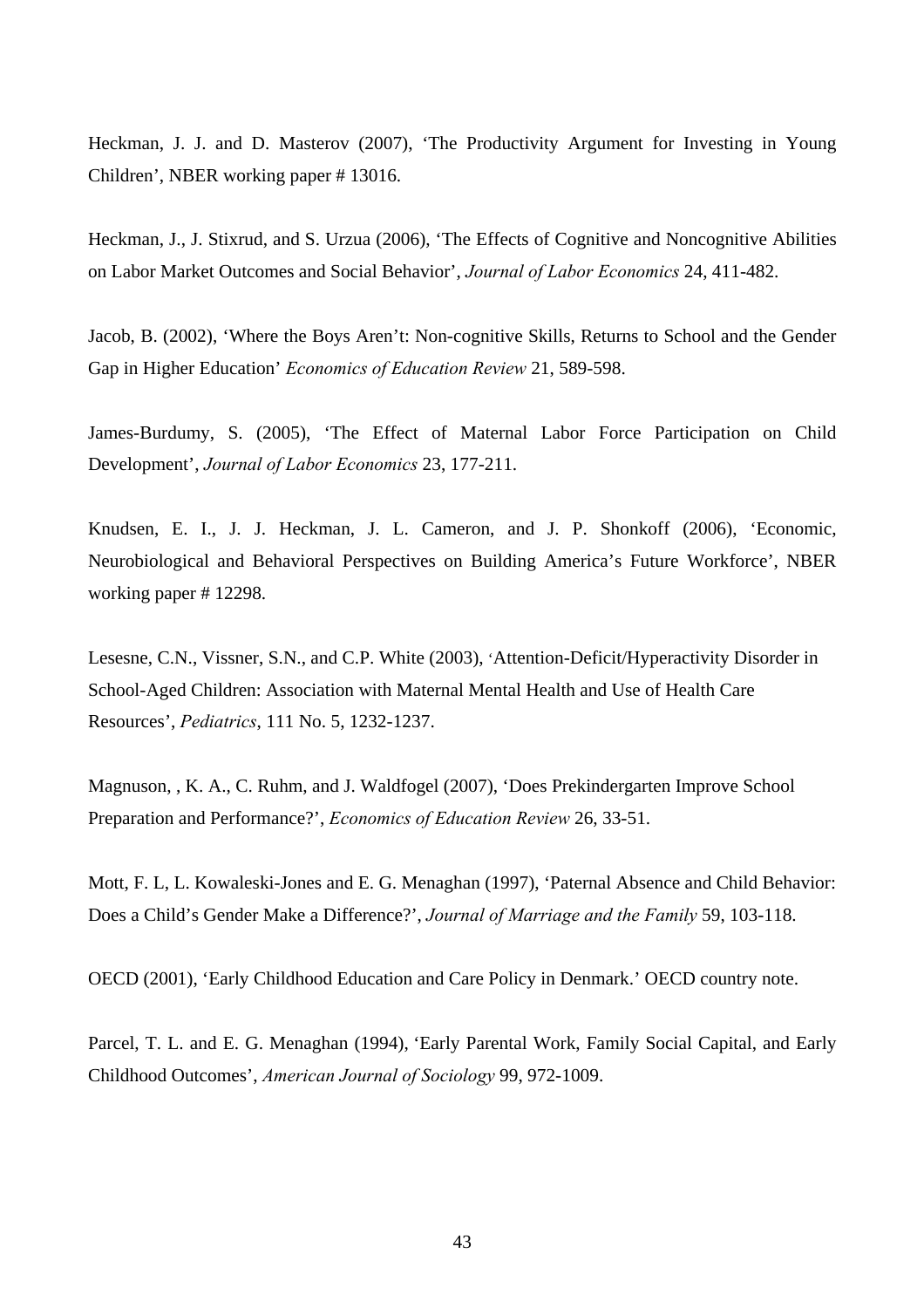Reynolds, A. J., Ou, S. and Topitzes, J. W. (2004), 'Paths of effects of early childhood intervention on educational attainment and delinquency: A confirmatory analysis of the Chicago Child-Parent Centers' *Child Development* 75, 1299-1338.

Rosenbaum, P. R. (1984), 'The Consequences of Adjustment for a Concomitant Variable that has been Affected by the Treatment', *Journal of the Royal Statistical Society Series A* 147, 656-666.

Ruhm, C. (2004), 'Parental Employment and Child Cognitive Development', *Journal of Human Resources* 39, 155-192.

Segal, C. (2008), 'Classroom Behavior', *Journal of Human Resources* 43, 783-814.

Segal, C. (2006), 'Misbehavior, Education, and Labor Market Outcomes', mimeo, Harvard Business School.

Simonsen, M. (2005), 'Availability and Price of High Quality Child Care and Female Employment', University of Aarhus working paper.

Stafford, F. (1987), **'**Women's Work, Sibling Competition, and Children's School Performance', *The American Economic Review* 77, 972-980.

Staiger, D. and J. H. Stock (1997), 'Instrumental Variables Regression with Weak Instruments', *Econometrica* 65, 557-586.

Stipek, D. J., R. Feiler, P. Byler, R. Ryan, S. Milburn, and J. M. Salmon (1998), 'Good Beginnings: What Difference Does the Program Make in Preparing Young Children for School?', *Journal of Applied Developmental Psychology* 19, 41-66.

Vytlacil, E. J. (2002), 'Independence, Monotonicity, and Latent Index Models: An Equivalence Result', *Econometrica* 70, 333-341.

Wakschlag, L.S., B. L. Leventhal, M. J. Briggs-Gowan, B. Danis, K. Keenan, C. Hill, H. L. Egger, D. Cicchetti and A. S. Carter (2005) 'Defining the "Disruptive" in Preschool Behavior: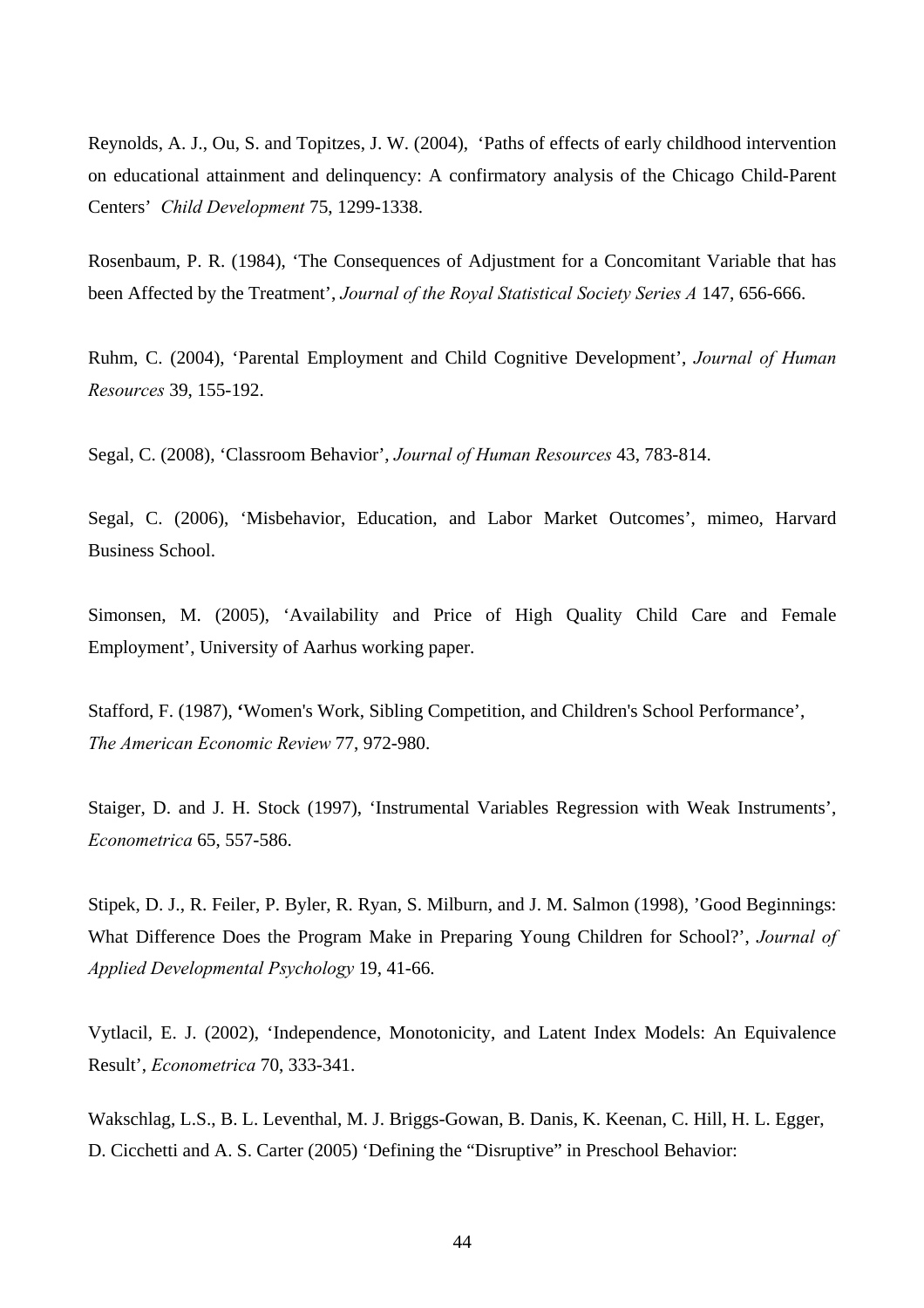What Diagnostic Observation Can Teach Us'**,** Clinical Child and Family Psychology Review, Vol. 8, No. 3, 183-201.

Waldfogel, J., W.-J. Han, and J. Brooks-Gunn (2002), 'The Effects of Early Maternal Employment on Child Cognitive Development', *Demography* 39, 369-392.

Whitebook, M. (1999), 'Child Care Workers: High Demand, Low Wages', *Annals of the American Academy of Political and Social Science* 563, 146-161.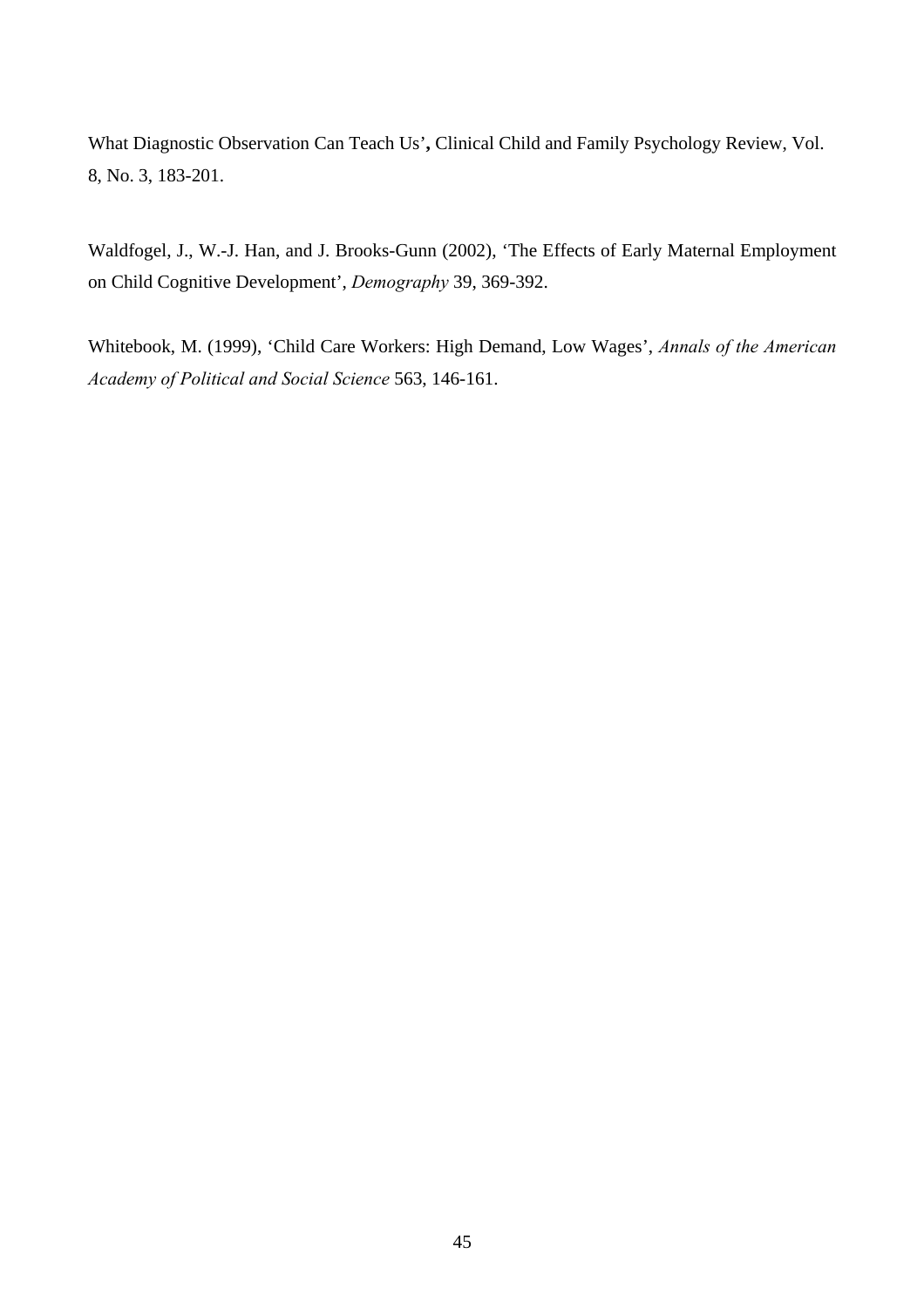## **Appendix A**

| Variable                                       | Coefficient Std. Error |       |  |  |  |
|------------------------------------------------|------------------------|-------|--|--|--|
| Prior child care                               |                        |       |  |  |  |
| # prior non-parental care facilities           | 0.042                  | 0.006 |  |  |  |
| Preschool teachers                             | $-0.036$               | 0.005 |  |  |  |
| Had child care arrangement at age six months   | 0.018                  | 0.016 |  |  |  |
| Waiting list in municipality at age six months | $-0.008$               | 0.018 |  |  |  |
| Nursery 1997                                   | 0.139                  | 0.030 |  |  |  |
| Nursery 1998                                   | 0.030                  | 0.021 |  |  |  |
| Family Day Care 1997                           | 0.105                  | 0.028 |  |  |  |
| Family Day Care 1998                           | 0.072                  | 0.022 |  |  |  |
| Child characteristics                          |                        |       |  |  |  |
| Girl                                           | $-0.017$               | 0.013 |  |  |  |
| Birth month September                          |                        |       |  |  |  |
| <b>Siblings</b>                                | 0.011                  | 0.009 |  |  |  |
| Birth weight (in 1000 grams)                   | 0.001                  | 0.011 |  |  |  |
| # hospitalizations                             | $-0.011$               | 0.021 |  |  |  |
| Physically disabled                            | $-0.009$               | 0.032 |  |  |  |
| Full term birth                                | $-0.010$               | 0.013 |  |  |  |

## **TABLE A1**

SELECTED MARGINAL EFFECTS FROM PROBIT<sup>a</sup>

OUTCOME: *GAPS* (0/1)

<sup>a</sup>See Datta Gupta and Simonsen (2007) for detailed description of conditioning set. Bold coefficients are significant at the 5% level and italic indicates significance at the 10% level.

Table continued next page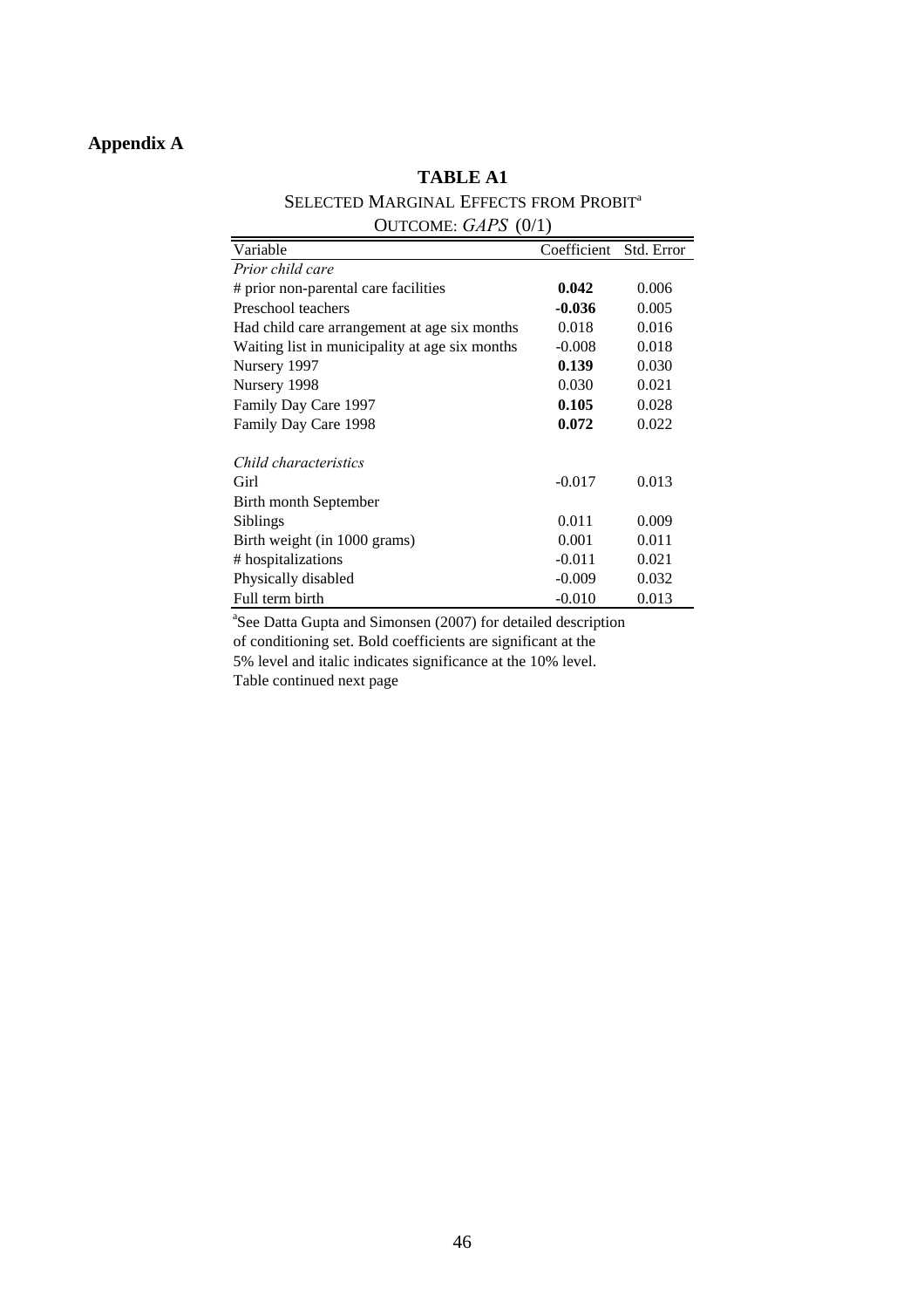| Variable                         | Coefficient | Std. Error |
|----------------------------------|-------------|------------|
| Mother's characteristics         |             |            |
| Age                              | $-0.001$    | 0.002      |
| Vocational degree                | 0.019       | 0.016      |
| Short tertiary                   | 0.047       | 0.025      |
| Medium or long tertiary          | 0.043       | 0.037      |
| Labor market experience          | $-0.001$    | 0.001      |
| Degree of year employed in 1996  | $-0.069$    | 0.031      |
| Degree of year employed in 1997  | $-0.017$    | 0.031      |
| Degree of year employed in 1998  | $-0.011$    | 0.026      |
| Hourly wage 1995                 | 0.000       | 0.000      |
| Senior management level 1995     | 0.047       | 0.105      |
| Higher management level 1995     | 0.004       | 0.034      |
| Medium level employee 1995       | 0.001       | 0.026      |
| Lower level employee 1995        | 0.008       | 0.020      |
| Smoker                           | $-0.003$    | 0.015      |
| Single                           | $-0.019$    | 0.035      |
| Non-native speaker               | 0.029       | 0.055      |
| Breast fed child in question     | $-0.007$    | 0.031      |
| Postpartum depression            | $-0.068$    | 0.051      |
| <b>Father's Characteristics:</b> |             |            |
| Vocational degree                | $-0.004$    | 0.016      |
| Short tertiary                   | $-0.039$    | 0.022      |
| Medium or long tertiary          | $-0.047$    | 0.026      |
| Labor market experience          | $-0.001$    | 0.001      |
| Leave                            | $-0.005$    | 0.016      |
| Hourly wage 1995                 | 0.000       | 0.000      |
| Senior management level 1995     | $-0.025$    | 0.040      |
| Higher management level 1995     | 0.027       | 0.029      |
| Medium level employee 1995       | 0.025       | 0.027      |
| Lower level employee 1995        | $-0.004$    | 0.018      |

## **TABLE A1 CNTD.** SELECTED MARGINAL EFFECTS FROM PROBIT<sup>a</sup> OUTCOME: *GAPS* (0/1)

<sup>a</sup>See Datta Gupta and Simonsen (2007) for detailed description of conditioning set. Bold coefficients are significant at the 5% level and italic indicates significance at the 10% level.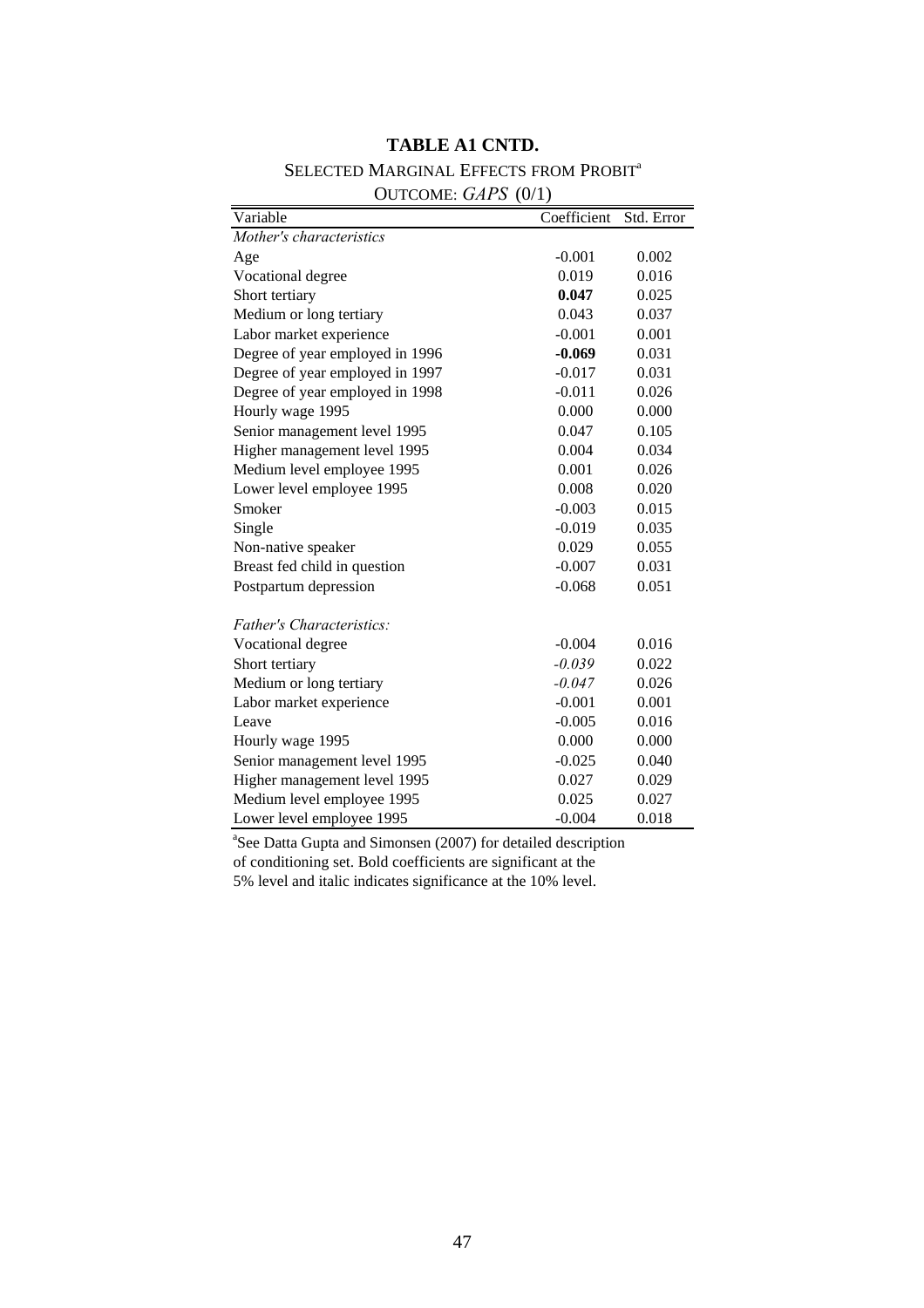## **TABLE A2**

## LIST OF QUESTIONS USED TO

## CONSTRUCT THE SDQ INDEX<sup>a</sup>

Considerate of other people's feelings Restless, overactive, cannot stay still for long Often complains of headaches, stomach-aches or sickness Shares readily with other children, for example toys, treats, pencils Often loses temper Rather solitary, prefers to play alone Generally well behaved, usually does what adults request Many worries or often seems worried Helpful if someone is hurt, upset or feeling ill Constantly fidgeting or squirming Has at least one good friend Often fights with other children or bullies them Often unhappy, depressed or tearful Generally liked by other children Easily distracted, concentration wanders Nervous or clingy in new situations, easily loses confidence Kind to younger children Often lies or cheats Picked on or bullied by other children Often offers help to others (parents, teachers, other children) Thinks things out before acting Steals from home, school or elsewhere Gets along better with adults than with other children Many fears, easily scared Good attention span, sees work through to the end

<sup>a</sup>Parents answer "not true", "somewhat true", or "certainly true". See www.sdqinfo.com for the score sheets.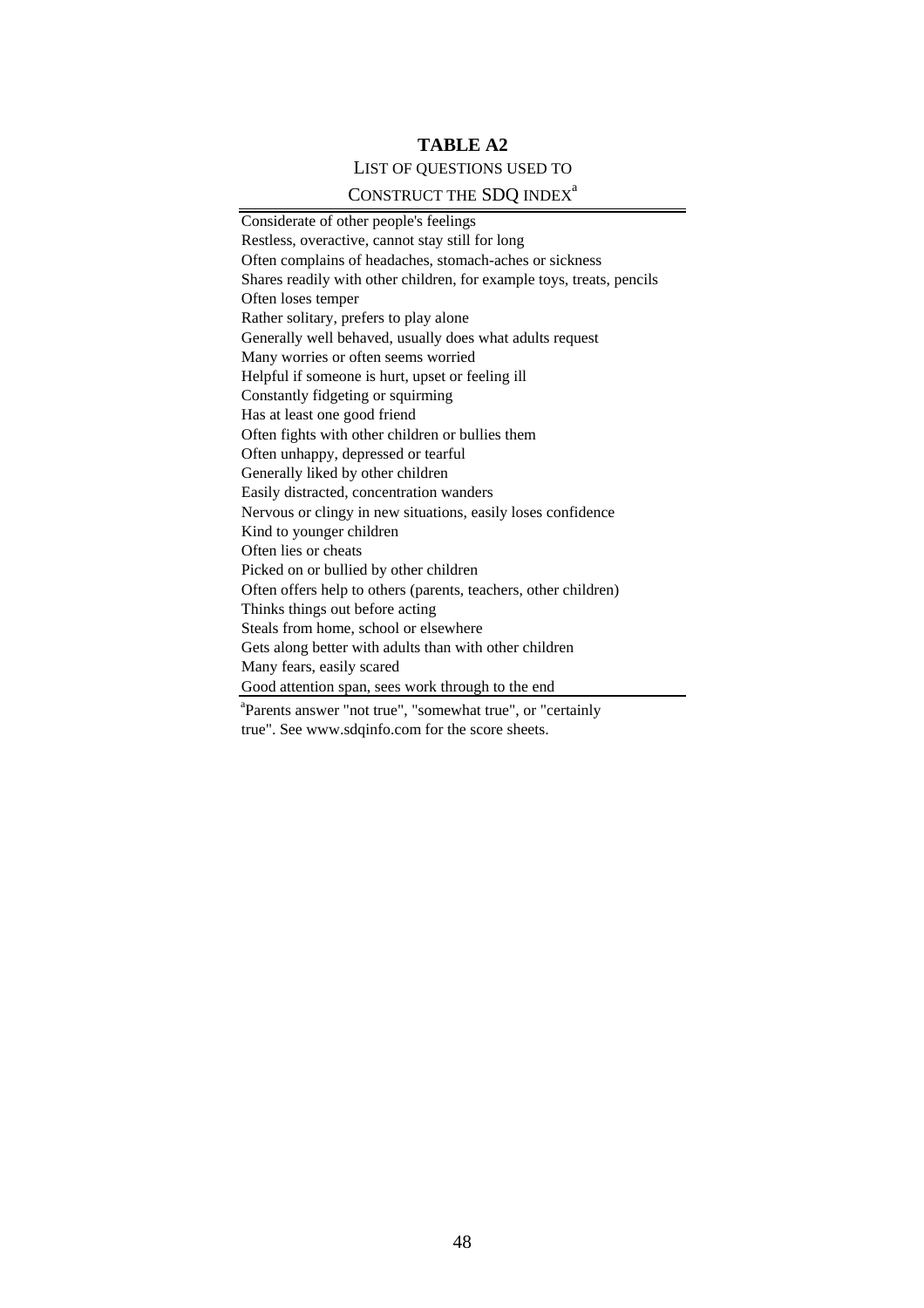| Variable                             | Description                                          | Source                    |
|--------------------------------------|------------------------------------------------------|---------------------------|
| Child Care at age three:             |                                                      |                           |
| Home care, H                         | Dummy for being taken care of by parents or          | Danish Longitudinal       |
|                                      | grandparents at home                                 | Survey of Children        |
| Municipality family day care, FC     | Dummy for being enrolled in municipality             | Danish Longitudinal       |
|                                      | provided family day care in 1999 (at age three)      | Survey of Children        |
| Municipality preschool, PS           | Dummy for being enrolled in municipality             | Danish Longitudinal       |
|                                      | provided pre-school care in 1999 (at age three)      | Survey of Children        |
| Municipality provided program, MP    | Dummy for being enrolled in either municipality      | Danish Longitudinal       |
|                                      | provided family day care or pre-school in 1999       | Survey of Children        |
| Private care                         | Dummy for being enrolled in privately                | Danish Longitudinal       |
|                                      | provided care in 1999 (at age three)                 | Survey of Children        |
| Other care                           | Dummy for being enrolled in other types of           | Danish Longitudinal       |
|                                      | care in 1999 (at age three)                          | Survey of Children        |
| Hours in non-parental care           | Number of hours per week in non-parental care        | Danish Longitudinal       |
|                                      |                                                      | Survey of Children        |
| # prior non-parental care facilities | Number of different care facilities a child has been | Danish Longitudinal       |
|                                      | enrolled in before the current at age three          | Survey of Children        |
| Preschool teachers                   | Number of pre-school teachers per 100 children       | <b>Statistics Denmark</b> |
|                                      | enrolled (municipality level)                        |                           |
| Arranged for care at age six months  | Dummy for having care arrangements at age            | Danish Longitudinal       |
|                                      | six months                                           | Survey of Children        |
| Waiting list in municipality at age  | Dummy for being subject to waiting list for          | Danish Longitudinal       |
| six months                           | municipality provided child care at age six months   | Survey of Children        |
|                                      | (may occur even within GAPS municipality)            |                           |
| Nursery 1997                         | Dummy for being enrolled in nursery in 1997          | <b>Statistics Denmark</b> |
|                                      |                                                      | Day care register         |
| Nursery 1998                         | Dummy for beingenrolled in nursery in 1998           | <b>Statistics Denmark</b> |
|                                      |                                                      | Day care register         |
| Family Day Care 1997                 | Dummy for being enrolled in family day care in       | <b>Statistics Denmark</b> |
|                                      | 1997                                                 | Day care register         |
| Family Day Care 1998                 | Dummy for being enrolled in family day care in       | <b>Statistics Denmark</b> |
|                                      | 1998                                                 | Day care register         |
|                                      |                                                      |                           |
| <b>Child Characteristics:</b>        |                                                      |                           |
| Girl                                 | Dummy for being a girl                               | Danish Longitudinal       |
|                                      |                                                      | Survey of Children        |
| <b>Birth month September</b>         | Dummy for being born in September                    | <b>Statistics Denmark</b> |
|                                      | (all children born in either September or October)   |                           |
| Siblings                             | Number of siblings                                   | <b>Statistics Denmark</b> |
|                                      |                                                      |                           |
| Birth weight (in 1000 grams)         | Birth weight in 1000 grams                           | Danish Longitudinal       |
|                                      |                                                      | Survey of Children        |
| # hospitalizations                   | Number of hospitalizations before age three          | Danish Longitudinal       |
|                                      |                                                      | Survey of Children        |
| Physically disabled                  | Dummy for being physically disabled                  | Danish Longitudinal       |
|                                      |                                                      | Survey of Children        |
| Full term birth                      | Dummy for full term birth                            | Danish Longitudinal       |
|                                      |                                                      | Survey of Children        |

## DETAILED DESCRIPTION OF VARIABLES **TABLE A3**

Table continues on next page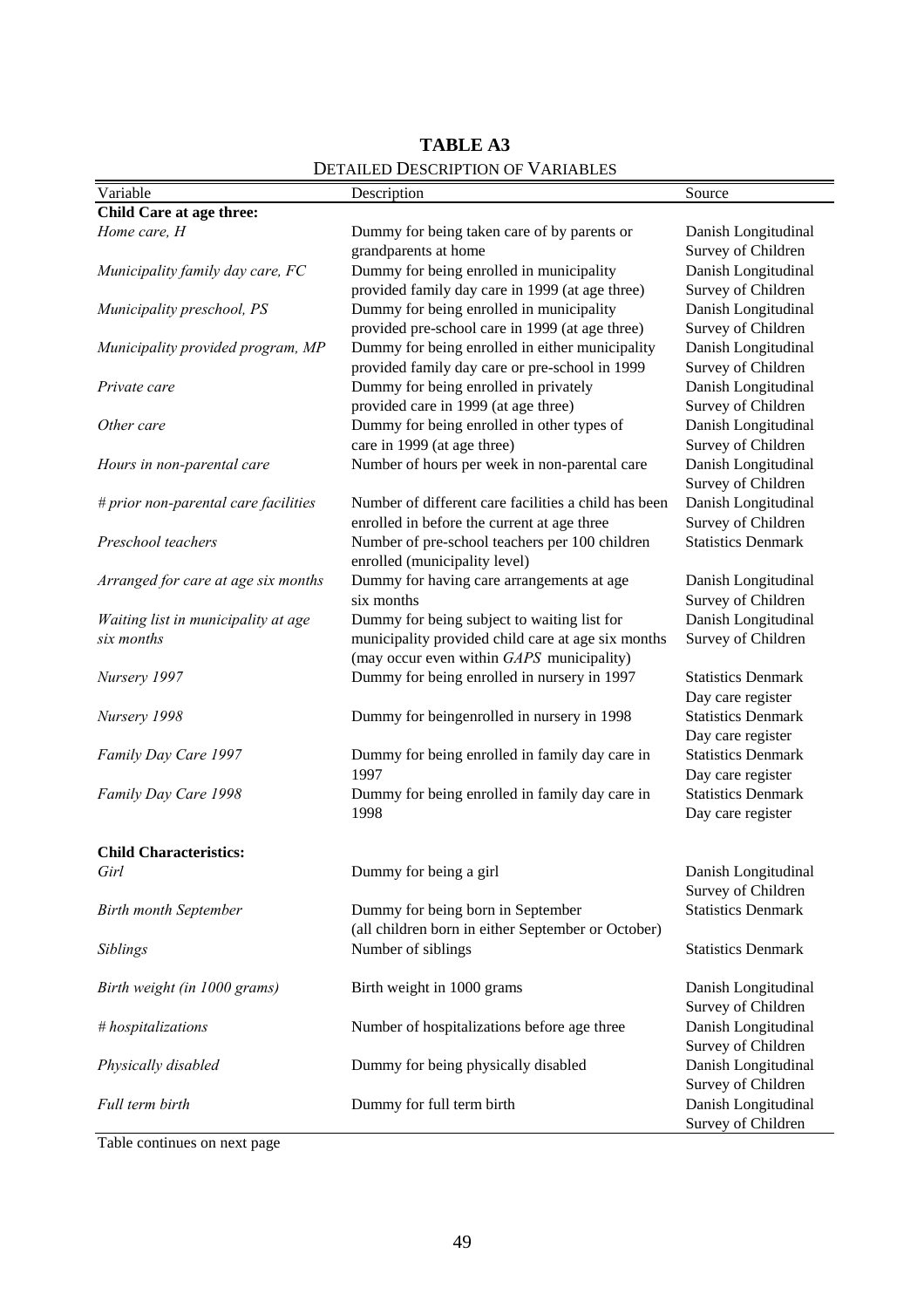| <b>Mother's Characteristics:</b> |                                                                                            |                                           |
|----------------------------------|--------------------------------------------------------------------------------------------|-------------------------------------------|
| Age                              | Mother's age in years                                                                      | <b>Statistics Denmark</b>                 |
| High school or below             | Dummy taking the value one if the mother has<br>a high school degree or less education     | <b>Statistics Denmark</b>                 |
| Vocational degree                | Dummy taking the value one if the mother has<br>a vocational degree                        | <b>Statistics Denmark</b>                 |
| Short tertiary                   | Dummy taking the value one if the mother has<br>a short higher education (13-14 years)     | <b>Statistics Denmark</b>                 |
| Medium tertiary                  | Dummy taking the value one if the mother has<br>a medium high education (15-16 years)      | <b>Statistics Denmark</b>                 |
| Long tertiary                    | Dummy taking the value one if the mother has<br>a long higher education (17 years or more) | <b>Statistics Denmark</b>                 |
| Labor market experience          | Mother's labor market experience before giving<br>birth (1995) measured in years           | <b>Statistics Denmark</b>                 |
| Degree of year employed in 1996  | Fraction of year employed one year after giving<br>birth                                   | <b>Statistics Denmark</b>                 |
| Degree of year employed in 1997  | Fraction of year employed two years after giving<br>birth                                  | <b>Statistics Denmark</b>                 |
| Degree of year employed in 1998  | Fraction of year employed three years after giving<br>birth                                | <b>Statistics Denmark</b>                 |
| Hourly wage 1995                 | Hourly wage in 1995                                                                        | <b>Statistics Denmark</b>                 |
| Senior management level 1995     | Mother employed at senior management level<br>in 1995                                      | <b>Statistics Denmark</b>                 |
| Higher management level 1995     | Mother employed at higher management level<br>in 1995                                      | <b>Statistics Denmark</b>                 |
| Medium level employee 1995       | Mother employed at medium level in 1995                                                    | <b>Statistics Denmark</b>                 |
| Lower level employee 1995        | Mother employed at lower level in 1995                                                     | <b>Statistics Denmark</b>                 |
| Lowest level employee 1995       | Father employed at lowest level in 1995                                                    |                                           |
| Smoker                           | Dummy taking the value one if the mother is<br>a smoker                                    | Danish Longitudinal<br>Survey of Children |
| Single                           | Dummy for being a single mother                                                            | Danish Longitudinal<br>Survey of Children |
| Non-native speaker               | Dummy for being a non-native speaker                                                       | Danish Longitudinal<br>Survey of Children |
| <b>Breast</b> fed                | Dummy for having breast fed child in question                                              | Danish Longitudinal<br>Survey of Children |
| Postpartum depression            | Dummy for experiencing postpartum depression                                               | Danish Longitudinal<br>Survey of Children |
| Disposable income in 1996        | Income after tax in 1996                                                                   | <b>Statistics Denmark</b>                 |
| Disposable income in 1997        | Income after tax in 1997                                                                   | <b>Statistics Denmark</b>                 |
| Disposable income in 1998        | Income after tax in 1998                                                                   | <b>Statistics Denmark</b>                 |

## DETAILED DESCRIPTION OF VARIABLES **TABLE A3 CTD.**

Table continues on next page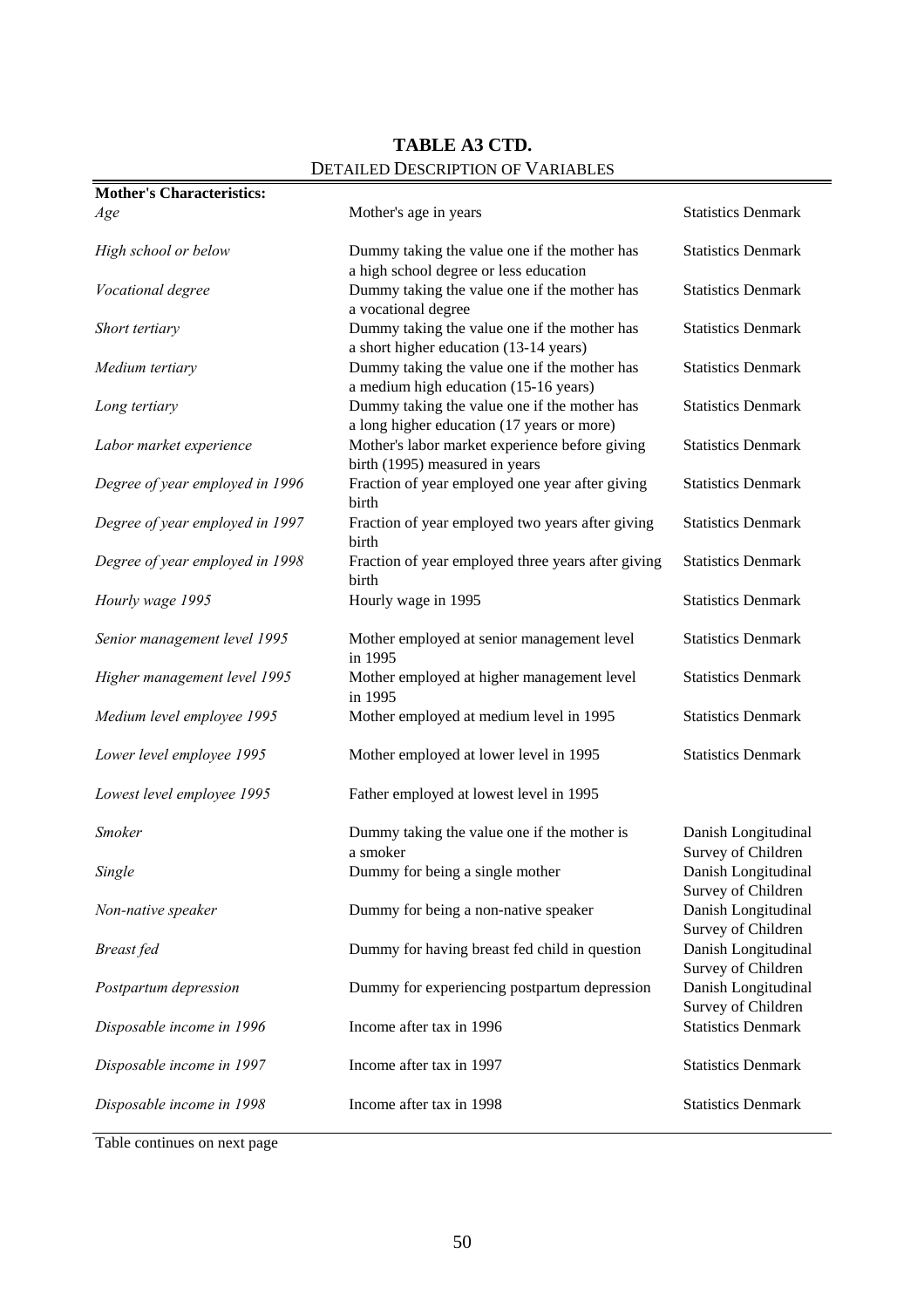| <b>Father's Characteristics:</b> |                                                                                            |                                           |
|----------------------------------|--------------------------------------------------------------------------------------------|-------------------------------------------|
| High school or below             | Dummy taking the value one if the father has<br>a high school degree or less education     | <b>Statistics Denmark</b>                 |
| Vocational degree                | Dummy taking the value one if the father has<br>a vocational degree                        | <b>Statistics Denmark</b>                 |
| Short tertiary                   | Dummy taking the value one if the mother has<br>a short higher education (13-14 years)     | <b>Statistics Denmark</b>                 |
| Medium tertiary                  | Dummy taking the value one if the mother has<br>a medium high education (15-16 years)      | <b>Statistics Denmark</b>                 |
| Long tertiary                    | Dummy taking the value one if the mother has<br>a long higher education (17 years or more) | <b>Statistics Denmark</b>                 |
| Labor market experience          | Father's labor market experience before giving<br>birth (1995) measured in years           | <b>Statistics Denmark</b>                 |
| Hourly wage 1995                 | Hourly wage in 1995                                                                        | <b>Statistics Denmark</b>                 |
| Senior management level 1995     | Father employed at senior management level<br>in 1995                                      | <b>Statistics Denmark</b>                 |
| Higher management level 1995     | Father employed at higher management level<br>in 1995                                      | <b>Statistics Denmark</b>                 |
| Medium level employee 1995       | Father employed at medium level in 1995                                                    | <b>Statistics Denmark</b>                 |
| Lower level employee 1995        | Father employed at lower level in 1995                                                     | <b>Statistics Denmark</b>                 |
| Lowest level employee 1995       | Father employed at lowest level in 1995                                                    |                                           |
| Leave                            | Whether father took leave in connection with<br>child birth                                | Danish Longitudinal<br>Survey of Children |

## **TABLE A3 CTD.** DETAILED DESCRIPTION OF VARIABLES

Table continues on next page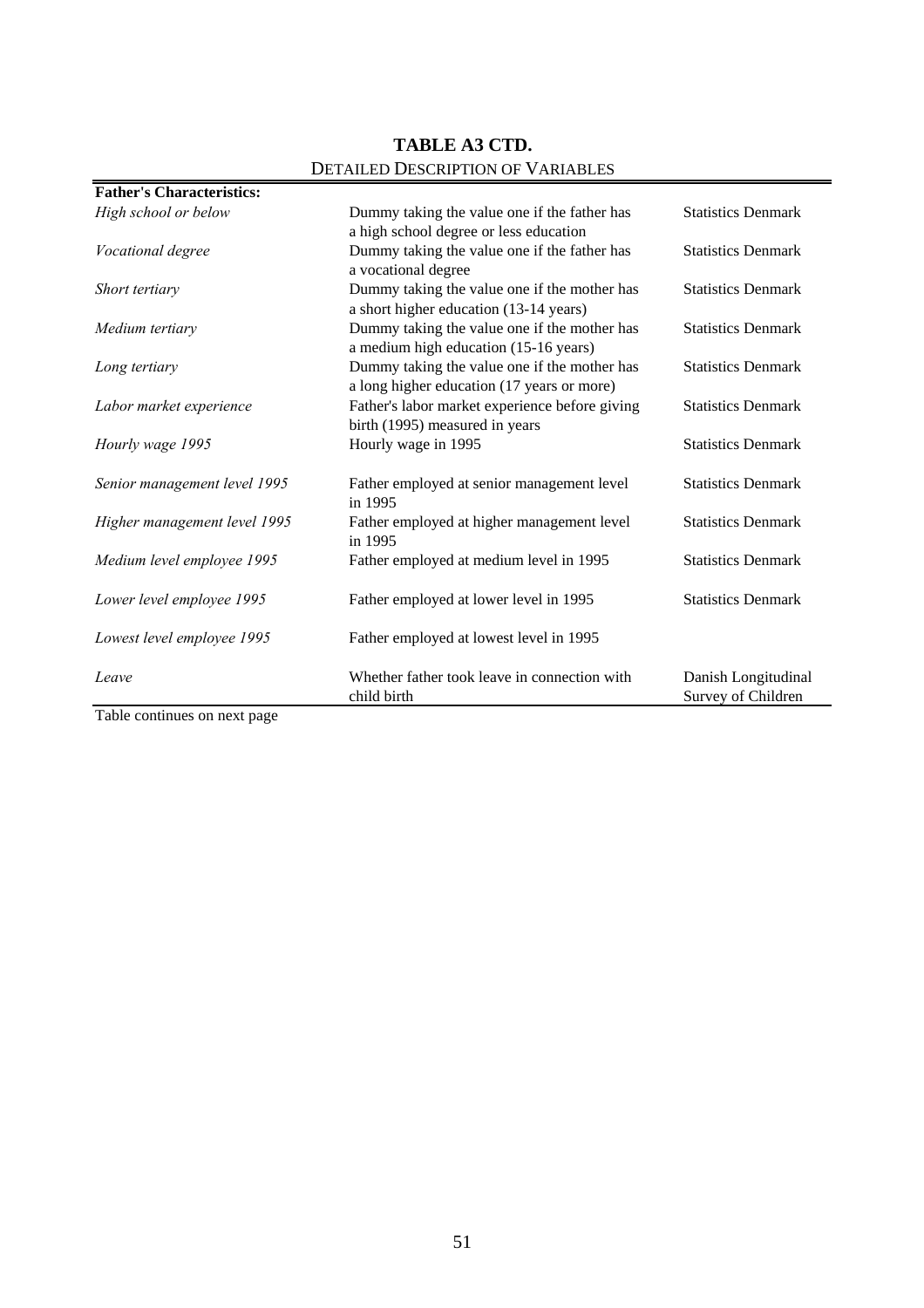| <b>Municipality and Regional Characteristics:</b> |                                                                              |                           |  |
|---------------------------------------------------|------------------------------------------------------------------------------|---------------------------|--|
| Region 1                                          | Residing in county of Copenhagen, 1999                                       | <b>Statistics Denmark</b> |  |
| Region 2                                          | Residing in counties of Frederiksborg<br>and Roskilde, 1999                  | <b>Statistics Denmark</b> |  |
| Region 3                                          | Residing in counties of Western Sealand<br>and Storstrøm, 1999               | <b>Statistics Denmark</b> |  |
| Region 4                                          | Residing in county of Fuen, 1999                                             | <b>Statistics Denmark</b> |  |
| Region 5                                          | Residing in counties of Southern Jutland<br>and Ribe, 1999                   | <b>Statistics Denmark</b> |  |
| Region 6                                          | Residing in counties of Vejle and<br>Ringkøbing, 1999                        | <b>Statistics Denmark</b> |  |
| Region 7                                          | Residing in counties of Aarhus and<br>Viborg, 1999                           | <b>Statistics Denmark</b> |  |
| Region 8                                          | Residing in county of Northern<br>Jutland, 1999                              | <b>Statistics Denmark</b> |  |
| Unemployment rate                                 | Share of unemployed among women in<br>municipality, 16-49 years of age, 1999 | Ministry of Interior      |  |
| Single parent children                            | Share of single parent children<br>0-17 years old in municipality, 1999      | Ministry of Interior      |  |
| Asylum seekers                                    | # of asylum seekers per 10,000<br>inhabitants in municipality, 1999          | Ministry of Interior      |  |
| Third world immigrants                            | # of third world immigrants per 10,000<br>inhabitants in municipality, 1999  | Ministry of Interior      |  |
| <b>Social Democrats</b>                           | Largest party in 1997 municipality election<br>is social democrats           | <b>Statistics Denmark</b> |  |
| Conservatives                                     | Largest party in 1997 municipality election<br>is conservatives              | <b>Statistics Denmark</b> |  |
| Liberals                                          | Largest party in 1997 municipality election<br>is liberals                   | <b>Statistics Denmark</b> |  |
| Child families                                    | Share of families with children among all<br>households within municipality  | <b>Statistics Denmark</b> |  |

**TABLE A3 CTD.** DETAILED DESCRIPTION OF VARIABLES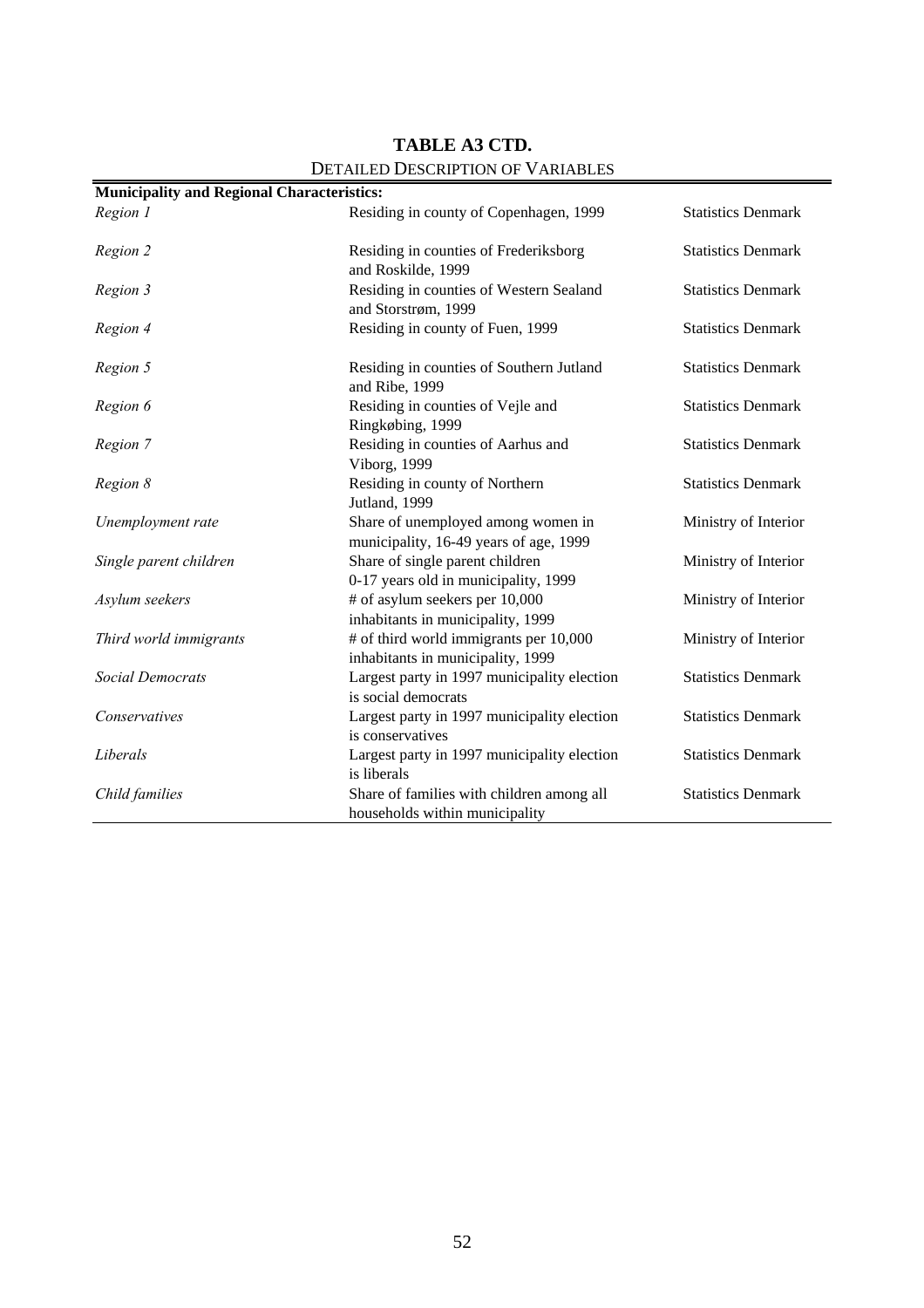|                                              | Home   |                | Preschool |           | Family Day Care |           |
|----------------------------------------------|--------|----------------|-----------|-----------|-----------------|-----------|
|                                              |        | Mean Std. Dev. | Mean      | Std. Dev. | Mean            | Std. Dev. |
| Child Care at age three:                     |        |                |           |           |                 |           |
| Hours in non-parental care                   | 4.41   | 11.88          | 33.02     | 7.14      | 34.37           | 7.21      |
| # prior non-parental care facilities         | 1.82   | 0.87           | 2.75      | 0.80      | 1.95            | 0.71      |
| Preschool teachers                           | 16.21  | 4.51           | 17.23     | 2.57      | 16.75           | 3.54      |
| Arranged for care at age six months          | 0.29   | 0.45           | 0.32      | 0.47      | 0.34            | 0.47      |
| Waiting list in munipality at age six months | 0.16   | 0.37           | 0.22      | 0.41      | 0.20            | 0.40      |
|                                              |        |                |           |           |                 |           |
| <b>Child Characteristics:</b>                |        |                |           |           |                 |           |
| Girl                                         | 0.47   | 0.50           | 0.48      | 0.50      | 0.49            | 0.50      |
| <b>Birth month September</b>                 | 0.37   | 0.48           | 0.39      | 0.49      | 0.34            | 0.47      |
| Siblings                                     | 1.04   | 1.03           | 0.77      | 0.83      | 0.81            | 0.85      |
| Birth weight (in 1000 grams)                 | 3.48   | 0.65           | 3.50      | 0.60      | 3.53            | 0.58      |
| # hospitalizations                           | 0.89   | 0.32           | 0.88      | 0.32      | 0.91            | 0.28      |
| Physically disabled                          | 0.02   | 0.13           | 0.04      | 0.19      | 0.04            | 0.20      |
| Full term birth                              | 0.45   | 0.50           | 0.45      | 0.50      | 0.46            | 0.50      |
|                                              |        |                |           |           |                 |           |
| <b>Mother's Characteristics:</b>             |        |                |           |           |                 |           |
| Age                                          | 27.84  | 4.90           | 28.37     | 4.61      | 28.23           | 4.34      |
| Vocational degree                            | 0.33   | 0.47           | 0.37      | 0.48      | 0.42            | 0.49      |
| Short further                                | 0.14   | 0.35           | 0.23      | 0.42      | 0.20            | 0.40      |
| Long further                                 | 0.04   | 0.21           | 0.07      | 0.26      | 0.05            | 0.21      |
| Labor market experience                      | 6.19   | 5.88           | 7.37      | 5.81      | 7.15            | 5.50      |
| Degree of year employed in 1996              | 0.40   | 0.35           | 0.55      | 0.35      | 0.57            | 0.34      |
| Degree of year employed in 1997              | 0.44   | 0.42           | 0.64      | 0.40      | 0.65            | 0.39      |
| Degree of year employed in 1998              | 0.46   | 0.43           | 0.67      | 0.39      | 0.70            | 0.38      |
| Hourly wage 1995                             | 129.17 | 59.87          | 134.42    | 73.93     | 127.34          | 60.72     |
| Senior management level 1995                 | 0.00   | 0.04           | 0.01      | 0.07      | 0.00            | 0.05      |
| Higher management level 1995                 | 0.06   | 0.23           | 0.10      | 0.30      | 0.07            | 0.26      |
| Medium level employee 1995                   | 0.12   | 0.33           | 0.21      | 0.41      | 0.17            | 0.38      |
| Lower level employee 1995                    | 0.33   | 0.47           | 0.34      | 0.47      | 0.40            | 0.49      |
| Smoker                                       | 0.34   | 0.47           | 0.30      | 0.46      | 0.31            | 0.46      |
| Single                                       | 0.06   | 0.24           | 0.04      | 0.19      | 0.02            | 0.15      |
| Non-native speaker                           | 0.03   | 0.17           | 0.02      | 0.13      | 0.00            | 0.07      |
| Breast fed child in question                 | 0.95   | 0.22           | 0.96      | 0.20      | 0.95            | 0.21      |
| Postpartum depression                        | 0.01   | 0.11           | 0.01      | 0.10      | 0.01            | 0.10      |
| Income 1996 (1,000 DKK)                      | 111    | 33             | 118       | 35        | 119             | 36        |
|                                              |        |                |           |           |                 |           |
| <b>Father's Characteristics:</b>             |        |                |           |           |                 |           |
| Vocational degree                            | 0.42   | 0.49           | 0.43      | 0.50      | 0.50            | 0.50      |
| Short further                                | 0.11   | 0.32           | 0.15      | 0.36      | 0.13            | 0.33      |
| Long further                                 | 0.06   | 0.24           | 0.10      | 0.30      | 0.06            | 0.23      |
| Labor market experience                      | 10.48  | 5.79           | 11.11     | 5.73      | 11.35           | 5.41      |
| Hourly wage 1995                             | 158.93 | 53.48          | 171.22    | 87.75     | 166.60          | 75.64     |
| Senior management level 1995                 | 0.01   | 0.11           | 0.03      | 0.18      | 0.02            | 0.13      |
| Higher management level 1995                 | 0.09   | 0.28           | 0.14      | 0.35      | 0.09            | 0.28      |
| Medium level employee 1995                   | 0.09   | 0.29           | 0.12      | 0.32      | 0.09            | 0.28      |
| Lower level employee 1995                    | 0.39   | 0.49           | 0.40      | 0.49      | 0.47            | 0.50      |
| Leave                                        | 0.13   | 0.34           | 0.25      | 0.43      | 0.19            | 0.39      |

**TABLE A2** MEANS OF SELECTED VARIABLES BY MODE OF CARE<sup>a</sup>

<sup>a</sup>Bold coefficients indicate that means are significantly different (at the 5% level) from those of home care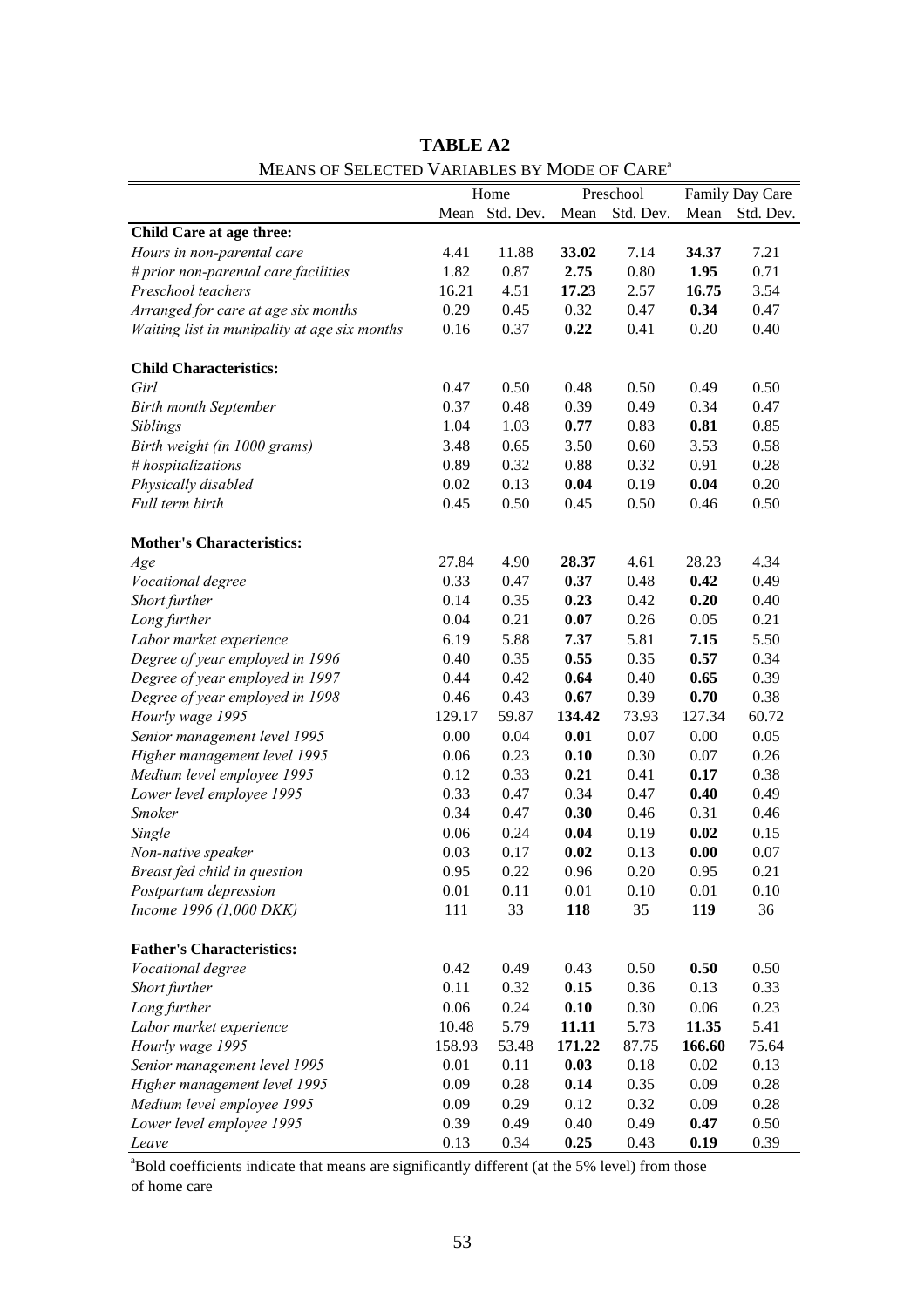#### **Appendix B**

This appendix extends the monotonicity assumption of Angrist and Imbens (1994) to cover the case with three treatments: home, *H*, family day care, *FC*, and preschool, *PS*. Specifically, we are interested in uncovering the following LATE ((4) from Section 6):

$$
E[SDQ2 - SDQ1 | PS(GAPS) - PS(no GAPS) = 1, H = 0].
$$

To establish the extended version of monotonicity assumption, the following indicators turn out to be useful:

$$
D^{1} = \begin{cases} 0 \, DC \\ 1 \, PS \\ D^{2} = \begin{cases} 0 & H \\ 1 \, PS \, or \, DC \end{cases} \end{cases}
$$

Our instrument is the binary variable guaranteed access to preschool, *GAPS*. As in Angrist and Imbens (1994), we allow the outcomes of  $D^1$  and  $D^2$  to depend on the realization of *GAPS*:  $D^1(GAPS)$  and  $D^2(GAPS)$ . Similarly, child outcome *SDQ* is (at the outset) allowed to depend on  $D^1$ ,  $D^2$ , and *GAPS*: *SDQ(D<sup>1</sup>*, *D<sup>2</sup>,GAPS)*.

We assume that SUTVA and random assignment holds and make the following exclusion restriction:

$$
SDQ(D1, D2, GAPS) = SDQ(D1, D2, GAPS') \forall GAPS, GAPS' \text{ and } \forall D1, D2.
$$

Thus,

$$
SDQ(D^1, D^2) = SDQ(D^1, D^2, GAPS') = SDQ(D^1, D^2, GAPS).
$$

Furthermore, we assume a nonzero average causal effect of  $GAPS$  on  $D<sup>1</sup>$ :

$$
E[D^1(1)-D^1(0)] \neq 0.
$$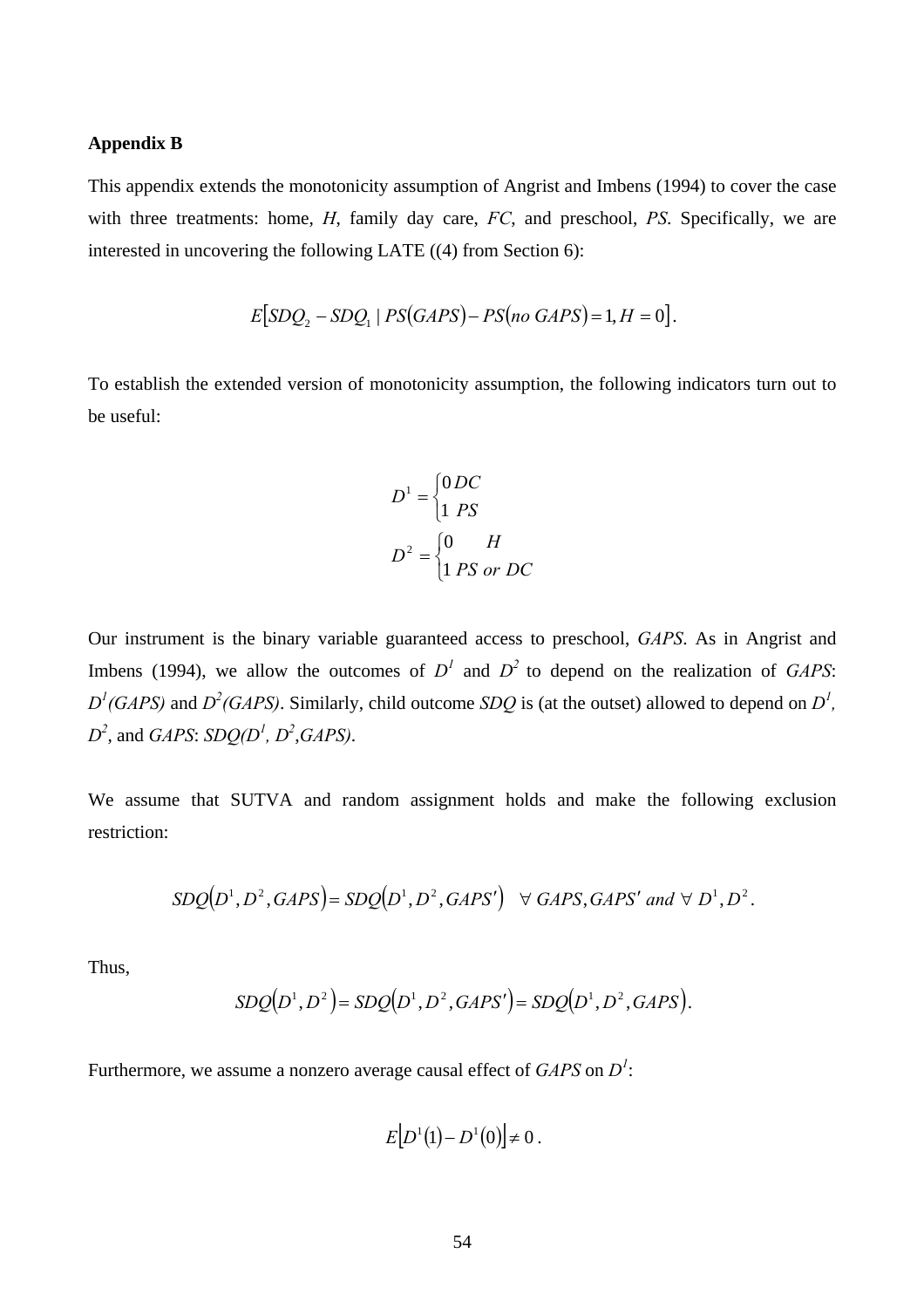Finally, we maintain the monotonicity assumption from Angrist and Imbens (1994) that

$$
D^1(0) \le D^1(1)
$$

for all individuals in the population and extend with the assumption that

 $D^{2}(0) = D^{2}(1) = 1$ 

for all individuals for whom we observe  $D^2 = I$ .

Now we can show that the IV estimand

$$
\frac{E[SDQ_i\big(1, D_i^1(1), D_i^2(1)\big) - SDQ_i\big(0, D_i^1(0), D_i^2(0)\big)|D_i^2 = 1]}{E[D_i^1(1) - D_i^1(0)|D_i^2 = 1]}
$$

converges towards our parameter of interest from above. Consider first the nominator:

$$
\begin{aligned} & \left[ SDQ_i\big(1, D_i^1(1), D_i^2(1)\big) - SDQ_i\big(0, D_i^1(0), D_i^2(0)\big) \right| D_i^2 = 1 \right] \\ & = \left[ SDQ_i\big(D_i^1(1), D_i^2(1)\big) - SDQ_i\big(D_i^1(0), D_i^2(0)\big) \right| D_i^2 = 1 \right] \\ & = \left\{ SDQ_i\big(1, 1\big) D_i^1(1) D_i^2(1) + SDQ_i(0, 1)[1 - D_i^1(1)]D_i^2(1) \right| D_i^2 = 1 \right\} \\ & - \left\{ SDQ_i\big(1, 1\big) D_i^1(0) D_i^2(0) + SDQ_i(0, 1)[1 - D_i^1(0)]D_i^2(0) \right| D_i^2 = 1 \right\} \\ & = \left\{ SDQ_i(1, 1) - SDQ_i(0, 1)][D_i^1(1)D_i^2(1) - D_i^1(0)D_i^2(0)] \right| D_i^2 = 1 \right\} \\ & - \left\{ SDQ_i(0, 1)[D_i^2(1) - D_i^2(0)] \right| D_i^2 = 1 \right\} \\ & = \left\{ SDQ_i(1, 1) - SDQ_i(0, 1)][D_i^1(1) - D_i^1(0)] \right| D_i^2 = 1 \right\} \\ & = \left\{ SDQ_i(1, 1) - SDQ_i(0, 1)][D_i^1(1) - D_i^1(0)] \right| D_i^2 = 1 \right\} \end{aligned}
$$

The first step uses our exclusion restriction, while the last employs our extension to the monotonicity assumption. Using standard monotonicity, we get

$$
E\big[\big\{[SDQ_i(1,1) - SDQ_i(0,1)][D_i^1(1) - D_i^1(0)] | D_i^2 = 1\big\}\big]
$$
  
=  $E\big[SDQ_i(1,1) - SDQ_i(0,1)| D_i^1(1) - D_i^1(0) = 1, D_i^2 = 1\big]P[D_i^1(1) - D_i^1(0) = 1 | D_i^2 = 1]$ 

It is straightforward to show that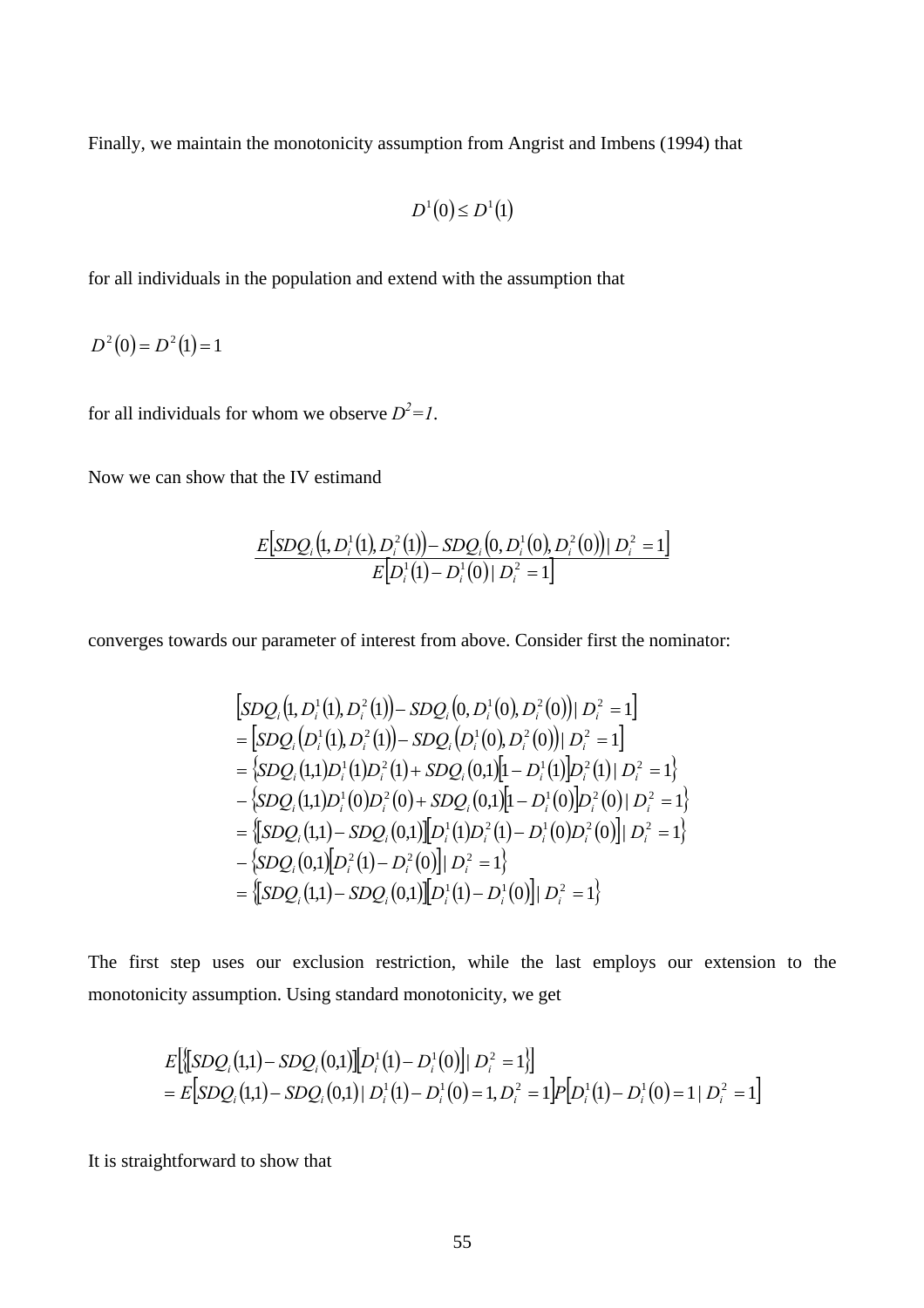$$
E[D_i^1(1) - D_i^1(0) | D_i^2 = 1] = P[D_i^1(1) - D_i^1(0) | D_i^2 = 1],
$$

which gives us our result.